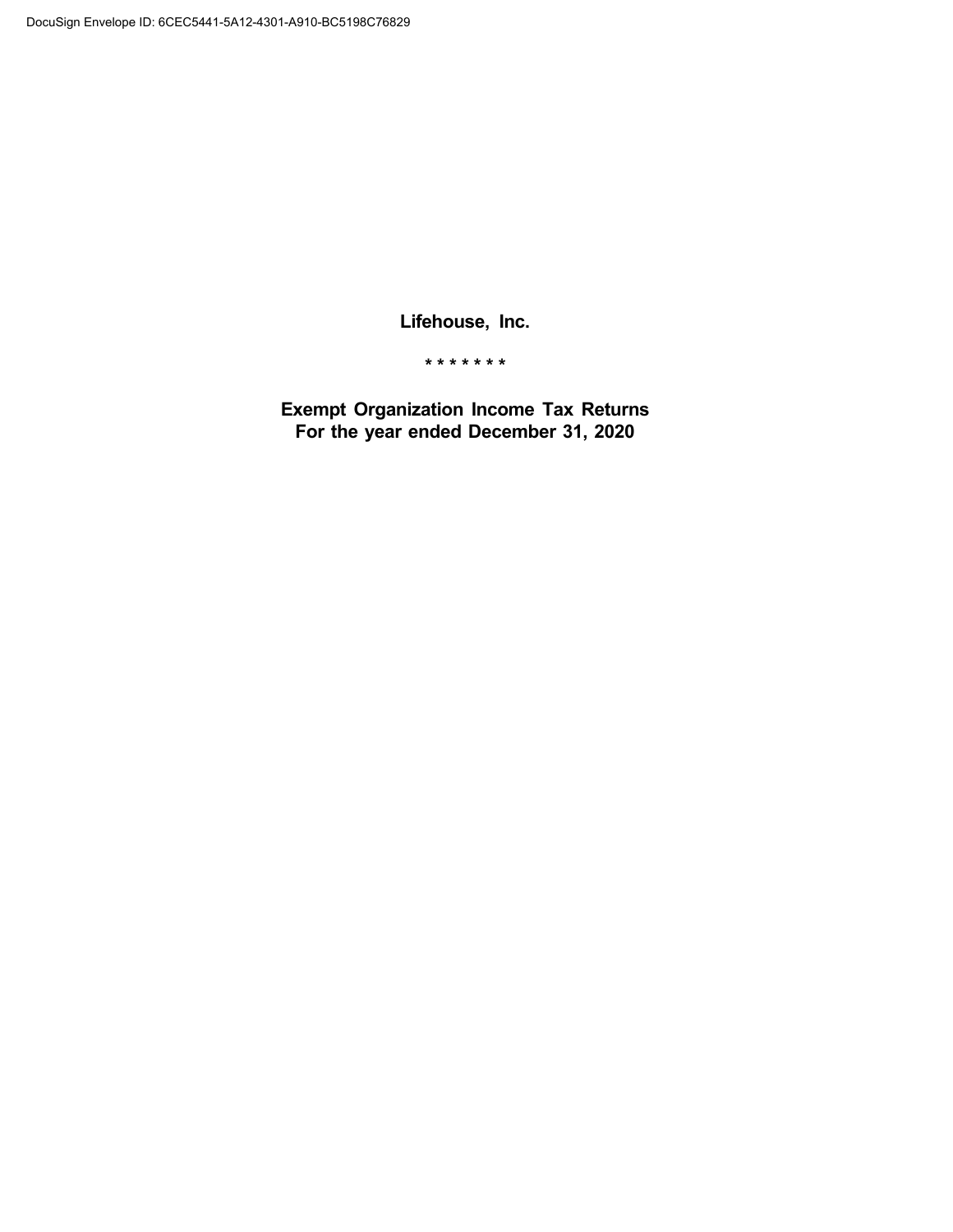

August 9, 2021

#### **CONFIDENTIAL**

Lifehouse, Inc. 2710 Riedling Drive Louisville, KY 40206

Dear:

We have prepared the following returns from information provided by you without verification or audit.

Return of Organization Exempt From Income Tax (Form 990)

We suggest that you examine these returns carefully to fully acquaint yourself with all items contained therein to ensure that there are no omissions or misstatements. Attached are instructions for signing and filing each return. Please follow those instructions carefully.

Enclosed is any material you furnished for use in preparing the returns. If the returns are examined, requests may be made for supporting documentation. Therefore, we recommend that you retain all pertinent records for at least seven years.

In order that we may properly advise you of tax considerations, please keep us informed of any significant changes in your financial affairs or of any correspondence received from taxing authorities.

If you have any questions, or if we can be of assistance in any way, please call.

Sincerely,

Baldwin CPAs, PLLC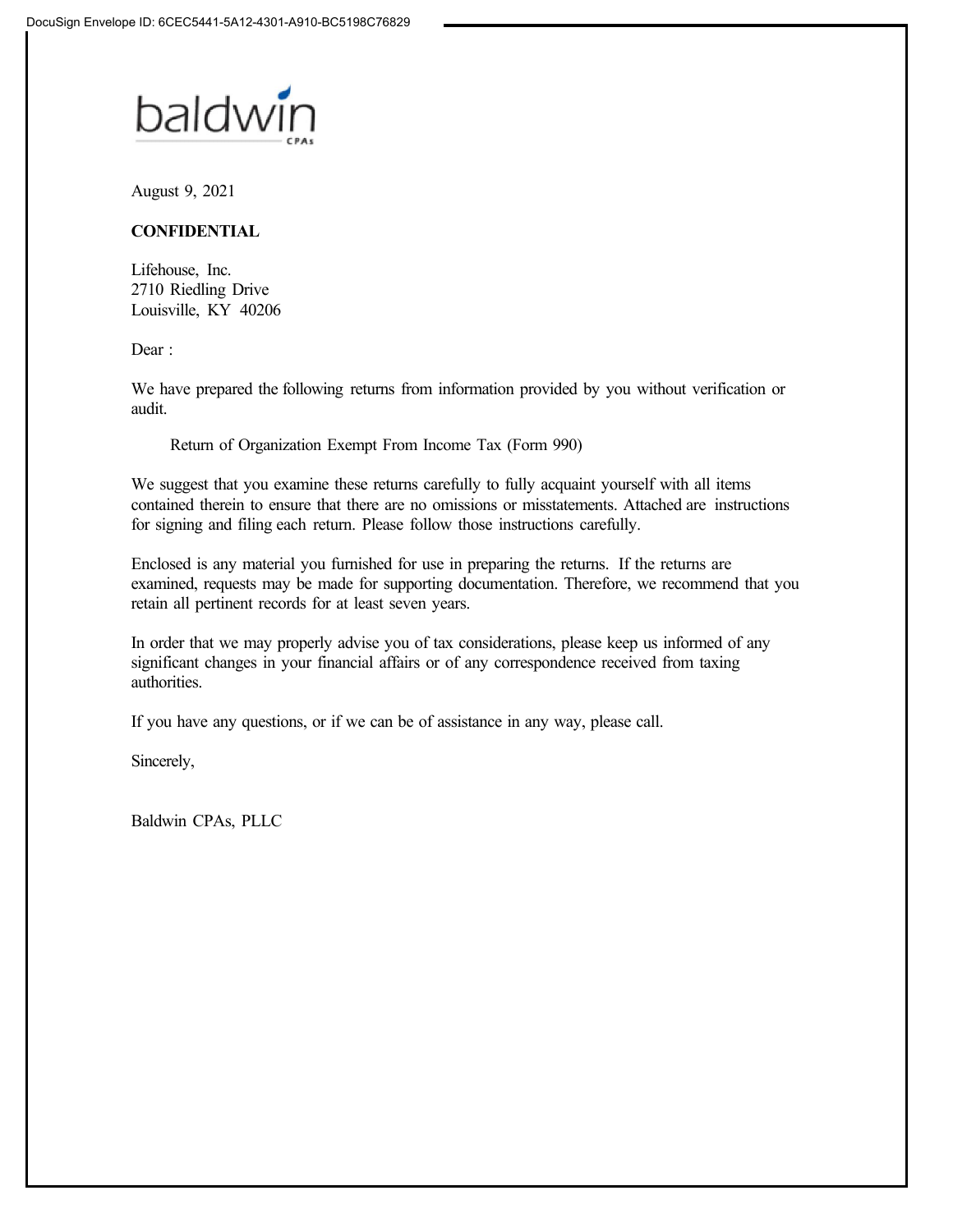### **Filing Instructions**

### **Lifehouse, Inc.**

### **Exempt Organization Tax Return**

### **Taxable Year Ended December 31, 2020**

**Date Due:** November 15, 2021

- **Remittance:** None is required. Your Form 990 for the tax year ended 12/31/20 shows no balance due.
- **Signature:** You are using a Personal Identification Number (PIN) for signing your return electronically. Form 8879-EO, IRS *e-file* Signature Authorization for an Exempt Organization should be signed and dated by an authorized officer of the organization and returned to:

Baldwin CPAs, PLLC 10180 Linn Station Road Suite 200 Louisville, KY 40223

*Important:* **Your return will not be filed with the IRS until the signed Form 8879-EO has been received by this office.**

**Other:** Your return is being filed electronically with the IRS and is not required to be mailed. If you Mail a paper copy of your return to the IRS it will delay the processing of your return.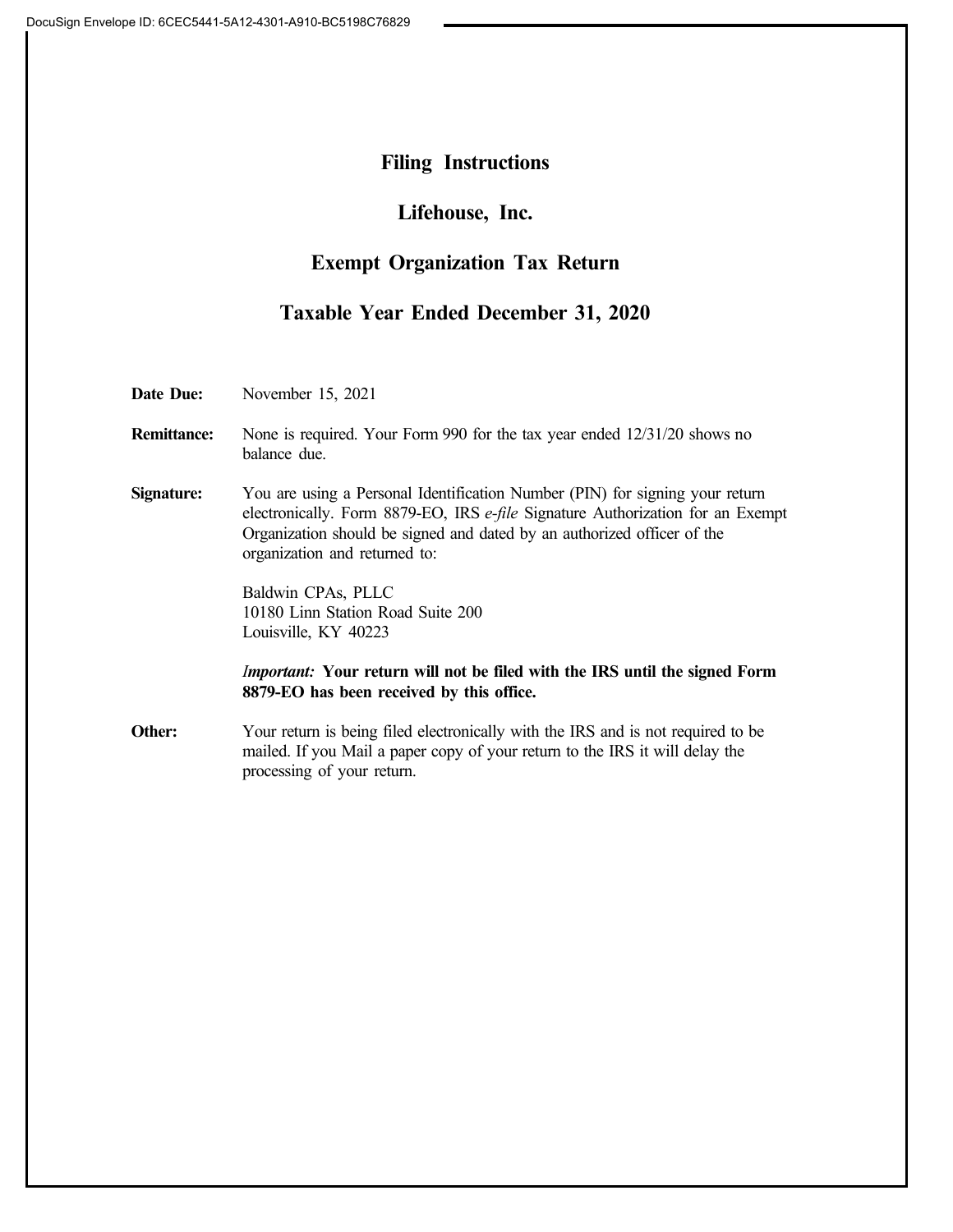| 8879-EO<br>Form                                                                                              |                                         |                                                                              | <b>IRS e-file Signature Authorization</b><br>for an Exempt Organization                                                                                                                                                                                                                                                                                                                                                                                                                                                                                                                                                                                                                                                                                                                                                                                                                                                                                                                                                                                                                                                                                                                                                                                                                                                                                                                                                                                                                                                                                                          |                 |                                                                         | OMB No. 1545-0047                                  |
|--------------------------------------------------------------------------------------------------------------|-----------------------------------------|------------------------------------------------------------------------------|----------------------------------------------------------------------------------------------------------------------------------------------------------------------------------------------------------------------------------------------------------------------------------------------------------------------------------------------------------------------------------------------------------------------------------------------------------------------------------------------------------------------------------------------------------------------------------------------------------------------------------------------------------------------------------------------------------------------------------------------------------------------------------------------------------------------------------------------------------------------------------------------------------------------------------------------------------------------------------------------------------------------------------------------------------------------------------------------------------------------------------------------------------------------------------------------------------------------------------------------------------------------------------------------------------------------------------------------------------------------------------------------------------------------------------------------------------------------------------------------------------------------------------------------------------------------------------|-----------------|-------------------------------------------------------------------------|----------------------------------------------------|
| Department of the Treasury<br>Internal Revenue Service                                                       |                                         |                                                                              | u Do not send to the IRS. Keep for your records.<br>u Go to www.irs.gov/Form8879EO for the latest information.                                                                                                                                                                                                                                                                                                                                                                                                                                                                                                                                                                                                                                                                                                                                                                                                                                                                                                                                                                                                                                                                                                                                                                                                                                                                                                                                                                                                                                                                   |                 |                                                                         | 2020                                               |
| Name of exempt organization or person subject to tax                                                         |                                         |                                                                              |                                                                                                                                                                                                                                                                                                                                                                                                                                                                                                                                                                                                                                                                                                                                                                                                                                                                                                                                                                                                                                                                                                                                                                                                                                                                                                                                                                                                                                                                                                                                                                                  |                 |                                                                         | Taxpayer identification number                     |
| Name and title of officer or person subject to tax                                                           |                                         | Lifehouse, Inc.                                                              |                                                                                                                                                                                                                                                                                                                                                                                                                                                                                                                                                                                                                                                                                                                                                                                                                                                                                                                                                                                                                                                                                                                                                                                                                                                                                                                                                                                                                                                                                                                                                                                  |                 | **-***4733                                                              |                                                    |
|                                                                                                              |                                         | Pam Robertson<br>Board President                                             |                                                                                                                                                                                                                                                                                                                                                                                                                                                                                                                                                                                                                                                                                                                                                                                                                                                                                                                                                                                                                                                                                                                                                                                                                                                                                                                                                                                                                                                                                                                                                                                  |                 |                                                                         |                                                    |
| Part I                                                                                                       |                                         | Type of Return and Return Information (Whole Dollars Only)                   |                                                                                                                                                                                                                                                                                                                                                                                                                                                                                                                                                                                                                                                                                                                                                                                                                                                                                                                                                                                                                                                                                                                                                                                                                                                                                                                                                                                                                                                                                                                                                                                  |                 |                                                                         |                                                    |
|                                                                                                              |                                         |                                                                              | Check the box for the return for which you are using this Form 8879-EO and enter the applicable amount, if any, from the return. If you                                                                                                                                                                                                                                                                                                                                                                                                                                                                                                                                                                                                                                                                                                                                                                                                                                                                                                                                                                                                                                                                                                                                                                                                                                                                                                                                                                                                                                          |                 |                                                                         |                                                    |
|                                                                                                              |                                         |                                                                              | check the box on line 1a, 2a, 3a, 4a, 5a, 6a, or 7a below, and the amount on that line for the return being filed with this form was                                                                                                                                                                                                                                                                                                                                                                                                                                                                                                                                                                                                                                                                                                                                                                                                                                                                                                                                                                                                                                                                                                                                                                                                                                                                                                                                                                                                                                             |                 |                                                                         |                                                    |
|                                                                                                              |                                         |                                                                              | blank, then leave line 1b, 2b, 3b, 4b, 5b, 6b, or 7b, whichever is applicable, blank (do not enter -0-). But, if you entered -0- on the                                                                                                                                                                                                                                                                                                                                                                                                                                                                                                                                                                                                                                                                                                                                                                                                                                                                                                                                                                                                                                                                                                                                                                                                                                                                                                                                                                                                                                          |                 |                                                                         |                                                    |
| return, then enter -0- on the applicable line below. Do not complete more than one line in Part I.           |                                         |                                                                              |                                                                                                                                                                                                                                                                                                                                                                                                                                                                                                                                                                                                                                                                                                                                                                                                                                                                                                                                                                                                                                                                                                                                                                                                                                                                                                                                                                                                                                                                                                                                                                                  |                 |                                                                         |                                                    |
| 1a Form 990 check here                                                                                       | $ {\bf X} $                             |                                                                              | b Total revenue, if any (Form 990, Part VIII, column (A), line 12) <i>[[[[[[[[[[[[[[[[[[[[[[[[[[[[[[[[]]]]</i>                                                                                                                                                                                                                                                                                                                                                                                                                                                                                                                                                                                                                                                                                                                                                                                                                                                                                                                                                                                                                                                                                                                                                                                                                                                                                                                                                                                                                                                                   |                 | 1b                                                                      | 613,832                                            |
| 2a Form 990-EZ check here ▶                                                                                  |                                         |                                                                              |                                                                                                                                                                                                                                                                                                                                                                                                                                                                                                                                                                                                                                                                                                                                                                                                                                                                                                                                                                                                                                                                                                                                                                                                                                                                                                                                                                                                                                                                                                                                                                                  |                 | 2b                                                                      | <u> 1980 - Johann Barbara, martxa al</u>           |
| 3a Form 1120-POL check here                                                                                  |                                         | <b>b</b> Total tax (Form 1120-POL, line 22)                                  |                                                                                                                                                                                                                                                                                                                                                                                                                                                                                                                                                                                                                                                                                                                                                                                                                                                                                                                                                                                                                                                                                                                                                                                                                                                                                                                                                                                                                                                                                                                                                                                  |                 | 3b.                                                                     |                                                    |
| 4a Form 990-PF check here <b>D</b>                                                                           |                                         |                                                                              | b Tax based on investment income (Form 990-PF, Part VI, line 5)                                                                                                                                                                                                                                                                                                                                                                                                                                                                                                                                                                                                                                                                                                                                                                                                                                                                                                                                                                                                                                                                                                                                                                                                                                                                                                                                                                                                                                                                                                                  |                 | 4b                                                                      | the control of the control of the control of       |
| 5a Form 8868 check here<br>6a Form 990-T check here $\blacktriangleright$                                    |                                         | <b>b</b> Balance due (Form 8868, line 3c)                                    |                                                                                                                                                                                                                                                                                                                                                                                                                                                                                                                                                                                                                                                                                                                                                                                                                                                                                                                                                                                                                                                                                                                                                                                                                                                                                                                                                                                                                                                                                                                                                                                  |                 | 5b                                                                      | <u> 1989 - Johann Barn, mars ann an t-San A</u>    |
| 7a Form 4720 check here                                                                                      |                                         |                                                                              |                                                                                                                                                                                                                                                                                                                                                                                                                                                                                                                                                                                                                                                                                                                                                                                                                                                                                                                                                                                                                                                                                                                                                                                                                                                                                                                                                                                                                                                                                                                                                                                  |                 | 6b<br>7b                                                                |                                                    |
| Part II                                                                                                      |                                         |                                                                              | Declaration and Signature Authorization of Officer or Person Subject to Tax                                                                                                                                                                                                                                                                                                                                                                                                                                                                                                                                                                                                                                                                                                                                                                                                                                                                                                                                                                                                                                                                                                                                                                                                                                                                                                                                                                                                                                                                                                      |                 |                                                                         |                                                    |
| Under penalties of perjury, I declare that<br>(name of organization)<br>PIN: check one box only<br>authorize |                                         | $ \mathbf{X} $ I am an officer of the above organization or<br>ERO firm name | , $(EIN)$<br>of the 2020 electronic return and accompanying schedules and statements, and, to the best of my knowledge and belief, they are<br>true, correct, and complete. I further declare that the amount in Part I above is the amount shown on the copy of the electronic return.<br>I consent to allow my intermediate service provider, transmitter, or electronic return originator (ERO) to send the return to the IRS and<br>to receive from the IRS (a) an acknowledgement of receipt or reason for rejection of the transmission, (b) the reason for any delay in<br>processing the return or refund, and (c) the date of any refund. If applicable, I authorize the U.S. Treasury and its designated Financial<br>Agent to initiate an electronic funds withdrawal (direct debit) entry to the financial institution account indicated in the tax preparation<br>software for payment of the federal taxes owed on this retum, and the financial institution to debit the entry to this account. To revoke<br>a payment, I must contact the U.S. Treasury Financial Agent at 1-888-353-4537 no later than 2 business days prior to the payment<br>(settlement) date. I also authorize the financial institutions involved in the processing of the electronic payment of taxes to receive<br>confidential information necessary to answer inquiries and resolve issues related to the payment. I have selected a personal<br>identification number (PIN) as my signature for the electronic return and, if applicable, the consent to electronic funds withdrawal. | to enter my PIN | I am a person subject to tax with respect to<br>Enter five numbers, but | and that I have examined a copy<br>as my signature |
|                                                                                                              |                                         |                                                                              |                                                                                                                                                                                                                                                                                                                                                                                                                                                                                                                                                                                                                                                                                                                                                                                                                                                                                                                                                                                                                                                                                                                                                                                                                                                                                                                                                                                                                                                                                                                                                                                  |                 | do not enter all zeros                                                  |                                                    |
| PIN on the return's disclosure consent screen.<br>IХ                                                         |                                         |                                                                              | on the tax year 2020 electronically filed return. If I have indicated within this return that a copy of the return is being filed with a<br>state agency(ies) regulating charities as part of the IRS Fed/State program, I also authorize the aforementioned ERO to enter my<br>As an officer or person subject to tax with respect to the organization, I will enter my PIN as my signature on the tax year 2020<br>electronically filed return. If I have indicated within this return that a copy of the return is being filed with a state agency(ies)<br>regulating charities as part of the IRS Fed/State program, I will enter my PIN on the return's disclosure consent screen.                                                                                                                                                                                                                                                                                                                                                                                                                                                                                                                                                                                                                                                                                                                                                                                                                                                                                          |                 |                                                                         |                                                    |
| Signature of officer or person subject to tax                                                                |                                         |                                                                              |                                                                                                                                                                                                                                                                                                                                                                                                                                                                                                                                                                                                                                                                                                                                                                                                                                                                                                                                                                                                                                                                                                                                                                                                                                                                                                                                                                                                                                                                                                                                                                                  | Date            |                                                                         |                                                    |
| Part III                                                                                                     | <b>Certification and Authentication</b> |                                                                              |                                                                                                                                                                                                                                                                                                                                                                                                                                                                                                                                                                                                                                                                                                                                                                                                                                                                                                                                                                                                                                                                                                                                                                                                                                                                                                                                                                                                                                                                                                                                                                                  |                 |                                                                         |                                                    |
| ERO's EFIN/PIN. Enter your six-digit electronic filing identification                                        |                                         |                                                                              |                                                                                                                                                                                                                                                                                                                                                                                                                                                                                                                                                                                                                                                                                                                                                                                                                                                                                                                                                                                                                                                                                                                                                                                                                                                                                                                                                                                                                                                                                                                                                                                  |                 |                                                                         |                                                    |
| number (EFIN) followed by your five-digit self-selected PIN.                                                 |                                         |                                                                              |                                                                                                                                                                                                                                                                                                                                                                                                                                                                                                                                                                                                                                                                                                                                                                                                                                                                                                                                                                                                                                                                                                                                                                                                                                                                                                                                                                                                                                                                                                                                                                                  |                 |                                                                         | ***********                                        |
|                                                                                                              |                                         |                                                                              |                                                                                                                                                                                                                                                                                                                                                                                                                                                                                                                                                                                                                                                                                                                                                                                                                                                                                                                                                                                                                                                                                                                                                                                                                                                                                                                                                                                                                                                                                                                                                                                  |                 |                                                                         | Do not enter all zeros                             |
| IRS e-file Providers for Business Returns.                                                                   |                                         |                                                                              | I certify that the above numeric entry is my PIN, which is my signature on the 2020 electronically filed return indicated above. I confirm<br>that I am submitting this return in accordance with the requirements of Pub. 4163, Modernized e-File (MeF) Information for Authorized                                                                                                                                                                                                                                                                                                                                                                                                                                                                                                                                                                                                                                                                                                                                                                                                                                                                                                                                                                                                                                                                                                                                                                                                                                                                                              |                 |                                                                         |                                                    |
| ERO's signature                                                                                              | Christopher Hatcher                     |                                                                              |                                                                                                                                                                                                                                                                                                                                                                                                                                                                                                                                                                                                                                                                                                                                                                                                                                                                                                                                                                                                                                                                                                                                                                                                                                                                                                                                                                                                                                                                                                                                                                                  | Date            |                                                                         |                                                    |
|                                                                                                              |                                         |                                                                              |                                                                                                                                                                                                                                                                                                                                                                                                                                                                                                                                                                                                                                                                                                                                                                                                                                                                                                                                                                                                                                                                                                                                                                                                                                                                                                                                                                                                                                                                                                                                                                                  |                 |                                                                         |                                                    |
|                                                                                                              |                                         |                                                                              | <b>ERO Must Retain This Form - See Instructions</b>                                                                                                                                                                                                                                                                                                                                                                                                                                                                                                                                                                                                                                                                                                                                                                                                                                                                                                                                                                                                                                                                                                                                                                                                                                                                                                                                                                                                                                                                                                                              |                 |                                                                         |                                                    |
|                                                                                                              |                                         |                                                                              | Do Not Submit This Form to the IRS Unless Requested To Do So                                                                                                                                                                                                                                                                                                                                                                                                                                                                                                                                                                                                                                                                                                                                                                                                                                                                                                                                                                                                                                                                                                                                                                                                                                                                                                                                                                                                                                                                                                                     |                 |                                                                         |                                                    |
| For Paperwork Reduction Act Notice, see back of form.                                                        |                                         |                                                                              |                                                                                                                                                                                                                                                                                                                                                                                                                                                                                                                                                                                                                                                                                                                                                                                                                                                                                                                                                                                                                                                                                                                                                                                                                                                                                                                                                                                                                                                                                                                                                                                  |                 |                                                                         | Form 8879-EO (2020)                                |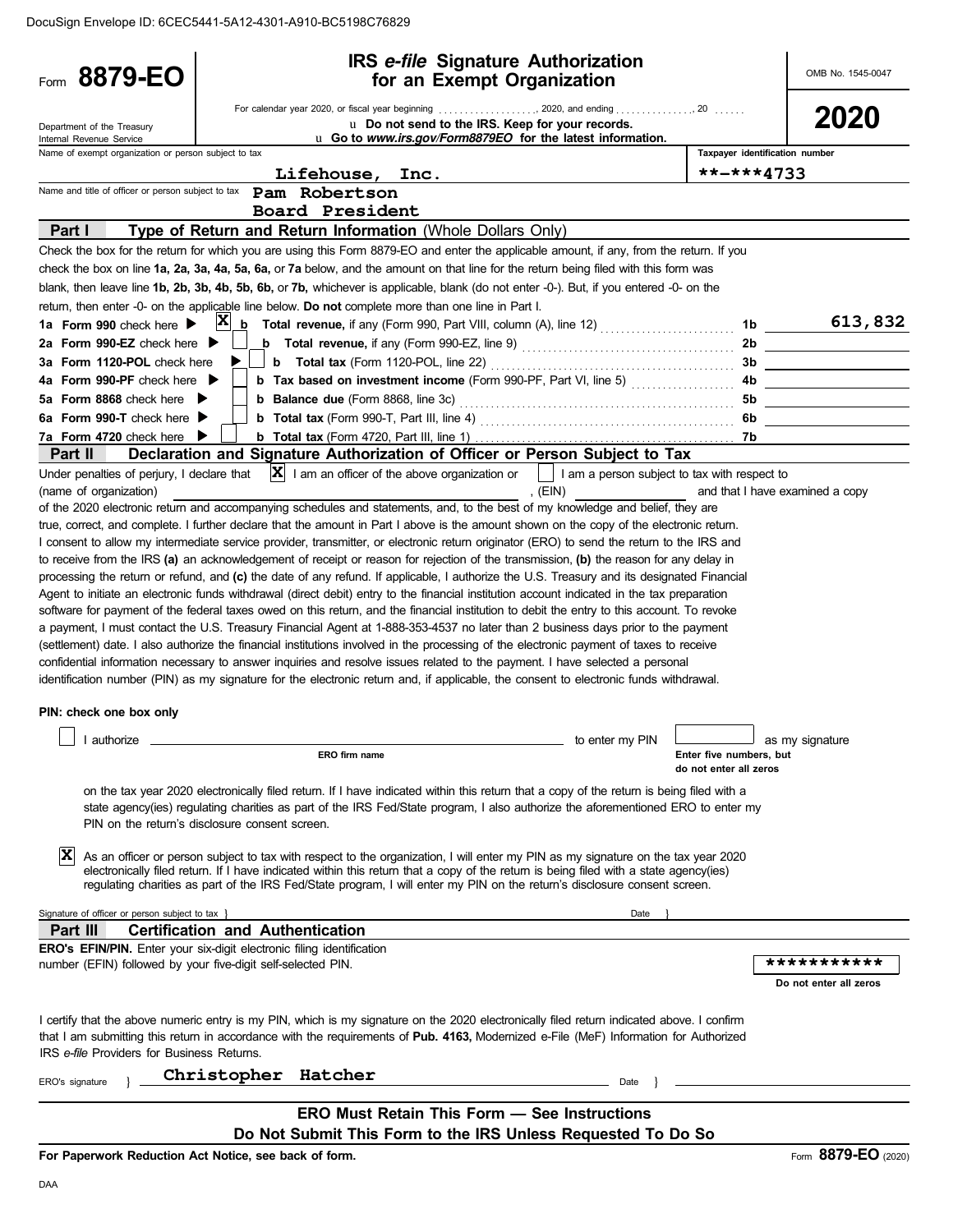Form

| <b>Return of Organization Exempt From Income Tax</b> |  |
|------------------------------------------------------|--|
|------------------------------------------------------|--|

u **Do not enter social security numbers on this form as it may be made public. Open to Public 990 1980 2020**<br>
Under section 501(c), 527, or 4947(a)(1) of the Internal Revenue Code (except private foundations) **2020** 

OMB No. 1545-0047

| <b>Open to Public</b> |                   |  |
|-----------------------|-------------------|--|
|                       | <b>Inspection</b> |  |

|                   |                                                                                                                                                                      | Department of the Treasury<br>Internal Revenue Service |                              |                                                      |                                                                               |                      | u Do not enter social security numbers on this form as it may be made public.<br>u Go to www.irs.gov/Form990 for instructions and the latest information.                                              |     |                           |                                     |                         | Open to Public<br><b>Inspection</b>                                                                                                                                    |
|-------------------|----------------------------------------------------------------------------------------------------------------------------------------------------------------------|--------------------------------------------------------|------------------------------|------------------------------------------------------|-------------------------------------------------------------------------------|----------------------|--------------------------------------------------------------------------------------------------------------------------------------------------------------------------------------------------------|-----|---------------------------|-------------------------------------|-------------------------|------------------------------------------------------------------------------------------------------------------------------------------------------------------------|
|                   |                                                                                                                                                                      |                                                        |                              | For the 2020 calendar year, or tax year beginning    |                                                                               |                      | , and ending                                                                                                                                                                                           |     |                           |                                     |                         |                                                                                                                                                                        |
|                   | <b>B</b> Check if applicable:                                                                                                                                        |                                                        | C Name of organization       |                                                      |                                                                               |                      |                                                                                                                                                                                                        |     |                           |                                     |                         | D Employer identification number                                                                                                                                       |
|                   | Address change                                                                                                                                                       |                                                        |                              |                                                      | Lifehouse, Inc.                                                               |                      |                                                                                                                                                                                                        |     |                           |                                     |                         |                                                                                                                                                                        |
|                   | Name change                                                                                                                                                          |                                                        | Doing business as            |                                                      |                                                                               |                      |                                                                                                                                                                                                        |     |                           |                                     |                         | **-***4733                                                                                                                                                             |
|                   | Initial return                                                                                                                                                       |                                                        |                              | 2710 Riedling Drive                                  | Number and street (or P.O. box if mail is not delivered to street address)    |                      |                                                                                                                                                                                                        |     | Room/suite                |                                     | E Telephone number      | 859-626-9040                                                                                                                                                           |
|                   | Final return/                                                                                                                                                        |                                                        |                              |                                                      | City or town, state or province, country, and ZIP or foreign postal code      |                      |                                                                                                                                                                                                        |     |                           |                                     |                         |                                                                                                                                                                        |
|                   | terminated                                                                                                                                                           |                                                        | Louisville                   |                                                      |                                                                               | KY 40206             |                                                                                                                                                                                                        |     |                           |                                     | G Gross receipts \$     | 622,497                                                                                                                                                                |
|                   | Amended return                                                                                                                                                       |                                                        |                              | Name and address of principal officer:               |                                                                               |                      |                                                                                                                                                                                                        |     |                           |                                     |                         |                                                                                                                                                                        |
|                   |                                                                                                                                                                      | Application pending                                    |                              | Pam Robertson                                        |                                                                               |                      |                                                                                                                                                                                                        |     |                           |                                     |                         | $\overline{\mathbf{X}}$ No<br>Yes<br>H(a) Is this a group return for subordinates?                                                                                     |
|                   |                                                                                                                                                                      |                                                        |                              | 2710 Riedling Dr                                     |                                                                               |                      |                                                                                                                                                                                                        |     |                           | H(b) Are all subordinates included? |                         | No<br>Yes                                                                                                                                                              |
|                   |                                                                                                                                                                      |                                                        | Louisville                   |                                                      |                                                                               |                      | KY 40206                                                                                                                                                                                               |     |                           |                                     |                         | If "No," attach a list. See instructions                                                                                                                               |
|                   |                                                                                                                                                                      | Tax-exempt status:                                     | $ \mathbf{X} $ 501(c)(3)     |                                                      | $501(c)$ $($ $)$ $t$ (insert no.)                                             |                      | 4947(a)(1) or                                                                                                                                                                                          | 527 |                           |                                     |                         |                                                                                                                                                                        |
|                   | Website: U                                                                                                                                                           |                                                        |                              |                                                      | lifehouselouisville.org                                                       |                      |                                                                                                                                                                                                        |     |                           | H(c) Group exemption number U       |                         |                                                                                                                                                                        |
| ĸ                 |                                                                                                                                                                      | Form of organization:                                  | $ \mathbf{X} $ Corporation   | Trust                                                | Association                                                                   | Other u              |                                                                                                                                                                                                        |     | L Year of formation: 2007 |                                     |                         | <b>M</b> State of legal domicile: $\mathbf{KY}$                                                                                                                        |
|                   | Part I                                                                                                                                                               | <b>Summary</b>                                         |                              |                                                      |                                                                               |                      |                                                                                                                                                                                                        |     |                           |                                     |                         |                                                                                                                                                                        |
|                   |                                                                                                                                                                      |                                                        |                              |                                                      | 1 Briefly describe the organization's mission or most significant activities: |                      |                                                                                                                                                                                                        |     |                           |                                     |                         |                                                                                                                                                                        |
|                   |                                                                                                                                                                      |                                                        |                              |                                                      |                                                                               |                      | Lifehouse, Inc. provides for the spiritual, emotional, physical, and<br>intellectual needs of pregnant and/or parenting teens and women and their                                                      |     |                           |                                     |                         |                                                                                                                                                                        |
| Governance        |                                                                                                                                                                      |                                                        |                              |                                                      | children, both born and unborn.                                               |                      |                                                                                                                                                                                                        |     |                           |                                     |                         |                                                                                                                                                                        |
|                   |                                                                                                                                                                      |                                                        |                              |                                                      |                                                                               |                      | 2 Check this box u     if the organization discontinued its operations or disposed of more than 25% of its net assets.                                                                                 |     |                           |                                     |                         |                                                                                                                                                                        |
|                   |                                                                                                                                                                      |                                                        |                              |                                                      |                                                                               |                      |                                                                                                                                                                                                        |     |                           |                                     | 3                       | 11                                                                                                                                                                     |
| න්                | 4                                                                                                                                                                    |                                                        |                              |                                                      |                                                                               |                      |                                                                                                                                                                                                        |     |                           |                                     | $\overline{\mathbf{4}}$ | 11                                                                                                                                                                     |
| <b>Activities</b> | 5                                                                                                                                                                    |                                                        |                              |                                                      |                                                                               |                      | Total number of individuals employed in calendar year 2020 (Part V, line 2a) [[[[[[[[[[[[[[[[[[[[[[[[[[[[[[[[                                                                                          |     |                           |                                     | 5                       | 20                                                                                                                                                                     |
|                   |                                                                                                                                                                      |                                                        |                              | 6 Total number of volunteers (estimate if necessary) |                                                                               |                      |                                                                                                                                                                                                        |     |                           |                                     | 6                       | 80                                                                                                                                                                     |
|                   |                                                                                                                                                                      |                                                        |                              |                                                      |                                                                               |                      |                                                                                                                                                                                                        |     |                           |                                     | 7a                      | 0                                                                                                                                                                      |
|                   |                                                                                                                                                                      |                                                        |                              |                                                      |                                                                               |                      |                                                                                                                                                                                                        |     |                           |                                     | 7b                      | 0                                                                                                                                                                      |
|                   |                                                                                                                                                                      |                                                        |                              |                                                      |                                                                               |                      |                                                                                                                                                                                                        |     |                           | <b>Prior Year</b>                   |                         | <b>Current Year</b>                                                                                                                                                    |
|                   |                                                                                                                                                                      |                                                        |                              |                                                      |                                                                               |                      |                                                                                                                                                                                                        |     |                           | 467,781                             |                         | 611,219                                                                                                                                                                |
| Revenue           |                                                                                                                                                                      |                                                        |                              |                                                      |                                                                               |                      |                                                                                                                                                                                                        |     |                           |                                     |                         |                                                                                                                                                                        |
|                   |                                                                                                                                                                      |                                                        | 2,805<br>9,138               | 696<br>1,917                                         |                                                                               |                      |                                                                                                                                                                                                        |     |                           |                                     |                         |                                                                                                                                                                        |
|                   | 11 Other revenue (Part VIII, column (A), lines 5, 6d, 8c, 9c, 10c, and 11e)<br>12 Total revenue - add lines 8 through 11 (must equal Part VIII, column (A), line 12) |                                                        |                              |                                                      |                                                                               |                      |                                                                                                                                                                                                        |     |                           |                                     |                         | 613,832                                                                                                                                                                |
|                   |                                                                                                                                                                      |                                                        |                              |                                                      |                                                                               |                      | 13 Grants and similar amounts paid (Part IX, column (A), lines 1-3)                                                                                                                                    |     |                           | 479,724                             |                         |                                                                                                                                                                        |
|                   |                                                                                                                                                                      |                                                        |                              |                                                      | 14 Benefits paid to or for members (Part IX, column (A), line 4)              |                      |                                                                                                                                                                                                        |     |                           |                                     |                         |                                                                                                                                                                        |
|                   |                                                                                                                                                                      |                                                        |                              |                                                      |                                                                               |                      | and a complete the contract of the complete the contract of the complete the contract of the contract of the c<br>15 Salaries, other compensation, employee benefits (Part IX, column (A), lines 5-10) |     |                           |                                     | 309,745                 | 353,757                                                                                                                                                                |
| Ses               |                                                                                                                                                                      |                                                        |                              |                                                      | 16a Professional fundraising fees (Part IX, column (A), line 11e)             |                      |                                                                                                                                                                                                        |     |                           |                                     |                         |                                                                                                                                                                        |
| Expens            |                                                                                                                                                                      |                                                        |                              |                                                      |                                                                               |                      | <b>b</b> Total fundraising expenses (Part IX, column (D), line 25) u 120, 307                                                                                                                          |     |                           |                                     |                         |                                                                                                                                                                        |
|                   |                                                                                                                                                                      |                                                        |                              |                                                      |                                                                               |                      |                                                                                                                                                                                                        |     |                           |                                     | 128,356                 | 127,504                                                                                                                                                                |
|                   | 18                                                                                                                                                                   |                                                        |                              |                                                      |                                                                               |                      | Total expenses. Add lines 13-17 (must equal Part IX, column (A), line 25)                                                                                                                              |     |                           | 438,101                             |                         | 481,261                                                                                                                                                                |
|                   |                                                                                                                                                                      |                                                        |                              |                                                      |                                                                               |                      |                                                                                                                                                                                                        |     |                           |                                     | 41,623                  | 132,571                                                                                                                                                                |
| Net Assets or     |                                                                                                                                                                      |                                                        |                              |                                                      |                                                                               |                      |                                                                                                                                                                                                        |     |                           | <b>Beginning of Current Year</b>    |                         | End of Year                                                                                                                                                            |
|                   | 20                                                                                                                                                                   | Total assets (Part X, line 16)                         |                              |                                                      |                                                                               |                      |                                                                                                                                                                                                        |     |                           | 1,103,778                           |                         | 1,251,990                                                                                                                                                              |
|                   | 21                                                                                                                                                                   | Total liabilities (Part X, line 26)                    |                              |                                                      |                                                                               |                      |                                                                                                                                                                                                        |     |                           | 1,086,630                           | 17,148                  | 32,789<br>1,219,201                                                                                                                                                    |
|                   | Part II                                                                                                                                                              |                                                        | <b>Signature Block</b>       |                                                      |                                                                               |                      |                                                                                                                                                                                                        |     |                           |                                     |                         |                                                                                                                                                                        |
|                   |                                                                                                                                                                      |                                                        |                              |                                                      |                                                                               |                      |                                                                                                                                                                                                        |     |                           |                                     |                         | Under penalties of next by beclare that I have examined this retum, including accompanying schedules and statements, and to the best of my knowledge and belief, it is |
|                   |                                                                                                                                                                      |                                                        |                              |                                                      |                                                                               |                      | true, corredt, and complete, Declaration of preparer (other than officer) is based on all information of which preparer has any knowledge.                                                             |     |                           |                                     |                         |                                                                                                                                                                        |
|                   |                                                                                                                                                                      |                                                        | am Kiperg                    |                                                      |                                                                               |                      |                                                                                                                                                                                                        |     |                           |                                     |                         | <del>8/11/2021</del>                                                                                                                                                   |
| Sign              |                                                                                                                                                                      |                                                        | D43GAER1EEGAGFREE            |                                                      |                                                                               |                      |                                                                                                                                                                                                        |     |                           |                                     | Date                    |                                                                                                                                                                        |
| Here              |                                                                                                                                                                      |                                                        |                              | Pam Robertson                                        |                                                                               |                      |                                                                                                                                                                                                        |     | Board President           |                                     |                         |                                                                                                                                                                        |
|                   |                                                                                                                                                                      |                                                        | Type or print name and title |                                                      |                                                                               |                      |                                                                                                                                                                                                        |     |                           |                                     |                         |                                                                                                                                                                        |
|                   |                                                                                                                                                                      | Print/Type preparer's name                             |                              |                                                      |                                                                               | Preparer's signature |                                                                                                                                                                                                        |     |                           | Date                                | Check                   | PTIN<br>if                                                                                                                                                             |
| Paid              |                                                                                                                                                                      | Christopher Hatcher                                    |                              |                                                      |                                                                               | Christopher Hatcher  |                                                                                                                                                                                                        |     |                           | 08/09/21                            | self-employed           | *********                                                                                                                                                              |
|                   | Preparer                                                                                                                                                             | Firm's name                                            |                              | Baldwin CPAs,                                        |                                                                               | <b>PLLC</b>          |                                                                                                                                                                                                        |     |                           |                                     | Firm's EIN              | **-***6603                                                                                                                                                             |
|                   | <b>Use Only</b>                                                                                                                                                      |                                                        |                              |                                                      |                                                                               |                      | 10180 Linn Station Road Suite 200                                                                                                                                                                      |     |                           |                                     |                         |                                                                                                                                                                        |
|                   |                                                                                                                                                                      | Firm's address                                         |                              |                                                      | Louisville, KY                                                                | 40223                |                                                                                                                                                                                                        |     |                           |                                     | Phone no.               | 859-626-9040                                                                                                                                                           |
|                   |                                                                                                                                                                      |                                                        |                              |                                                      | For Paperwork Reduction Act Notice, see the separate instructions.            |                      |                                                                                                                                                                                                        |     |                           |                                     |                         | X Yes<br>No<br>Form 990 (2020)                                                                                                                                         |
| DAA               |                                                                                                                                                                      |                                                        |                              |                                                      |                                                                               |                      |                                                                                                                                                                                                        |     |                           |                                     |                         |                                                                                                                                                                        |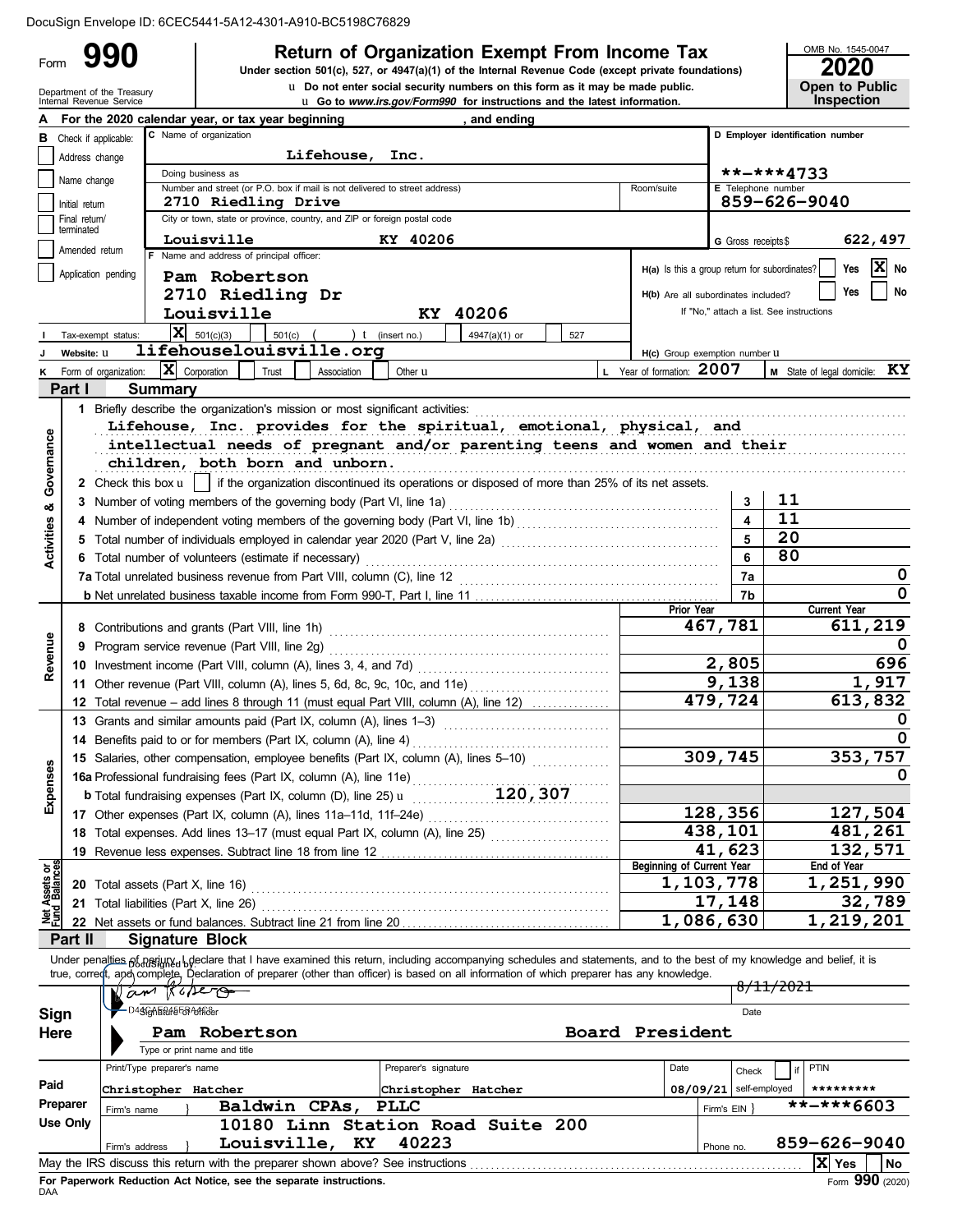|    |              | Form 990 (2020) $Lifehouse, Inc.$                                           |                                                                                                                                                                                                                                                                                                                             | **-***4733  |               | Page 2                                                   |
|----|--------------|-----------------------------------------------------------------------------|-----------------------------------------------------------------------------------------------------------------------------------------------------------------------------------------------------------------------------------------------------------------------------------------------------------------------------|-------------|---------------|----------------------------------------------------------|
|    | Part III     |                                                                             | <b>Statement of Program Service Accomplishments</b>                                                                                                                                                                                                                                                                         |             |               |                                                          |
|    |              |                                                                             |                                                                                                                                                                                                                                                                                                                             |             |               | $\mathbf{x}$                                             |
| 1. |              | Briefly describe the organization's mission:                                |                                                                                                                                                                                                                                                                                                                             |             |               |                                                          |
|    |              |                                                                             | Lifehouse, Inc. provides for the spiritual, emotional, physical, and                                                                                                                                                                                                                                                        |             |               |                                                          |
|    |              | children, both born and unborn.                                             | intellectual needs of pregnant and/or parenting teens and women and their                                                                                                                                                                                                                                                   |             |               |                                                          |
|    |              |                                                                             |                                                                                                                                                                                                                                                                                                                             |             |               |                                                          |
| 2  |              |                                                                             | Did the organization undertake any significant program services during the year which were not listed on the                                                                                                                                                                                                                |             |               |                                                          |
|    |              | prior Form 990 or 990-EZ?                                                   |                                                                                                                                                                                                                                                                                                                             |             |               | Yes $ X $ No                                             |
|    |              | If "Yes," describe these new services on Schedule O.                        |                                                                                                                                                                                                                                                                                                                             |             |               |                                                          |
| 3  |              |                                                                             | Did the organization cease conducting, or make significant changes in how it conducts, any program                                                                                                                                                                                                                          |             |               |                                                          |
|    | services?    |                                                                             |                                                                                                                                                                                                                                                                                                                             |             |               | $\overline{\phantom{a}}$ Yes $\overline{\phantom{a}}$ No |
|    |              | If "Yes," describe these changes on Schedule O.                             |                                                                                                                                                                                                                                                                                                                             |             |               |                                                          |
| 4  |              |                                                                             | Describe the organization's program service accomplishments for each of its three largest program services, as measured by                                                                                                                                                                                                  |             |               |                                                          |
|    |              |                                                                             | expenses. Section 501(c)(3) and 501(c)(4) organizations are required to report the amount of grants and allocations to others,                                                                                                                                                                                              |             |               |                                                          |
|    |              | the total expenses, and revenue, if any, for each program service reported. |                                                                                                                                                                                                                                                                                                                             |             |               |                                                          |
|    | 4a (Code:    | ) (Expenses \$                                                              | 290, 273 including grants of \$                                                                                                                                                                                                                                                                                             |             | ) (Revenue \$ |                                                          |
|    |              | See Schedule O                                                              |                                                                                                                                                                                                                                                                                                                             |             |               |                                                          |
|    |              |                                                                             |                                                                                                                                                                                                                                                                                                                             |             |               |                                                          |
|    |              |                                                                             |                                                                                                                                                                                                                                                                                                                             |             |               |                                                          |
|    |              |                                                                             |                                                                                                                                                                                                                                                                                                                             |             |               |                                                          |
|    |              |                                                                             |                                                                                                                                                                                                                                                                                                                             |             |               |                                                          |
|    |              |                                                                             |                                                                                                                                                                                                                                                                                                                             |             |               |                                                          |
|    |              |                                                                             |                                                                                                                                                                                                                                                                                                                             |             |               |                                                          |
|    |              |                                                                             |                                                                                                                                                                                                                                                                                                                             |             |               |                                                          |
|    |              |                                                                             |                                                                                                                                                                                                                                                                                                                             |             |               |                                                          |
|    |              |                                                                             |                                                                                                                                                                                                                                                                                                                             |             |               |                                                          |
|    |              |                                                                             |                                                                                                                                                                                                                                                                                                                             |             |               |                                                          |
|    | 4b (Code:    |                                                                             | ) (Expenses $\sqrt[3]{2}$ , $\sqrt[3]{2}$ , $\sqrt[3]{2}$ , $\sqrt[3]{2}$ , $\sqrt[3]{2}$ , $\sqrt[3]{2}$ , $\sqrt[3]{2}$ , $\sqrt[3]{2}$ , $\sqrt[3]{2}$ , $\sqrt[3]{2}$ , $\sqrt[3]{2}$ , $\sqrt[3]{2}$ , $\sqrt[3]{2}$ , $\sqrt[3]{2}$ , $\sqrt[3]{2}$ , $\sqrt[3]{2}$ , $\sqrt[3]{2}$ , $\sqrt[3]{2}$ , $\sqrt[3]{2}$ , |             | ) (Revenue \$ |                                                          |
|    | N/A          |                                                                             |                                                                                                                                                                                                                                                                                                                             |             |               |                                                          |
|    |              |                                                                             |                                                                                                                                                                                                                                                                                                                             |             |               |                                                          |
|    |              |                                                                             |                                                                                                                                                                                                                                                                                                                             |             |               |                                                          |
|    |              |                                                                             |                                                                                                                                                                                                                                                                                                                             |             |               |                                                          |
|    |              |                                                                             |                                                                                                                                                                                                                                                                                                                             |             |               |                                                          |
|    |              |                                                                             |                                                                                                                                                                                                                                                                                                                             |             |               |                                                          |
|    |              |                                                                             |                                                                                                                                                                                                                                                                                                                             |             |               |                                                          |
|    |              |                                                                             |                                                                                                                                                                                                                                                                                                                             |             |               |                                                          |
|    |              |                                                                             |                                                                                                                                                                                                                                                                                                                             |             |               |                                                          |
|    |              |                                                                             |                                                                                                                                                                                                                                                                                                                             |             |               |                                                          |
|    |              |                                                                             |                                                                                                                                                                                                                                                                                                                             |             |               |                                                          |
|    | 4c (Code:    | ) (Expenses \$                                                              | including grants of \$                                                                                                                                                                                                                                                                                                      |             | ) (Revenue \$ |                                                          |
|    | N/A          |                                                                             |                                                                                                                                                                                                                                                                                                                             |             |               |                                                          |
|    |              |                                                                             |                                                                                                                                                                                                                                                                                                                             |             |               |                                                          |
|    |              |                                                                             |                                                                                                                                                                                                                                                                                                                             |             |               |                                                          |
|    |              |                                                                             |                                                                                                                                                                                                                                                                                                                             |             |               |                                                          |
|    |              |                                                                             |                                                                                                                                                                                                                                                                                                                             |             |               |                                                          |
|    |              |                                                                             |                                                                                                                                                                                                                                                                                                                             |             |               |                                                          |
|    |              |                                                                             |                                                                                                                                                                                                                                                                                                                             |             |               |                                                          |
|    |              |                                                                             |                                                                                                                                                                                                                                                                                                                             |             |               |                                                          |
|    |              |                                                                             |                                                                                                                                                                                                                                                                                                                             |             |               |                                                          |
|    |              |                                                                             |                                                                                                                                                                                                                                                                                                                             |             |               |                                                          |
|    |              |                                                                             |                                                                                                                                                                                                                                                                                                                             |             |               |                                                          |
|    |              | 4d Other program services (Describe on Schedule O.)                         |                                                                                                                                                                                                                                                                                                                             |             |               |                                                          |
|    | (Expenses \$ |                                                                             | including grants of \$                                                                                                                                                                                                                                                                                                      | (Revenue \$ |               |                                                          |
|    |              | 4e Total program service expenses u                                         | 290,273                                                                                                                                                                                                                                                                                                                     |             |               |                                                          |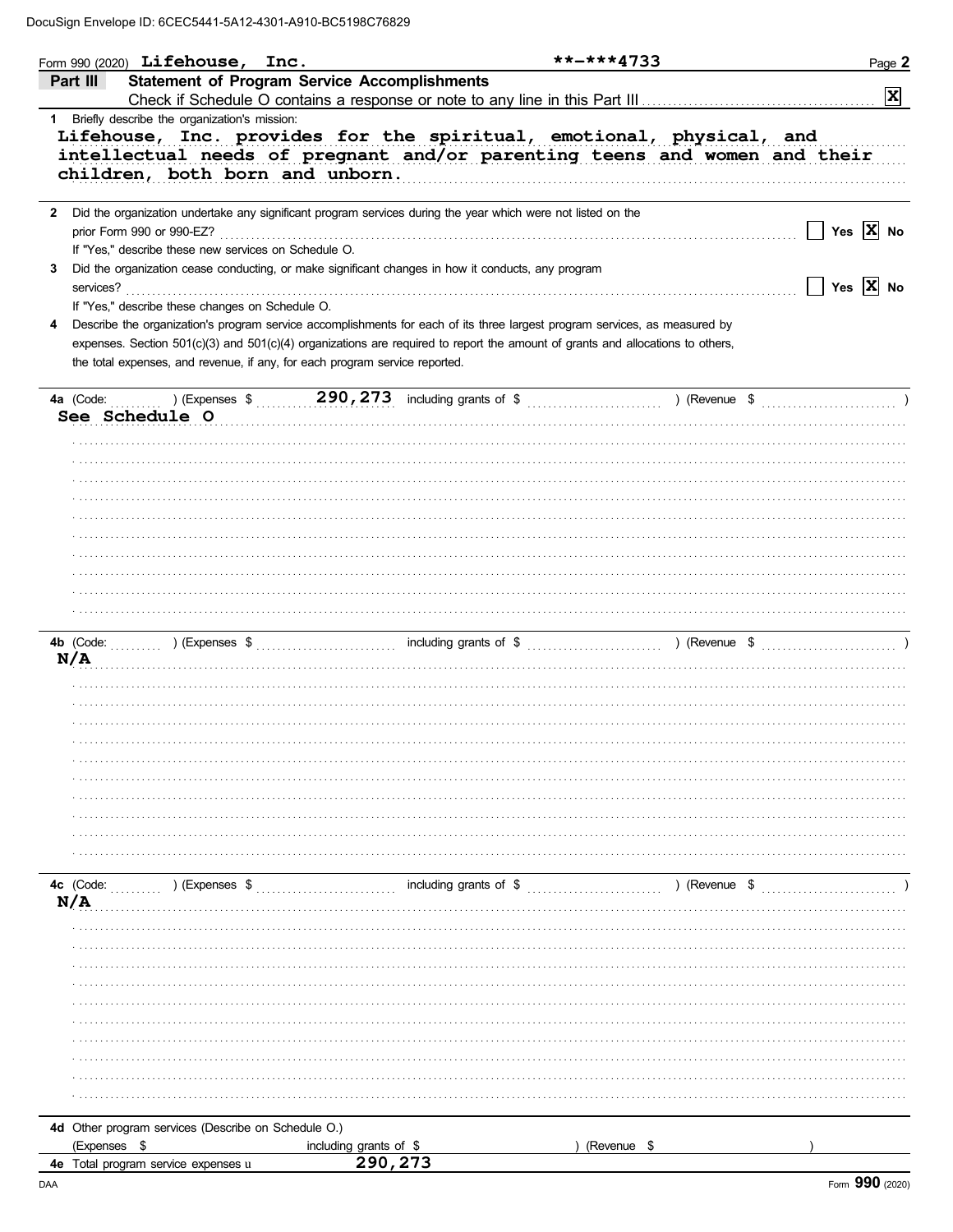|     |         | **-***4733<br>Form 990 (2020) Lifehouse, Inc.                                                                                                                                                                                                                                                                                                     |                   |             | Page 3 |
|-----|---------|---------------------------------------------------------------------------------------------------------------------------------------------------------------------------------------------------------------------------------------------------------------------------------------------------------------------------------------------------|-------------------|-------------|--------|
|     | Part IV | <b>Checklist of Required Schedules</b>                                                                                                                                                                                                                                                                                                            |                   |             |        |
|     |         |                                                                                                                                                                                                                                                                                                                                                   |                   | Yes         | No     |
| 1.  |         | Is the organization described in section $501(c)(3)$ or $4947(a)(1)$ (other than a private foundation)? If "Yes,"<br>complete Schedule A                                                                                                                                                                                                          |                   | X           |        |
| 2   |         |                                                                                                                                                                                                                                                                                                                                                   | 1<br>$\mathbf{2}$ | $\mathbf x$ |        |
| 3   |         | Did the organization engage in direct or indirect political campaign activities on behalf of or in opposition to                                                                                                                                                                                                                                  |                   |             |        |
|     |         |                                                                                                                                                                                                                                                                                                                                                   | 3                 |             | X      |
| 4   |         | Section 501(c)(3) organizations. Did the organization engage in lobbying activities, or have a section 501(h)                                                                                                                                                                                                                                     |                   |             |        |
|     |         |                                                                                                                                                                                                                                                                                                                                                   | 4                 |             | X      |
| 5   |         | Is the organization a section $501(c)(4)$ , $501(c)(5)$ , or $501(c)(6)$ organization that receives membership dues,                                                                                                                                                                                                                              |                   |             |        |
|     |         | assessments, or similar amounts as defined in Revenue Procedure 98-19? If "Yes," complete Schedule C, Part III                                                                                                                                                                                                                                    | 5                 |             | X      |
| 6   |         | Did the organization maintain any donor advised funds or any similar funds or accounts for which donors                                                                                                                                                                                                                                           |                   |             |        |
|     |         | have the right to provide advice on the distribution or investment of amounts in such funds or accounts? If                                                                                                                                                                                                                                       |                   |             |        |
|     |         | "Yes," complete Schedule D, Part I                                                                                                                                                                                                                                                                                                                | 6                 |             | X      |
| 7   |         | Did the organization receive or hold a conservation easement, including easements to preserve open space,                                                                                                                                                                                                                                         | $\overline{7}$    |             | X      |
| 8   |         | Did the organization maintain collections of works of art, historical treasures, or other similar assets? If "Yes,"                                                                                                                                                                                                                               |                   |             |        |
|     |         |                                                                                                                                                                                                                                                                                                                                                   | 8                 |             | X      |
| 9   |         | complete Schedule D, Part III et al. (2008) and the set of the schedule D, Part III et al. (2008) and the set of the set of the set of the set of the set of the set of the set of the set of the set of the set of the set of<br>Did the organization report an amount in Part X, line 21, for escrow or custodial account liability, serve as a |                   |             |        |
|     |         | custodian for amounts not listed in Part X; or provide credit counseling, debt management, credit repair, or                                                                                                                                                                                                                                      |                   |             |        |
|     |         | debt negotiation services? If "Yes," complete Schedule D, Part IV [[11][20] COLORGIAL RESPARENT RESPARENT RESPARENT RESPARENT RESPARENT RESPARENT RESPARENT RESPARENT RESPARENT RESPARENT RESPARENT RESPARENT RESPARENT RESPAR                                                                                                                    | 9                 |             | X      |
| 10  |         | Did the organization, directly or through a related organization, hold assets in donor-restricted endowments                                                                                                                                                                                                                                      |                   |             |        |
|     |         | or in quasi endowments? If "Yes," complete Schedule D, Part V                                                                                                                                                                                                                                                                                     | 10                |             | X      |
| 11  |         | If the organization's answer to any of the following questions is "Yes," then complete Schedule D, Parts VI,                                                                                                                                                                                                                                      |                   |             |        |
|     |         | VII, VIII, IX, or X as applicable.                                                                                                                                                                                                                                                                                                                |                   |             |        |
| a   |         | Did the organization report an amount for land, buildings, and equipment in Part X, line 10? If "Yes,"                                                                                                                                                                                                                                            |                   |             |        |
|     |         | complete Schedule D, Part VI<br>Did the organization report an amount for investments-other securities in Part X, line 12, that is 5% or more                                                                                                                                                                                                     | 11a               | X           |        |
| b   |         |                                                                                                                                                                                                                                                                                                                                                   | 11 <sub>b</sub>   |             | X      |
| c   |         | Did the organization report an amount for investments—program related in Part X, line 13, that is 5% or more                                                                                                                                                                                                                                      |                   |             |        |
|     |         |                                                                                                                                                                                                                                                                                                                                                   | 11c               |             | X      |
| d   |         | Did the organization report an amount for other assets in Part X, line 15, that is 5% or more of its total assets                                                                                                                                                                                                                                 |                   |             |        |
|     |         | reported in Part X, line 16? If "Yes," complete Schedule D, Part IX                                                                                                                                                                                                                                                                               | 11d               |             | X      |
| е   |         |                                                                                                                                                                                                                                                                                                                                                   | 11e               | X           |        |
| f   |         | Did the organization's separate or consolidated financial statements for the tax year include a footnote that addresses                                                                                                                                                                                                                           |                   |             |        |
|     |         |                                                                                                                                                                                                                                                                                                                                                   | 11f               |             | X      |
| 12a |         | Did the organization obtain separate, independent audited financial statements for the tax year? If "Yes," complete                                                                                                                                                                                                                               |                   |             |        |
|     |         |                                                                                                                                                                                                                                                                                                                                                   | 12a               |             | X      |
| b   |         | Was the organization included in consolidated, independent audited financial statements for the tax year? If                                                                                                                                                                                                                                      |                   |             | X      |
| 13  |         | "Yes," and if the organization answered "No" to line 12a, then completing Schedule D, Parts XI and XII is optional                                                                                                                                                                                                                                | 12b<br>13         |             | X      |
| 14a |         |                                                                                                                                                                                                                                                                                                                                                   | 14a               |             | X      |
| b   |         | Did the organization have aggregate revenues or expenses of more than \$10,000 from grantmaking,                                                                                                                                                                                                                                                  |                   |             |        |
|     |         | fundraising, business, investment, and program service activities outside the United States, or aggregate                                                                                                                                                                                                                                         |                   |             |        |
|     |         |                                                                                                                                                                                                                                                                                                                                                   | 14b               |             | X      |
| 15  |         | Did the organization report on Part IX, column (A), line 3, more than \$5,000 of grants or other assistance to or                                                                                                                                                                                                                                 |                   |             |        |
|     |         | for any foreign organization? If "Yes," complete Schedule F, Parts II and IV                                                                                                                                                                                                                                                                      | 15                |             | X      |
| 16  |         | Did the organization report on Part IX, column (A), line 3, more than \$5,000 of aggregate grants or other                                                                                                                                                                                                                                        |                   |             |        |
|     |         | assistance to or for foreign individuals? If "Yes," complete Schedule F, Parts III and IV [[[[[[[[[[[[[[[[[[[                                                                                                                                                                                                                                     | 16                |             | X      |
| 17  |         | Did the organization report a total of more than \$15,000 of expenses for professional fundraising services on                                                                                                                                                                                                                                    |                   |             | X      |
| 18  |         | Did the organization report more than \$15,000 total of fundraising event gross income and contributions on                                                                                                                                                                                                                                       | 17                |             |        |
|     |         |                                                                                                                                                                                                                                                                                                                                                   | 18                | X           |        |
| 19  |         | Did the organization report more than \$15,000 of gross income from gaming activities on Part VIII, line 9a?                                                                                                                                                                                                                                      |                   |             |        |
|     |         |                                                                                                                                                                                                                                                                                                                                                   | 19                |             | X      |
| 20a |         |                                                                                                                                                                                                                                                                                                                                                   | <b>20a</b>        |             | X      |
| b   |         |                                                                                                                                                                                                                                                                                                                                                   | 20b               |             |        |
| 21  |         | Did the organization report more than \$5,000 of grants or other assistance to any domestic organization or                                                                                                                                                                                                                                       |                   |             |        |
|     |         |                                                                                                                                                                                                                                                                                                                                                   | 21                |             | X      |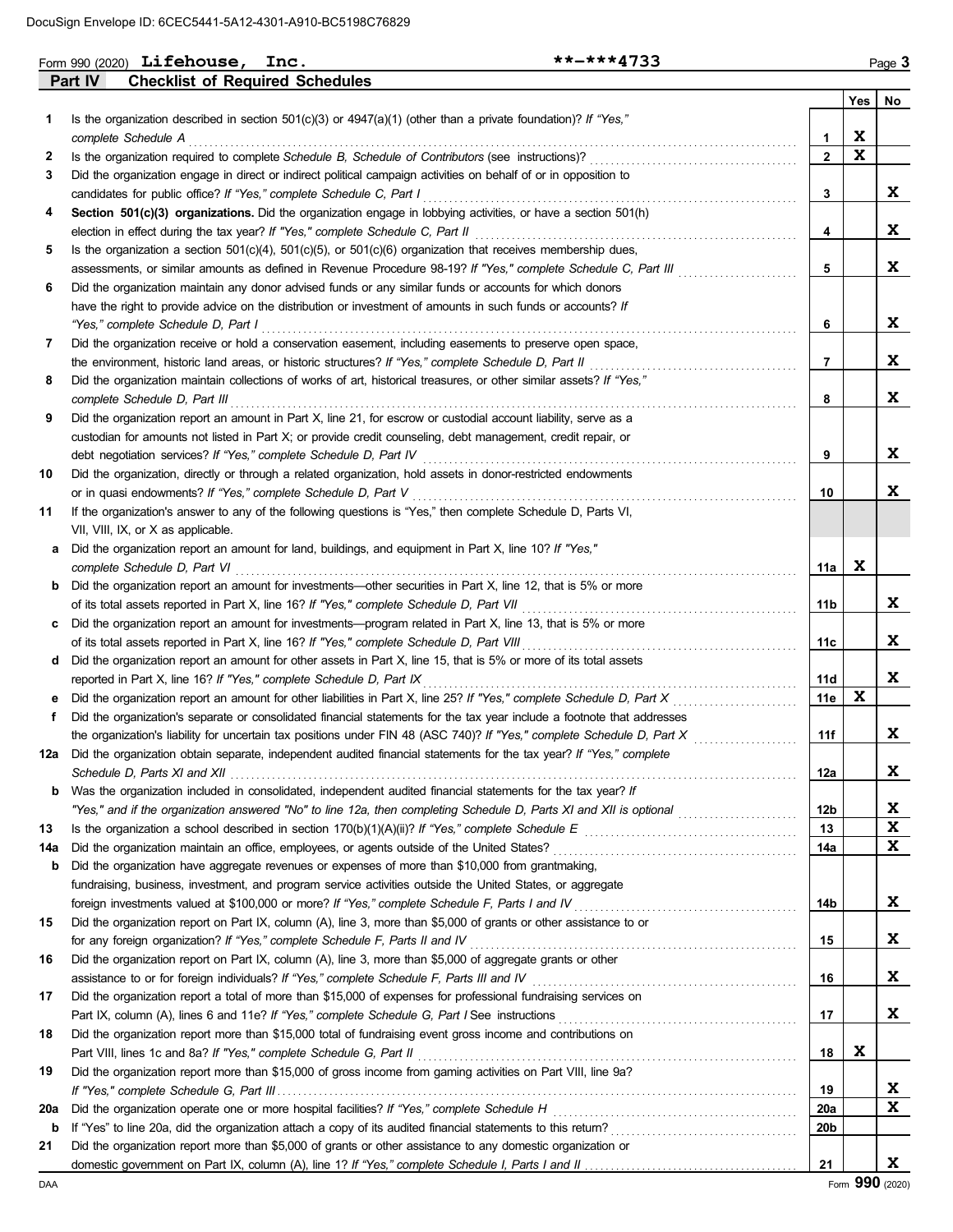|             | **-***4733<br>Form 990 (2020) Lifehouse, Inc.                                                                                                                                                                               |                |             |                 |         | Page 4          |
|-------------|-----------------------------------------------------------------------------------------------------------------------------------------------------------------------------------------------------------------------------|----------------|-------------|-----------------|---------|-----------------|
|             | <b>Checklist of Required Schedules (continued)</b><br>Part IV                                                                                                                                                               |                |             |                 |         |                 |
|             |                                                                                                                                                                                                                             |                |             |                 | Yes     | No              |
| 22          | Did the organization report more than \$5,000 of grants or other assistance to or for domestic individuals on                                                                                                               |                |             |                 |         |                 |
|             | Part IX, column (A), line 2? If "Yes," complete Schedule I, Parts I and III [[11]]                                                                                                                                          |                |             | 22              |         | X               |
| 23          | Did the organization answer "Yes" to Part VII, Section A, line 3, 4, or 5 about compensation of the                                                                                                                         |                |             |                 |         |                 |
|             | organization's current and former officers, directors, trustees, key employees, and highest compensated                                                                                                                     |                |             |                 |         |                 |
|             | employees? If "Yes," complete Schedule J                                                                                                                                                                                    |                |             | 23              |         | X               |
| 24a         | Did the organization have a tax-exempt bond issue with an outstanding principal amount of more than                                                                                                                         |                |             |                 |         |                 |
|             | \$100,000 as of the last day of the year, that was issued after December 31, 2002? If "Yes," answer lines 24b                                                                                                               |                |             |                 |         |                 |
|             | through 24d and complete Schedule K. If "No," go to line 25a                                                                                                                                                                |                |             | 24a             |         | X               |
| b           |                                                                                                                                                                                                                             |                |             | 24 <sub>b</sub> |         |                 |
| c           | Did the organization maintain an escrow account other than a refunding escrow at any time during the year                                                                                                                   |                |             |                 |         |                 |
|             | to defease any tax-exempt bonds?                                                                                                                                                                                            |                |             | 24c             |         |                 |
| d           |                                                                                                                                                                                                                             |                |             | 24d             |         |                 |
| 25a         | Section 501(c)(3), 501(c)(4), and 501(c)(29) organizations. Did the organization engage in an excess benefit                                                                                                                |                |             |                 |         |                 |
|             | transaction with a disqualified person during the year? If "Yes," complete Schedule L, Part I                                                                                                                               |                |             | 25a             |         | X               |
| b           | Is the organization aware that it engaged in an excess benefit transaction with a disqualified person in a prior                                                                                                            |                |             |                 |         |                 |
|             | year, and that the transaction has not been reported on any of the organization's prior Forms 990 or 990-EZ?                                                                                                                |                |             |                 |         | X               |
|             | If "Yes." complete Schedule L. Part I                                                                                                                                                                                       |                |             | 25b             |         |                 |
| 26          | Did the organization report any amount on Part X, line 5 or 22, for receivables from or payables to any current                                                                                                             |                |             |                 |         |                 |
|             | or former officer, director, trustee, key employee, creator or founder, substantial contributor, or 35%                                                                                                                     |                |             |                 |         | X               |
|             | controlled entity or family member of any of these persons? If "Yes," complete Schedule L, Part II                                                                                                                          |                |             | 26              |         |                 |
| 27          | Did the organization provide a grant or other assistance to any current or former officer, director, trustee, key<br>employee, creator or founder, substantial contributor or employee thereof, a grant selection committee |                |             |                 |         |                 |
|             | member, or to a 35% controlled entity (including an employee thereof) or family member of any of these                                                                                                                      |                |             |                 |         |                 |
|             | persons? If "Yes," complete Schedule L, Part III                                                                                                                                                                            |                |             | 27              |         | X               |
| 28          | Was the organization a party to a business transaction with one of the following parties (see Schedule L, Part                                                                                                              |                |             |                 |         |                 |
|             | IV instructions, for applicable filing thresholds, conditions, and exceptions):                                                                                                                                             |                |             |                 |         |                 |
| a           | A current or former officer, director, trustee, key employee, creator or founder, or substantial contributor? If                                                                                                            |                |             |                 |         |                 |
|             | "Yes," complete Schedule L, Part IV                                                                                                                                                                                         |                |             | 28a             |         | X               |
| b           | A family member of any individual described in line 28a? If "Yes," complete Schedule L, Part IV [[[[[[[[[[[[[                                                                                                               |                |             | 28 <sub>b</sub> |         | X               |
| c           | A 35% controlled entity of one or more individuals and/or organizations described in lines 28a or 28b? If                                                                                                                   |                |             |                 |         |                 |
|             | "Yes," complete Schedule L, Part IV                                                                                                                                                                                         |                |             | 28c             |         | X               |
| 29          |                                                                                                                                                                                                                             |                |             | 29              |         | $\mathbf x$     |
| 30          | Did the organization receive contributions of art, historical treasures, or other similar assets, or qualified                                                                                                              |                |             |                 |         |                 |
|             | conservation contributions? If "Yes," complete Schedule M                                                                                                                                                                   |                |             | 30              |         | X               |
| 31          | Did the organization liquidate, terminate, or dissolve and cease operations? If "Yes," complete Schedule N, Part I                                                                                                          |                |             | 31              |         | $\mathbf x$     |
| 32          | Did the organization sell, exchange, dispose of, or transfer more than 25% of its net assets? If "Yes,"                                                                                                                     |                |             |                 |         |                 |
|             | complete Schedule N, Part II                                                                                                                                                                                                |                |             | 32              |         | X               |
| 33          | Did the organization own 100% of an entity disregarded as separate from the organization under Regulations                                                                                                                  |                |             |                 |         |                 |
|             | sections 301.7701-2 and 301.7701-3? If "Yes," complete Schedule R, Part I                                                                                                                                                   |                |             | 33              |         | X               |
| 34          | Was the organization related to any tax-exempt or taxable entity? If "Yes," complete Schedule R, Part II, III,                                                                                                              |                |             |                 |         |                 |
|             | or IV, and Part V, line 1                                                                                                                                                                                                   |                |             | 34              |         | X               |
| <b>35a</b>  |                                                                                                                                                                                                                             |                |             | 35a             |         | $\mathbf x$     |
| b           | If "Yes" to line 35a, did the organization receive any payment from or engage in any transaction with a                                                                                                                     |                |             |                 |         |                 |
|             |                                                                                                                                                                                                                             |                |             | 35 <sub>b</sub> |         |                 |
| 36          | Section 501(c)(3) organizations. Did the organization make any transfers to an exempt non-charitable                                                                                                                        |                |             |                 |         |                 |
|             | related organization? If "Yes," complete Schedule R, Part V, line 2                                                                                                                                                         |                |             | 36              |         | X               |
| 37          | Did the organization conduct more than 5% of its activities through an entity that is not a related organization                                                                                                            |                |             |                 |         |                 |
|             |                                                                                                                                                                                                                             |                |             | 37              |         | X               |
| 38          | Did the organization complete Schedule O and provide explanations in Schedule O for Part VI, lines 11b and                                                                                                                  |                |             |                 |         |                 |
|             | 19? Note: All Form 990 filers are required to complete Schedule O.                                                                                                                                                          |                |             | 38              |         | X               |
|             | Statements Regarding Other IRS Filings and Tax Compliance<br>Part V                                                                                                                                                         |                |             |                 |         |                 |
|             | Check if Schedule O contains a response or note to any line in this Part V                                                                                                                                                  |                |             |                 |         |                 |
|             |                                                                                                                                                                                                                             |                |             |                 | Yes $ $ | No.             |
| 1а          | Enter the number reported in Box 3 of Form 1096. Enter -0- if not applicable                                                                                                                                                | 1a             | 5           |                 |         |                 |
| $\mathbf b$ | Enter the number of Forms W-2G included in line 1a. Enter -0- if not applicable                                                                                                                                             | 1 <sub>b</sub> | $\mathbf 0$ |                 |         |                 |
| с           | Did the organization comply with backup withholding rules for reportable payments to vendors and                                                                                                                            |                |             |                 |         |                 |
|             |                                                                                                                                                                                                                             |                |             | 1c              | X       |                 |
| DAA         |                                                                                                                                                                                                                             |                |             |                 |         | Form 990 (2020) |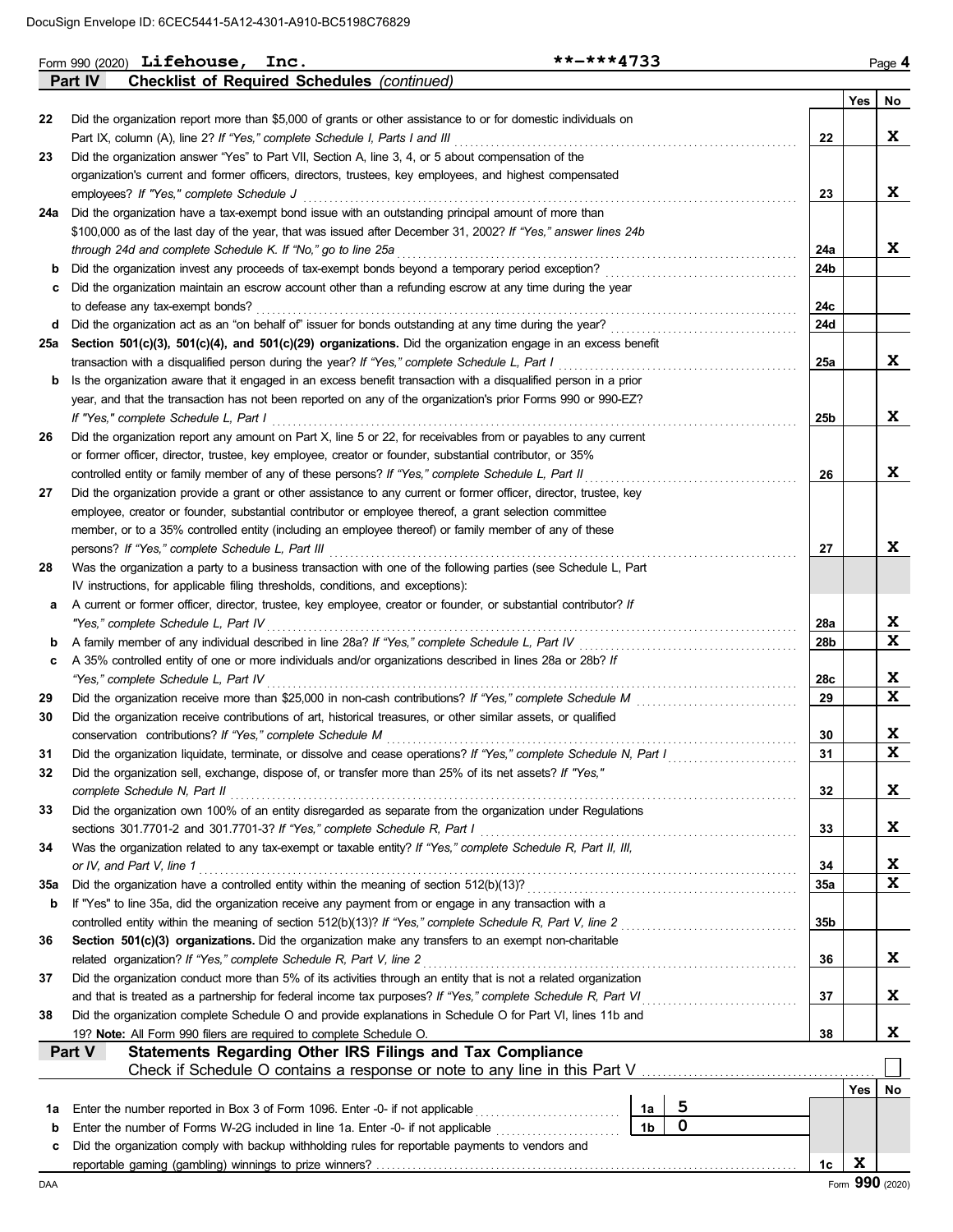|     | Form 990 (2020) Lifehouse, Inc.                                                                                                                                                                             | **-***4733      |                                                         |          |     | Page 5 |
|-----|-------------------------------------------------------------------------------------------------------------------------------------------------------------------------------------------------------------|-----------------|---------------------------------------------------------|----------|-----|--------|
|     | Statements Regarding Other IRS Filings and Tax Compliance (continued)<br>Part V                                                                                                                             |                 |                                                         |          |     |        |
|     |                                                                                                                                                                                                             |                 |                                                         |          | Yes | No     |
| 2a  | Enter the number of employees reported on Form W-3, Transmittal of Wage and Tax                                                                                                                             |                 |                                                         |          |     |        |
|     | Statements, filed for the calendar year ending with or within the year covered by this return                                                                                                               | 2a              | 20                                                      |          |     |        |
| b   | If at least one is reported on line 2a, did the organization file all required federal employment tax returns?                                                                                              |                 |                                                         | 2b       | X   |        |
|     | Note: If the sum of lines 1a and 2a is greater than 250, you may be required to e-file (see instructions)                                                                                                   |                 |                                                         |          |     |        |
| за  | Did the organization have unrelated business gross income of \$1,000 or more during the year?                                                                                                               |                 |                                                         | За       |     | X      |
| b   | If "Yes," has it filed a Form 990-T for this year? If "No" to line 3b, provide an explanation on Schedule O                                                                                                 |                 |                                                         | 3b       |     |        |
| 4a  | At any time during the calendar year, did the organization have an interest in, or a signature or other authority over,                                                                                     |                 |                                                         |          |     |        |
|     | a financial account in a foreign country (such as a bank account, securities account, or other financial account)?                                                                                          |                 |                                                         | 4a       |     | X      |
| b   | If "Yes," enter the name of the foreign country u                                                                                                                                                           |                 |                                                         |          |     |        |
|     | See instructions for filing requirements for FinCEN Form 114, Report of Foreign Bank and Financial Accounts (FBAR).                                                                                         |                 |                                                         |          |     |        |
| 5a  | Was the organization a party to a prohibited tax shelter transaction at any time during the tax year?                                                                                                       |                 |                                                         | 5a       |     | X      |
| b   |                                                                                                                                                                                                             |                 |                                                         | 5b       |     | X      |
| c   | If "Yes" to line 5a or 5b, did the organization file Form 8886-T?                                                                                                                                           |                 |                                                         | 5c       |     |        |
| 6а  | Does the organization have annual gross receipts that are normally greater than \$100,000, and did the                                                                                                      |                 |                                                         |          |     |        |
|     | organization solicit any contributions that were not tax deductible as charitable contributions?                                                                                                            |                 |                                                         | 6a       |     | X      |
| b   | If "Yes," did the organization include with every solicitation an express statement that such contributions or                                                                                              |                 |                                                         |          |     |        |
|     | gifts were not tax deductible?                                                                                                                                                                              |                 |                                                         | 6b       |     |        |
| 7   | Organizations that may receive deductible contributions under section 170(c).                                                                                                                               |                 |                                                         |          |     |        |
| а   | Did the organization receive a payment in excess of \$75 made partly as a contribution and partly for goods                                                                                                 |                 |                                                         |          |     | X      |
|     | and services provided to the payor?                                                                                                                                                                         |                 |                                                         | 7a<br>7b |     |        |
| b   | If "Yes," did the organization notify the donor of the value of the goods or services provided?<br>Did the organization sell, exchange, or otherwise dispose of tangible personal property for which it was |                 |                                                         |          |     |        |
|     | required to file Form 8282?                                                                                                                                                                                 |                 |                                                         | 7c       |     | X      |
| d   |                                                                                                                                                                                                             | 7d              |                                                         |          |     |        |
| е   | Did the organization receive any funds, directly or indirectly, to pay premiums on a personal benefit contract?                                                                                             |                 |                                                         | 7е       |     | X      |
| f   | Did the organization, during the year, pay premiums, directly or indirectly, on a personal benefit contract?                                                                                                |                 |                                                         | 7f       |     | X      |
| g   | If the organization received a contribution of qualified intellectual property, did the organization file Form 8899 as required?                                                                            |                 |                                                         | 7g       |     |        |
| h   | If the organization received a contribution of cars, boats, airplanes, or other vehicles, did the organization file a Form 1098-C?                                                                          |                 |                                                         | 7h       |     |        |
| 8   | Sponsoring organizations maintaining donor advised funds. Did a donor advised fund maintained by the                                                                                                        |                 |                                                         |          |     |        |
|     | sponsoring organization have excess business holdings at any time during the year?                                                                                                                          |                 |                                                         | 8        |     |        |
| 9   | Sponsoring organizations maintaining donor advised funds.                                                                                                                                                   |                 |                                                         |          |     |        |
| а   | Did the sponsoring organization make any taxable distributions under section 4966?                                                                                                                          |                 |                                                         | 9a       |     |        |
| b   | Did the sponsoring organization make a distribution to a donor, donor advisor, or related person?                                                                                                           |                 |                                                         | 9b       |     |        |
| 10  | Section 501(c)(7) organizations. Enter:                                                                                                                                                                     |                 |                                                         |          |     |        |
| а   | Initiation fees and capital contributions included on Part VIII, line 12                                                                                                                                    | 10a             |                                                         |          |     |        |
| b   | Gross receipts, included on Form 990, Part VIII, line 12, for public use of club facilities                                                                                                                 | 10 <sub>b</sub> |                                                         |          |     |        |
| 11  | Section 501(c)(12) organizations. Enter:                                                                                                                                                                    |                 |                                                         |          |     |        |
| а   | Gross income from members or shareholders                                                                                                                                                                   | 11a             |                                                         |          |     |        |
| b   | Gross income from other sources (Do not net amounts due or paid to other sources                                                                                                                            |                 |                                                         |          |     |        |
|     | against amounts due or received from them.)                                                                                                                                                                 | 11 <sub>b</sub> |                                                         |          |     |        |
| 12a | Section 4947(a)(1) non-exempt charitable trusts. Is the organization filing Form 990 in lieu of Form 1041?                                                                                                  |                 |                                                         | 12a      |     |        |
| b   | If "Yes," enter the amount of tax-exempt interest received or accrued during the year                                                                                                                       | 12 <sub>b</sub> |                                                         |          |     |        |
| 13  | Section 501(c)(29) qualified nonprofit health insurance issuers.                                                                                                                                            |                 |                                                         |          |     |        |
| а   | Is the organization licensed to issue qualified health plans in more than one state?                                                                                                                        |                 |                                                         | 13a      |     |        |
|     | Note: See the instructions for additional information the organization must report on Schedule O.                                                                                                           |                 |                                                         |          |     |        |
| b   | Enter the amount of reserves the organization is required to maintain by the states in which                                                                                                                |                 |                                                         |          |     |        |
|     |                                                                                                                                                                                                             | 13 <sub>b</sub> |                                                         |          |     |        |
| c   | Enter the amount of reserves on hand                                                                                                                                                                        | 13 <sub>c</sub> |                                                         |          |     |        |
| 14a | Did the organization receive any payments for indoor tanning services during the tax year?                                                                                                                  |                 |                                                         | 14a      |     | X      |
| b   | If "Yes," has it filed a Form 720 to report these payments? If "No," provide an explanation on Schedule O                                                                                                   |                 | <u> 1986 - Johann Stoff, martin francuski filozof (</u> | 14b      |     |        |
| 15  | Is the organization subject to the section 4960 tax on payment(s) of more than \$1,000,000 in remuneration or                                                                                               |                 |                                                         |          |     |        |
|     | excess parachute payment(s) during the year?                                                                                                                                                                |                 |                                                         | 15       |     | X      |
|     | If "Yes," see instructions and file Form 4720, Schedule N.                                                                                                                                                  |                 |                                                         |          |     |        |
| 16  | Is the organization an educational institution subject to the section 4968 excise tax on net investment income?                                                                                             |                 |                                                         | 16       |     | X      |
|     | If "Yes," complete Form 4720, Schedule O.                                                                                                                                                                   |                 |                                                         |          |     |        |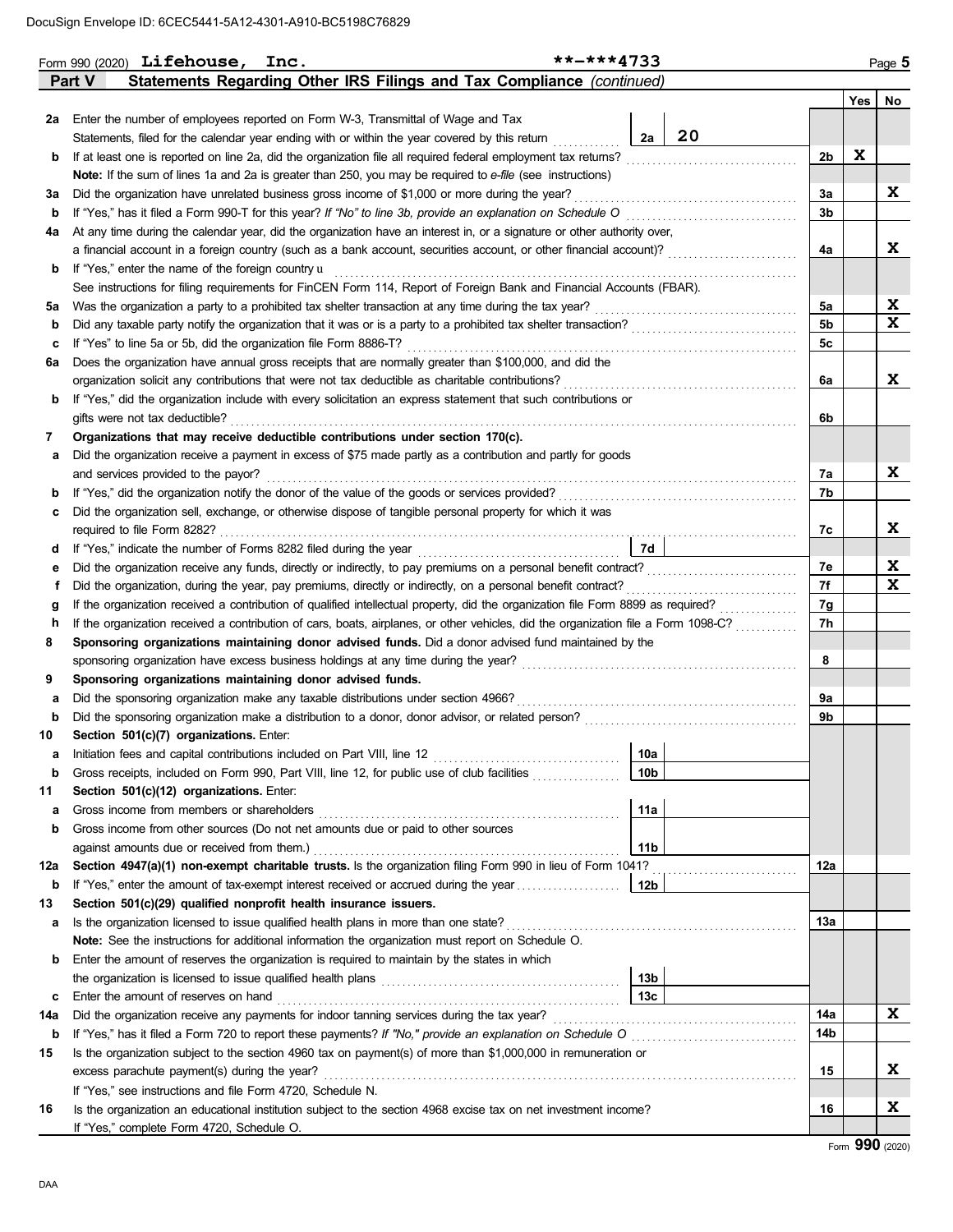|     | Form 990 (2020) Lifehouse, Inc.                                                                                     |                   |                                                                                                                                     | **-***4733                    |          |    |    |                 |     | Page 6          |
|-----|---------------------------------------------------------------------------------------------------------------------|-------------------|-------------------------------------------------------------------------------------------------------------------------------------|-------------------------------|----------|----|----|-----------------|-----|-----------------|
|     | Part VI                                                                                                             |                   | Governance, Management, and Disclosure For each "Yes" response to lines 2 through 7b below, and for a "No"                          |                               |          |    |    |                 |     |                 |
|     |                                                                                                                     |                   | response to line 8a, 8b, or 10b below, describe the circumstances, processes, or changes on Schedule O. See instructions.           |                               |          |    |    |                 |     |                 |
|     |                                                                                                                     |                   | Check if Schedule O contains a response or note to any line in this Part VI                                                         |                               |          |    |    |                 |     | xı              |
|     | Section A. Governing Body and Management                                                                            |                   |                                                                                                                                     |                               |          |    |    |                 |     |                 |
|     |                                                                                                                     |                   |                                                                                                                                     |                               |          |    |    |                 | Yes | No              |
| 1a  | Enter the number of voting members of the governing body at the end of the tax year                                 |                   |                                                                                                                                     |                               |          | 1a | 11 |                 |     |                 |
|     |                                                                                                                     |                   | If there are material differences in voting rights among members of the governing body, or                                          |                               |          |    |    |                 |     |                 |
|     | if the governing body delegated broad authority to an executive committee or similar                                |                   |                                                                                                                                     |                               |          |    |    |                 |     |                 |
|     | committee, explain on Schedule O.                                                                                   |                   |                                                                                                                                     |                               |          |    |    |                 |     |                 |
|     |                                                                                                                     |                   |                                                                                                                                     |                               |          | 1b | 11 |                 |     |                 |
| b   |                                                                                                                     |                   | Enter the number of voting members included on line 1a, above, who are independent                                                  |                               |          |    |    |                 |     |                 |
| 2   | any other officer, director, trustee, or key employee?                                                              |                   | Did any officer, director, trustee, or key employee have a family relationship or a business relationship with                      |                               |          |    |    | $\mathbf{2}$    |     | x               |
| 3   |                                                                                                                     |                   | Did the organization delegate control over management duties customarily performed by or under the direct                           |                               |          |    |    |                 |     |                 |
|     |                                                                                                                     |                   | supervision of officers, directors, trustees, or key employees to a management company or other person?                             |                               |          |    |    | 3               |     | X               |
| 4   |                                                                                                                     |                   | Did the organization make any significant changes to its governing documents since the prior Form 990 was filed?                    |                               |          |    |    | 4               |     | $\mathbf x$     |
| 5   |                                                                                                                     |                   | Did the organization become aware during the year of a significant diversion of the organization's assets?                          |                               |          |    |    | 5               |     | X               |
|     | Did the organization have members or stockholders?                                                                  |                   |                                                                                                                                     |                               |          |    |    | 6               |     | X               |
| 6   |                                                                                                                     |                   |                                                                                                                                     |                               |          |    |    |                 |     |                 |
| 7а  |                                                                                                                     |                   | Did the organization have members, stockholders, or other persons who had the power to elect or appoint                             |                               |          |    |    |                 |     |                 |
|     | one or more members of the governing body?                                                                          |                   |                                                                                                                                     |                               |          |    |    | 7a              |     | x               |
| b   | Are any governance decisions of the organization reserved to (or subject to approval by) members,                   |                   |                                                                                                                                     |                               |          |    |    |                 |     |                 |
|     | stockholders, or persons other than the governing body?                                                             |                   |                                                                                                                                     |                               |          |    |    | 7b              |     | x               |
| 8   |                                                                                                                     |                   | Did the organization contemporaneously document the meetings held or written actions undertaken during the year by the following:   |                               |          |    |    |                 |     |                 |
| а   | The governing body?                                                                                                 |                   |                                                                                                                                     |                               |          |    |    | 8a              | X   |                 |
| b   | Each committee with authority to act on behalf of the governing body?                                               |                   |                                                                                                                                     |                               |          |    |    | 8b              | X   |                 |
| 9   |                                                                                                                     |                   | Is there any officer, director, trustee, or key employee listed in Part VII, Section A, who cannot be reached at                    |                               |          |    |    |                 |     |                 |
|     |                                                                                                                     |                   | the organization's mailing address? If "Yes," provide the names and addresses on Schedule O                                         |                               |          |    |    | 9               |     | X               |
|     | Section B. Policies (This Section B requests information about policies not required by the Internal Revenue Code.) |                   |                                                                                                                                     |                               |          |    |    |                 |     |                 |
|     |                                                                                                                     |                   |                                                                                                                                     |                               |          |    |    |                 | Yes | No              |
| 10a | Did the organization have local chapters, branches, or affiliates?                                                  |                   |                                                                                                                                     |                               |          |    |    | 10a             |     | X               |
| b   | If "Yes," did the organization have written policies and procedures governing the activities of such chapters,      |                   |                                                                                                                                     |                               |          |    |    |                 |     |                 |
|     |                                                                                                                     |                   | affiliates, and branches to ensure their operations are consistent with the organization's exempt purposes?                         |                               |          |    |    | 10b             |     |                 |
| 11a |                                                                                                                     |                   | Has the organization provided a complete copy of this Form 990 to all members of its governing body before filing the form?         |                               |          |    |    | 11a             | X   |                 |
| b   |                                                                                                                     |                   | Describe in Schedule O the process, if any, used by the organization to review this Form 990.                                       |                               |          |    |    |                 |     |                 |
| 12a | Did the organization have a written conflict of interest policy? If "No," go to line 13                             |                   |                                                                                                                                     |                               |          |    |    | 12a             | X   |                 |
| b   |                                                                                                                     |                   | Were officers, directors, or trustees, and key employees required to disclose annually interests that could give rise to conflicts? |                               |          |    |    | 12 <sub>b</sub> | X   |                 |
|     |                                                                                                                     |                   |                                                                                                                                     |                               |          |    |    |                 |     |                 |
|     |                                                                                                                     |                   | Did the organization regularly and consistently monitor and enforce compliance with the policy? If "Yes,"                           |                               |          |    |    |                 | X   |                 |
|     | describe in Schedule O how this was done                                                                            |                   |                                                                                                                                     |                               |          |    |    | 12C             | X   |                 |
| 13  | Did the organization have a written whistleblower policy?                                                           |                   |                                                                                                                                     |                               |          |    |    | 13              |     |                 |
| 14  | Did the organization have a written document retention and destruction policy?                                      |                   |                                                                                                                                     |                               |          |    |    | 14              |     | x               |
| 15  |                                                                                                                     |                   | Did the process for determining compensation of the following persons include a review and approval by                              |                               |          |    |    |                 |     |                 |
|     |                                                                                                                     |                   | independent persons, comparability data, and contemporaneous substantiation of the deliberation and decision?                       |                               |          |    |    |                 |     |                 |
| a   | The organization's CEO, Executive Director, or top management official                                              |                   |                                                                                                                                     |                               |          |    |    | 15a             |     | x               |
| b   | Other officers or key employees of the organization                                                                 |                   |                                                                                                                                     |                               |          |    |    | 15b             |     | x               |
|     | If "Yes" to line 15a or 15b, describe the process in Schedule O (see instructions).                                 |                   |                                                                                                                                     |                               |          |    |    |                 |     |                 |
| 16a | Did the organization invest in, contribute assets to, or participate in a joint venture or similar arrangement      |                   |                                                                                                                                     |                               |          |    |    |                 |     |                 |
|     | with a taxable entity during the year?                                                                              |                   |                                                                                                                                     |                               |          |    |    | 16a             |     | x               |
| b   | If "Yes," did the organization follow a written policy or procedure requiring the organization to evaluate its      |                   |                                                                                                                                     |                               |          |    |    |                 |     |                 |
|     |                                                                                                                     |                   | participation in joint venture arrangements under applicable federal tax law, and take steps to safeguard the                       |                               |          |    |    |                 |     |                 |
|     |                                                                                                                     |                   |                                                                                                                                     |                               |          |    |    | 16b             |     |                 |
|     | <b>Section C. Disclosure</b>                                                                                        |                   |                                                                                                                                     |                               |          |    |    |                 |     |                 |
| 17  | List the states with which a copy of this Form 990 is required to be filed u                                        |                   | ΚY                                                                                                                                  |                               |          |    |    |                 |     |                 |
| 18  |                                                                                                                     |                   | Section 6104 requires an organization to make its Forms 1023 (1024 or 1024-A, if applicable), 990, and 990-T (Section 501(c)        |                               |          |    |    |                 |     |                 |
|     |                                                                                                                     |                   | (3)s only) available for public inspection. Indicate how you made these available. Check all that apply.                            |                               |          |    |    |                 |     |                 |
|     | $ X $ Own website                                                                                                   | Another's website | $ \mathbf{X} $ Upon request                                                                                                         | Other (explain on Schedule O) |          |    |    |                 |     |                 |
|     |                                                                                                                     |                   |                                                                                                                                     |                               |          |    |    |                 |     |                 |
| 19  |                                                                                                                     |                   | Describe on Schedule O whether (and if so, how) the organization made its governing documents, conflict of interest policy, and     |                               |          |    |    |                 |     |                 |
|     | financial statements available to the public during the tax year.                                                   |                   |                                                                                                                                     |                               |          |    |    |                 |     |                 |
| 20  |                                                                                                                     |                   | State the name, address, and telephone number of the person who possesses the organization's books and records u                    |                               |          |    |    |                 |     |                 |
|     | Bonnie Johnson                                                                                                      |                   | 2710 Riedling Drive                                                                                                                 |                               |          |    |    |                 |     |                 |
|     | Louisville                                                                                                          |                   |                                                                                                                                     |                               | KY 40206 |    |    | 859-626-9040    |     |                 |
| DAA |                                                                                                                     |                   |                                                                                                                                     |                               |          |    |    |                 |     | Form 990 (2020) |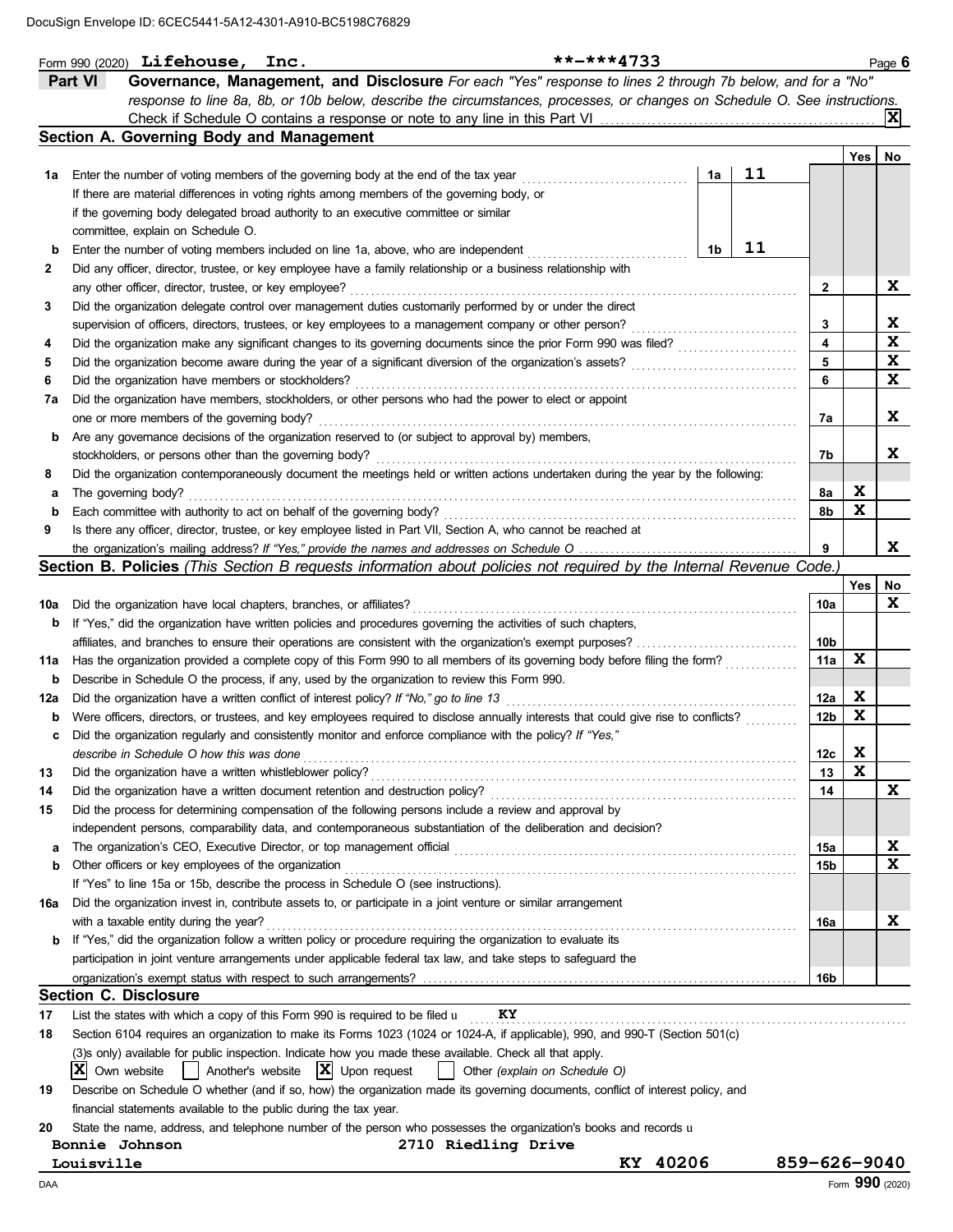|                          | Form 990 (2020) Lifehouse, Inc.                                                   | **-***4733                                                                                                                                                                                                                                                | Page 7 |
|--------------------------|-----------------------------------------------------------------------------------|-----------------------------------------------------------------------------------------------------------------------------------------------------------------------------------------------------------------------------------------------------------|--------|
| <b>Part VII</b>          |                                                                                   | Compensation of Officers, Directors, Trustees, Key Employees, Highest Compensated Employees, and                                                                                                                                                          |        |
|                          | Independent Contractors                                                           |                                                                                                                                                                                                                                                           |        |
|                          |                                                                                   | Check if Schedule O contains a response or note to any line in this Part VII                                                                                                                                                                              |        |
| Section A.               |                                                                                   | Officers, Directors, Trustees, Key Employees, and Highest Compensated Employees                                                                                                                                                                           |        |
| organization's tax year. |                                                                                   | 1a Complete this table for all persons required to be listed. Report compensation for the calendar year ending with or within the                                                                                                                         |        |
|                          | compensation. Enter -0- in columns (D), (E), and (F) if no compensation was paid. | • List all of the organization's current officers, directors, trustees (whether individuals or organizations), regardless of amount of                                                                                                                    |        |
|                          |                                                                                   | • List all of the organization's current key employees, if any. See instructions for definition of "key employee."                                                                                                                                        |        |
|                          |                                                                                   | List the organization's five current highest compensated employees (other than an officer, director, trustee, or key employee)<br>who received reportable componention (Rey 5 of Ferm W 2 and/or Rey 7 of Ferm 1000 MISC) of mere than \$100,000 from the |        |

who received reportable compensation (Box 5 of Form W-2 and/or Box 7 of Form 1099-MISC) of more than \$100,000 from the organization and any related organizations.

■ List all of the organization's **former** officers, key employees, and highest compensated employees who received more than<br> **00.000 of reportable compensation from the erganization and any mighted emanizations** \$100,000 of reportable compensation from the organization and any related organizations.

List all of the organization's **former directors or trustees** that received, in the capacity as a former director or trustee of the organization, more than \$10,000 of reportable compensation from the organization and any related organizations. See instructions for the order in which to list the persons above. **ï**

Check this box if neither the organization nor any related organization compensated any current officer, director, or trustee.

| (A)<br>Name and title | (B)<br>Average<br>hours<br>per week<br>(list any               |                                   |                         | Position    | (C)          | (do not check more than one<br>box, unless person is both an<br>officer and a director/trustee) | (D)<br>Reportable<br>compensation<br>from the<br>organization | (E)<br>Reportable<br>compensation<br>from related<br>organizations | (F)<br>Estimated amount<br>of other<br>compensation<br>from the |
|-----------------------|----------------------------------------------------------------|-----------------------------------|-------------------------|-------------|--------------|-------------------------------------------------------------------------------------------------|---------------------------------------------------------------|--------------------------------------------------------------------|-----------------------------------------------------------------|
|                       | hours for<br>related<br>organizations<br>below<br>dotted line) | Individual trustee<br>or director | nstitutional<br>trustee | Officer     | Key employee | Former<br>Highest compensated<br>employee                                                       | (W-2/1099-MISC)                                               | (W-2/1099-MISC)                                                    | organization and<br>related organizations                       |
| (1) Dolli Neikirk     | 40.00                                                          |                                   |                         |             |              |                                                                                                 |                                                               |                                                                    |                                                                 |
| Executive Director    | 0.00                                                           |                                   |                         | $\mathbf x$ |              |                                                                                                 | 70,927                                                        | $\mathbf 0$                                                        | 0                                                               |
| (2) Candace Bensel    |                                                                |                                   |                         |             |              |                                                                                                 |                                                               |                                                                    |                                                                 |
|                       | 1.00                                                           |                                   |                         |             |              |                                                                                                 |                                                               |                                                                    |                                                                 |
| Board Member          | 0.00                                                           | $\mathbf x$                       |                         |             |              |                                                                                                 | 0                                                             | $\mathbf 0$                                                        | $\mathbf 0$                                                     |
| (3) Chad Bourke       |                                                                |                                   |                         |             |              |                                                                                                 |                                                               |                                                                    |                                                                 |
|                       | 1.00                                                           |                                   |                         |             |              |                                                                                                 |                                                               |                                                                    |                                                                 |
| Board Member          | 0.00                                                           | X                                 |                         |             |              |                                                                                                 | 0                                                             | 0                                                                  | $\mathbf 0$                                                     |
| (4) Kevin Chesser     |                                                                |                                   |                         |             |              |                                                                                                 |                                                               |                                                                    |                                                                 |
|                       | 1.00                                                           |                                   |                         |             |              |                                                                                                 |                                                               |                                                                    |                                                                 |
| Treasurer             | 0.00                                                           | $\mathbf x$                       |                         | X           |              |                                                                                                 | 0                                                             | $\mathbf 0$                                                        | $\mathbf 0$                                                     |
| (5) Bill Cooper       |                                                                |                                   |                         |             |              |                                                                                                 |                                                               |                                                                    |                                                                 |
|                       | 1.00                                                           |                                   |                         |             |              |                                                                                                 |                                                               |                                                                    |                                                                 |
| Board Member          | 0.00                                                           | $\mathbf x$                       |                         |             |              |                                                                                                 | 0                                                             | $\mathbf 0$                                                        | $\mathbf 0$                                                     |
| (6) Shawn Kenney      |                                                                |                                   |                         |             |              |                                                                                                 |                                                               |                                                                    |                                                                 |
|                       | 1.00                                                           |                                   |                         |             |              |                                                                                                 |                                                               |                                                                    |                                                                 |
| Vice President        | 0.00                                                           | X                                 |                         | X           |              |                                                                                                 | 0                                                             | 0                                                                  | $\mathbf 0$                                                     |
| (7) John McCarthy     |                                                                |                                   |                         |             |              |                                                                                                 |                                                               |                                                                    |                                                                 |
|                       | 1.00                                                           |                                   |                         |             |              |                                                                                                 |                                                               |                                                                    |                                                                 |
| Board Member          | 0.00                                                           | $\mathbf x$                       |                         |             |              |                                                                                                 | 0                                                             | 0                                                                  | $\mathbf 0$                                                     |
| (8) Lyndsey Neese     |                                                                |                                   |                         |             |              |                                                                                                 |                                                               |                                                                    |                                                                 |
|                       | 1.00                                                           |                                   |                         |             |              |                                                                                                 |                                                               |                                                                    |                                                                 |
| Board Member          | 0.00                                                           | $\mathbf x$                       |                         |             |              |                                                                                                 | 0                                                             | 0                                                                  | $\mathbf 0$                                                     |
| (9) Amy Perpich       |                                                                |                                   |                         |             |              |                                                                                                 |                                                               |                                                                    |                                                                 |
|                       | 1.00                                                           |                                   |                         |             |              |                                                                                                 |                                                               |                                                                    |                                                                 |
| Board Member          | 0.00                                                           | $\mathbf x$                       |                         |             |              |                                                                                                 | 0                                                             | 0                                                                  | $\mathbf 0$                                                     |
| (10) Pam Robertson    | 1.00                                                           |                                   |                         |             |              |                                                                                                 |                                                               |                                                                    |                                                                 |
| Board President       | 0.00                                                           | $\mathbf x$                       |                         | $\mathbf x$ |              |                                                                                                 | 0                                                             | 0                                                                  | $\mathbf 0$                                                     |
| (11) Bob Schick       |                                                                |                                   |                         |             |              |                                                                                                 |                                                               |                                                                    |                                                                 |
|                       | 1.00                                                           |                                   |                         |             |              |                                                                                                 |                                                               |                                                                    |                                                                 |
| Secretary             | 0.00                                                           | $\mathbf x$                       |                         | $\mathbf x$ |              |                                                                                                 | 0                                                             | $\mathbf 0$                                                        | $\mathbf 0$                                                     |
|                       |                                                                |                                   |                         |             |              |                                                                                                 |                                                               |                                                                    |                                                                 |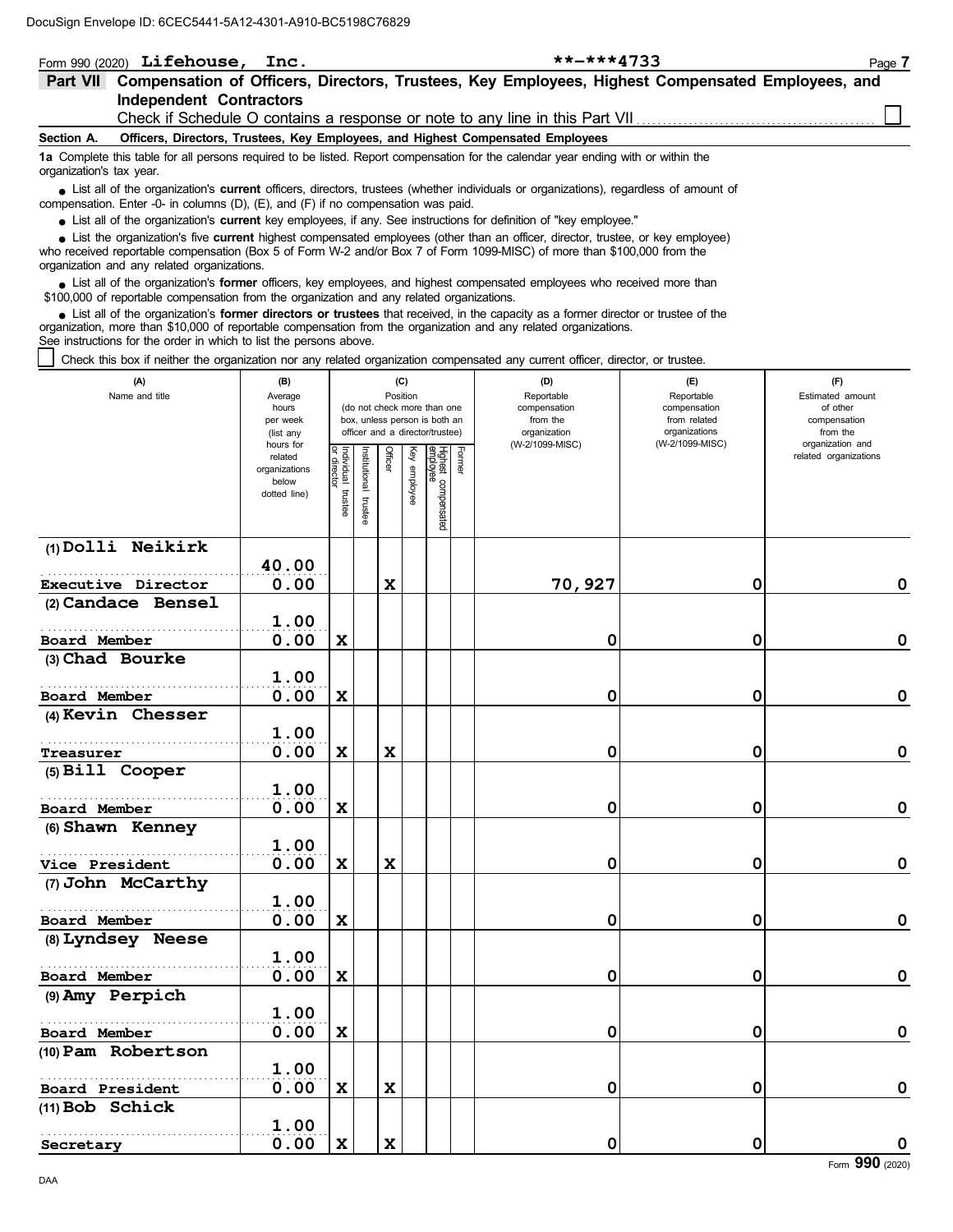| Part VII        | Form 990 (2020) Lifehouse,                                                                                                                                            | Inc.                                                           |                                      |                          |         |                 |                                                                                                 |        | **-***4733<br>Section A. Officers, Directors, Trustees, Key Employees, and Highest Compensated Employees (continued)                                                                                                                                   |                                                                    |                                                                            |                       | Page 8 |
|-----------------|-----------------------------------------------------------------------------------------------------------------------------------------------------------------------|----------------------------------------------------------------|--------------------------------------|--------------------------|---------|-----------------|-------------------------------------------------------------------------------------------------|--------|--------------------------------------------------------------------------------------------------------------------------------------------------------------------------------------------------------------------------------------------------------|--------------------------------------------------------------------|----------------------------------------------------------------------------|-----------------------|--------|
|                 | (A)<br>Name and title                                                                                                                                                 | (B)<br>Average<br>hours<br>per week<br>(list any               |                                      |                          |         | (C)<br>Position | (do not check more than one<br>box, unless person is both an<br>officer and a director/trustee) |        | (D)<br>Reportable<br>compensation<br>from the<br>organization                                                                                                                                                                                          | (E)<br>Reportable<br>compensation<br>from related<br>organizations | $(\mathsf{F})$<br>Estimated amount<br>of other<br>compensation<br>from the |                       |        |
|                 |                                                                                                                                                                       | hours for<br>related<br>organizations<br>below<br>dotted line) | Individual<br>or director<br>trustee | Institutional<br>trustee | Officer | Key employee    | Highest compensated<br>employee                                                                 | Former | (W-2/1099-MISC)                                                                                                                                                                                                                                        | (W-2/1099-MISC)                                                    | organization and                                                           | related organizations |        |
| (12)            | Johanna Wheatley                                                                                                                                                      |                                                                |                                      |                          |         |                 |                                                                                                 |        |                                                                                                                                                                                                                                                        |                                                                    |                                                                            |                       |        |
| Board Member    |                                                                                                                                                                       | 1.00<br>0.00                                                   | X                                    |                          |         |                 |                                                                                                 |        | 0                                                                                                                                                                                                                                                      | 0                                                                  |                                                                            |                       | 0      |
|                 |                                                                                                                                                                       |                                                                |                                      |                          |         |                 |                                                                                                 |        |                                                                                                                                                                                                                                                        |                                                                    |                                                                            |                       |        |
|                 |                                                                                                                                                                       |                                                                |                                      |                          |         |                 |                                                                                                 |        |                                                                                                                                                                                                                                                        |                                                                    |                                                                            |                       |        |
|                 |                                                                                                                                                                       |                                                                |                                      |                          |         |                 |                                                                                                 |        |                                                                                                                                                                                                                                                        |                                                                    |                                                                            |                       |        |
|                 |                                                                                                                                                                       |                                                                |                                      |                          |         |                 |                                                                                                 |        |                                                                                                                                                                                                                                                        |                                                                    |                                                                            |                       |        |
|                 |                                                                                                                                                                       |                                                                |                                      |                          |         |                 |                                                                                                 |        |                                                                                                                                                                                                                                                        |                                                                    |                                                                            |                       |        |
|                 |                                                                                                                                                                       |                                                                |                                      |                          |         |                 |                                                                                                 |        |                                                                                                                                                                                                                                                        |                                                                    |                                                                            |                       |        |
|                 |                                                                                                                                                                       |                                                                |                                      |                          |         |                 |                                                                                                 |        |                                                                                                                                                                                                                                                        |                                                                    |                                                                            |                       |        |
|                 |                                                                                                                                                                       |                                                                |                                      |                          |         |                 |                                                                                                 |        | 70,927                                                                                                                                                                                                                                                 |                                                                    |                                                                            |                       |        |
|                 | c Total from continuation sheets to Part VII, Section A                                                                                                               |                                                                |                                      |                          |         |                 |                                                                                                 | u<br>u |                                                                                                                                                                                                                                                        |                                                                    |                                                                            |                       |        |
| d               |                                                                                                                                                                       |                                                                |                                      |                          |         |                 |                                                                                                 |        | 70,927                                                                                                                                                                                                                                                 |                                                                    |                                                                            |                       |        |
| 2               | reportable compensation from the organization u                                                                                                                       |                                                                |                                      | 0                        |         |                 |                                                                                                 |        | Total number of individuals (including but not limited to those listed above) who received more than \$100,000 of                                                                                                                                      |                                                                    |                                                                            |                       |        |
| 3               |                                                                                                                                                                       |                                                                |                                      |                          |         |                 |                                                                                                 |        | Did the organization list any former officer, director, trustee, key employee, or highest compensated                                                                                                                                                  |                                                                    |                                                                            | Yes                   | No     |
|                 |                                                                                                                                                                       |                                                                |                                      |                          |         |                 |                                                                                                 |        |                                                                                                                                                                                                                                                        |                                                                    | 3                                                                          |                       | X      |
| 4               |                                                                                                                                                                       |                                                                |                                      |                          |         |                 |                                                                                                 |        | For any individual listed on line 1a, is the sum of reportable compensation and other compensation from the<br>organization and related organizations greater than \$150,000? If "Yes," complete Schedule J for such                                   |                                                                    |                                                                            |                       |        |
| individual<br>5 |                                                                                                                                                                       |                                                                |                                      |                          |         |                 |                                                                                                 |        | Did any person listed on line 1a receive or accrue compensation from any unrelated organization or individual                                                                                                                                          |                                                                    | 4                                                                          |                       | X      |
|                 |                                                                                                                                                                       |                                                                |                                      |                          |         |                 |                                                                                                 |        |                                                                                                                                                                                                                                                        |                                                                    | 5                                                                          |                       | X      |
|                 | Section B. Independent Contractors                                                                                                                                    |                                                                |                                      |                          |         |                 |                                                                                                 |        |                                                                                                                                                                                                                                                        |                                                                    |                                                                            |                       |        |
| 1               |                                                                                                                                                                       |                                                                |                                      |                          |         |                 |                                                                                                 |        | Complete this table for your five highest compensated independent contractors that received more than \$100,000 of<br>compensation from the organization. Report compensation for the calendar year ending with or within the organization's tax year. |                                                                    |                                                                            |                       |        |
|                 |                                                                                                                                                                       | (A)<br>Name and business address                               |                                      |                          |         |                 |                                                                                                 |        |                                                                                                                                                                                                                                                        | (B)<br>Description of services                                     |                                                                            | (C)<br>Compensation   |        |
|                 |                                                                                                                                                                       |                                                                |                                      |                          |         |                 |                                                                                                 |        |                                                                                                                                                                                                                                                        |                                                                    |                                                                            |                       |        |
|                 |                                                                                                                                                                       |                                                                |                                      |                          |         |                 |                                                                                                 |        |                                                                                                                                                                                                                                                        |                                                                    |                                                                            |                       |        |
|                 |                                                                                                                                                                       |                                                                |                                      |                          |         |                 |                                                                                                 |        |                                                                                                                                                                                                                                                        |                                                                    |                                                                            |                       |        |
|                 |                                                                                                                                                                       |                                                                |                                      |                          |         |                 |                                                                                                 |        |                                                                                                                                                                                                                                                        |                                                                    |                                                                            |                       |        |
|                 |                                                                                                                                                                       |                                                                |                                      |                          |         |                 |                                                                                                 |        |                                                                                                                                                                                                                                                        |                                                                    |                                                                            |                       |        |
| 2               | Total number of independent contractors (including but not limited to those listed above) who<br>received more than \$100,000 of compensation from the organization u |                                                                |                                      |                          |         |                 |                                                                                                 |        |                                                                                                                                                                                                                                                        | 0                                                                  |                                                                            |                       |        |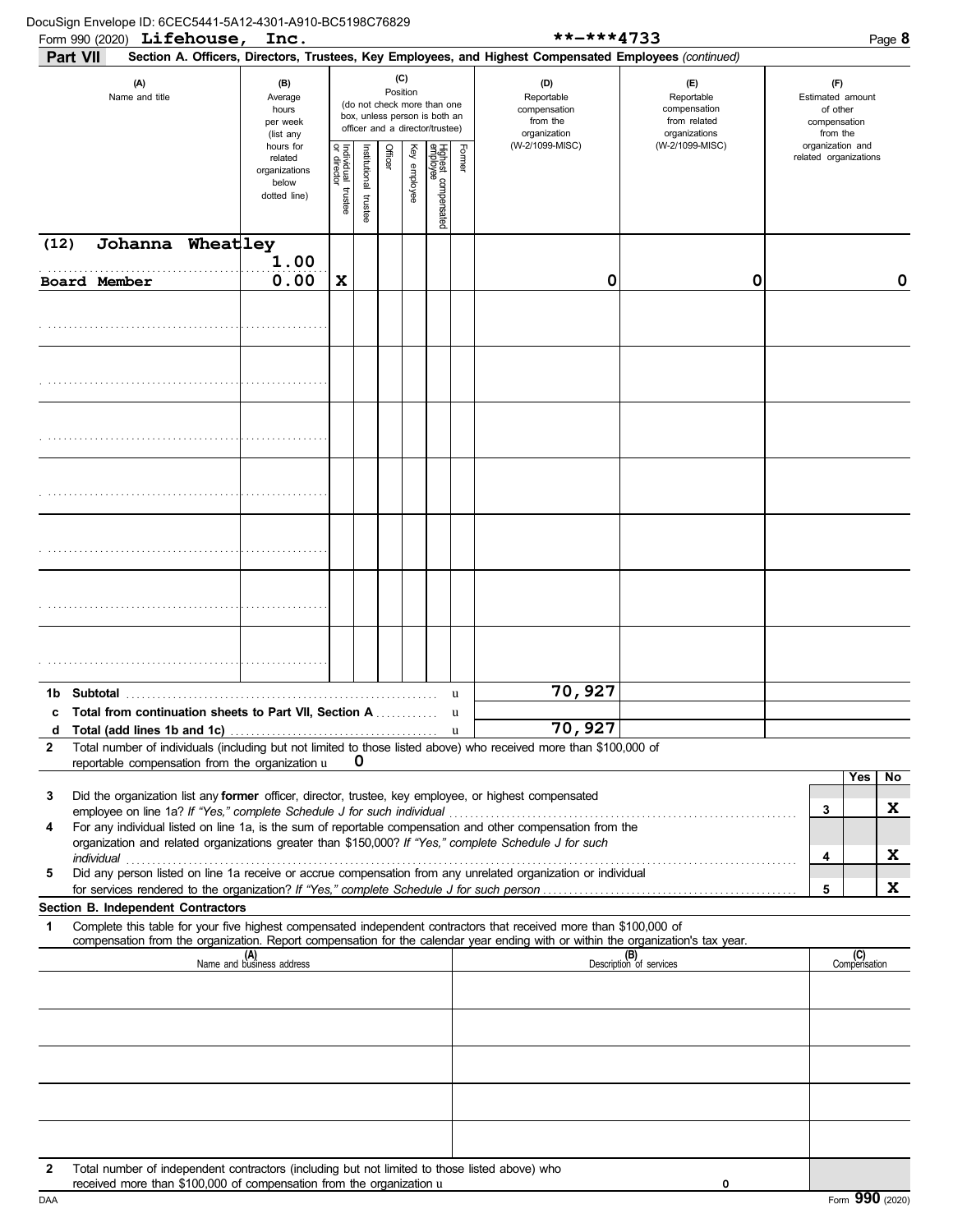| Form $990(2020)$ Lifehouse, Inc.      | **-***4733                                                                    | Page 9 |
|---------------------------------------|-------------------------------------------------------------------------------|--------|
| <b>Part VIII Statement of Revenue</b> |                                                                               |        |
|                                       | Check if Schedule O contains a response or note to any line in this Part VIII |        |

|                                                                  |     |                                                                                        |    |                |                 |        |                      | (A)<br>Total revenue | (B)<br>Related or exempt | (C)<br>Unrelated | (D)<br>Revenue excluded            |
|------------------------------------------------------------------|-----|----------------------------------------------------------------------------------------|----|----------------|-----------------|--------|----------------------|----------------------|--------------------------|------------------|------------------------------------|
|                                                                  |     |                                                                                        |    |                |                 |        |                      |                      | function revenue         | business revenue | from tax under<br>sections 512-514 |
|                                                                  |     |                                                                                        |    |                |                 |        |                      |                      |                          |                  |                                    |
|                                                                  |     | 1a Federated campaigns                                                                 |    |                | 1a              |        |                      |                      |                          |                  |                                    |
|                                                                  |     | <b>b</b> Membership dues                                                               |    |                | 1 <sub>b</sub>  |        |                      |                      |                          |                  |                                    |
|                                                                  |     | c Fundraising events<br>d Related organizations<br>e Government grants (contributions) |    | 1c             |                 | 23,856 |                      |                      |                          |                  |                                    |
|                                                                  |     |                                                                                        |    | 1 <sub>d</sub> |                 |        |                      |                      |                          |                  |                                    |
| <b>Contributions, Gifts, Grants</b><br>and Other Similar Amounts |     |                                                                                        |    | 1e             |                 |        |                      |                      |                          |                  |                                    |
|                                                                  |     | <b>f</b> All other contributions, gifts, grants,                                       |    |                |                 |        |                      |                      |                          |                  |                                    |
|                                                                  |     | and similar amounts not included above                                                 |    |                | 1f              |        | 587,363              |                      |                          |                  |                                    |
|                                                                  |     | <b>g</b> Noncash contributions included in lines 1a-1f                                 |    |                | 1g $\sqrt{3}$   |        |                      |                      |                          |                  |                                    |
|                                                                  |     |                                                                                        |    |                |                 |        |                      | 611,219              |                          |                  |                                    |
|                                                                  |     |                                                                                        |    |                |                 |        | <b>Business Code</b> |                      |                          |                  |                                    |
|                                                                  |     | 2a                                                                                     |    |                |                 |        |                      |                      |                          |                  |                                    |
| Program Service                                                  |     |                                                                                        |    |                |                 |        |                      |                      |                          |                  |                                    |
|                                                                  |     |                                                                                        |    |                |                 |        |                      |                      |                          |                  |                                    |
|                                                                  | c   |                                                                                        |    |                |                 |        |                      |                      |                          |                  |                                    |
|                                                                  |     |                                                                                        |    |                |                 |        |                      |                      |                          |                  |                                    |
|                                                                  |     |                                                                                        |    |                |                 |        |                      |                      |                          |                  |                                    |
|                                                                  |     | <b>f</b> All other program service revenue $\ldots$ , $\ldots$                         |    |                |                 |        |                      |                      |                          |                  |                                    |
|                                                                  |     |                                                                                        |    |                |                 |        |                      |                      |                          |                  |                                    |
|                                                                  | 3   | Investment income (including dividends, interest, and                                  |    |                |                 |        |                      |                      |                          |                  |                                    |
|                                                                  |     |                                                                                        |    |                |                 |        | u                    | 696                  |                          |                  | 696                                |
|                                                                  | 4   | Income from investment of tax-exempt bond proceeds                                     |    |                |                 |        | u                    |                      |                          |                  |                                    |
|                                                                  | 5   |                                                                                        |    |                |                 |        | u                    |                      |                          |                  |                                    |
|                                                                  |     |                                                                                        |    | (i) Real       |                 |        | (ii) Personal        |                      |                          |                  |                                    |
|                                                                  | 6а  | Gross rents                                                                            | 6a |                |                 |        |                      |                      |                          |                  |                                    |
|                                                                  | b   | Less: rental expenses                                                                  | 6b |                |                 |        |                      |                      |                          |                  |                                    |
|                                                                  | c   | Rental inc. or (loss)                                                                  | 6c |                |                 |        |                      |                      |                          |                  |                                    |
|                                                                  | d   |                                                                                        |    |                |                 |        | u                    |                      |                          |                  |                                    |
|                                                                  |     | <b>7a</b> Gross amount from                                                            |    | (i) Securities |                 |        | (ii) Other           |                      |                          |                  |                                    |
|                                                                  |     | sales of assets                                                                        | 7a |                |                 |        |                      |                      |                          |                  |                                    |
|                                                                  |     | other than inventory<br><b>b</b> Less: cost or other                                   |    |                |                 |        |                      |                      |                          |                  |                                    |
| Revenue                                                          |     |                                                                                        |    |                |                 |        |                      |                      |                          |                  |                                    |
|                                                                  |     | basis and sales exps.                                                                  | 7b |                |                 |        |                      |                      |                          |                  |                                    |
|                                                                  |     | c Gain or (loss)                                                                       | 7c |                |                 |        |                      |                      |                          |                  |                                    |
| Other                                                            |     |                                                                                        |    |                |                 |        | u                    |                      |                          |                  |                                    |
|                                                                  |     | 8a Gross income from fundraising events                                                |    |                |                 |        |                      |                      |                          |                  |                                    |
|                                                                  |     | (not including \$                                                                      |    | 23,856         |                 |        |                      |                      |                          |                  |                                    |
|                                                                  |     | of contributions reported on line 1c).                                                 |    |                |                 |        |                      |                      |                          |                  |                                    |
|                                                                  |     | See Part IV, line 18                                                                   |    |                | 8a              |        | 10,582               |                      |                          |                  |                                    |
|                                                                  |     | <b>b</b> Less: direct expenses                                                         |    |                | 8b              |        | 8,665                |                      |                          |                  |                                    |
|                                                                  |     | c Net income or (loss) from fundraising events                                         |    |                |                 |        | u                    | 1,917                |                          |                  | 1,917                              |
|                                                                  |     | 9a Gross income from gaming activities.                                                |    |                |                 |        |                      |                      |                          |                  |                                    |
|                                                                  |     | See Part IV, line 19                                                                   |    | .              | 9a              |        |                      |                      |                          |                  |                                    |
|                                                                  |     | <b>b</b> Less: direct expenses                                                         |    |                | 9 <sub>b</sub>  |        |                      |                      |                          |                  |                                    |
|                                                                  |     |                                                                                        |    |                |                 |        | u                    |                      |                          |                  |                                    |
|                                                                  |     | 10a Gross sales of inventory, less                                                     |    |                |                 |        |                      |                      |                          |                  |                                    |
|                                                                  |     | returns and allowances                                                                 |    | a a a a a a    | 10a             |        |                      |                      |                          |                  |                                    |
|                                                                  |     | <b>b</b> Less: cost of goods sold                                                      |    |                | 10 <sub>b</sub> |        |                      |                      |                          |                  |                                    |
|                                                                  |     |                                                                                        |    |                |                 |        | <b>u</b>             |                      |                          |                  |                                    |
|                                                                  |     |                                                                                        |    |                |                 |        | <b>Business Code</b> |                      |                          |                  |                                    |
|                                                                  | 11a |                                                                                        |    |                |                 |        |                      |                      |                          |                  |                                    |
|                                                                  |     |                                                                                        |    |                |                 |        |                      |                      |                          |                  |                                    |
|                                                                  | b   |                                                                                        |    |                |                 |        |                      |                      |                          |                  |                                    |
| Miscellaneous<br>Revenue                                         | c   |                                                                                        |    |                |                 |        |                      |                      |                          |                  |                                    |
|                                                                  |     |                                                                                        |    |                |                 |        |                      |                      |                          |                  |                                    |
|                                                                  |     |                                                                                        |    |                |                 |        |                      |                      |                          |                  |                                    |
|                                                                  | 12  |                                                                                        |    |                |                 |        | u.                   | 613,832              | 0                        | 0                | 2,613<br>QQ                        |
|                                                                  |     |                                                                                        |    |                |                 |        |                      |                      |                          |                  |                                    |

DAA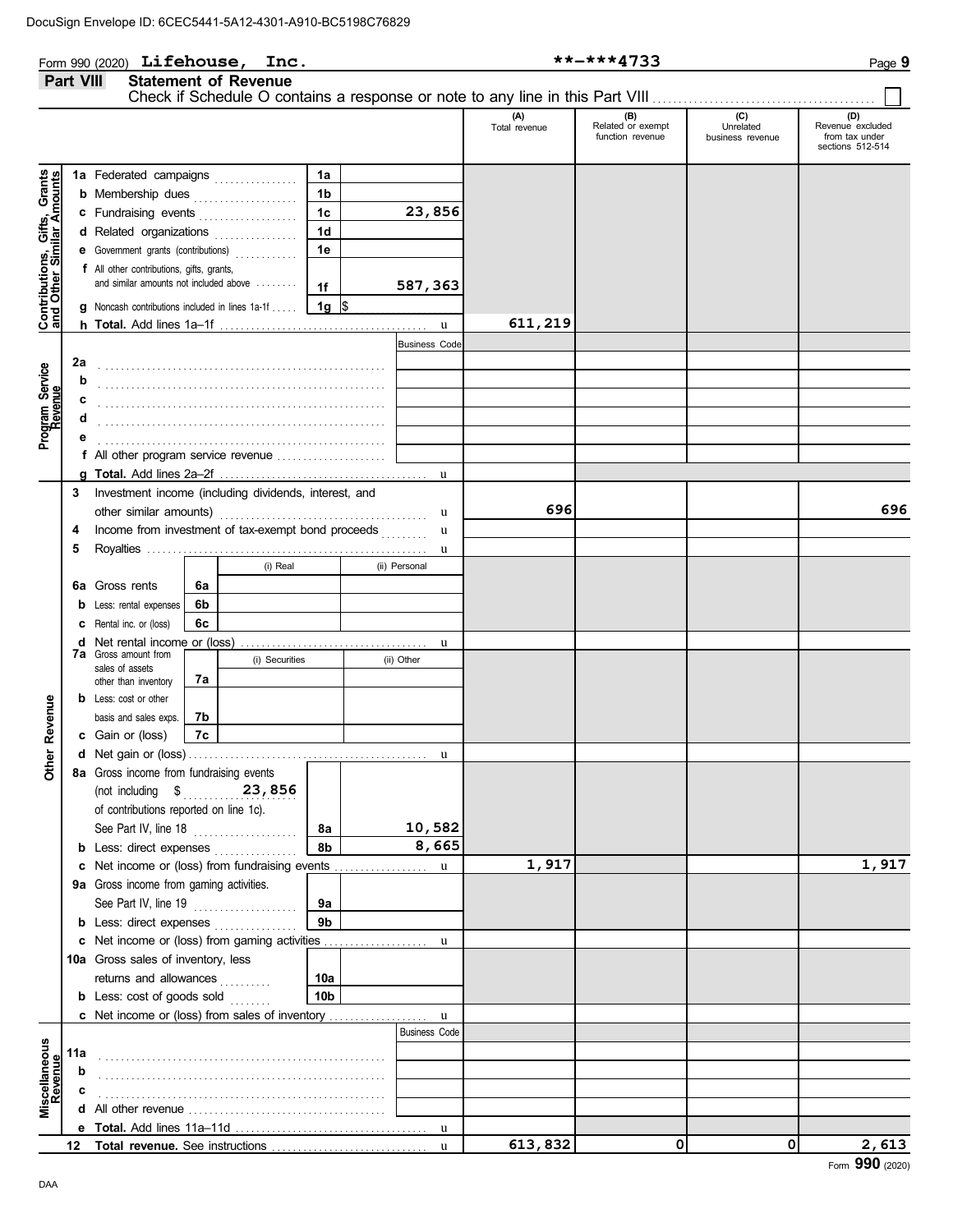#### **Part IX Statement of Functional Expenses** Form 990 (2020) Page **10 Lifehouse, Inc. \*\*-\*\*\*4733** *Section 501(c)(3) and 501(c)(4) organizations must complete all columns. All other organizations must complete column (A).* **Do not include amounts reported on lines 6b, 7b, 8b, 9b, and 10b of Part VIII. 1 2 3 4 5 6 7 8 9 10 11 a** Management . . . . . . . . . . . . . . . . . . . . . . . . . . . . . . . . . **b** Legal . . . . . . . . . . . . . . . . . . . . . . . . . . . . . . . . . . . . . . . . . **c** Accounting . . . . . . . . . . . . . . . . . . . . . . . . . . . . . . . . . . . **d** Lobbying . . . . . . . . . . . . . . . . . . . . . . . . . . . . . . . . . . . . . **e** Professional fundraising services. See Part IV, line 17 **f g** Other. (If line 11g amount exceeds 10% of line 25, column **12** Advertising and promotion **. . . . . . . . . . . . . . . .** . . . . . . . . . **13 14 15 16 17 18 19 20 21 22** Depreciation, depletion, and amortization **Depreciation 23 24 a b c d e** All other expenses . . . . . . . . . . . . . . . . . . . . . . . . . . . . 25 Total functional expenses. Add lines 1 through 24e ..... **26** Grants and other assistance to domestic organizations and domestic governments. See Part IV, line 21 Grants and other assistance to domestic individuals. See Part IV, line 22 . . . . . . . . . . . . . . Grants and other assistance to foreign organizations, foreign governments, and foreign individuals. See Part IV, lines 15 and 16 Benefits paid to or for members . . . . . . . . . . . . . . Compensation of current officers, directors, trustees, and key employees . . . . . . . . . . . . . . . . . . Compensation not included above to disqualified persons (as defined under section 4958(f)(1)) and persons described in section 4958(c)(3)(B) ........ Other salaries and wages .................... Pension plan accruals and contributions (include section 401(k) and 403(b) employer contributions) Other employee benefits . . . . . . . . . . . . . . . . . . . . . . Payroll taxes . . . . . . . . . . . . . . . . . . . . . . . . . . . . . . . . . . Fees for services (nonemployees): Investment management fees ................ Office expenses . . . . . . . . . . . . . . . . . . . . . . . . . . . . . . Information technology . . . . . . . . . . . . . . . . . . . . . . . Royalties . . . . . . . . . . . . . . . . . . . . . . . . . . . . . . . . . . . . . Occupancy . . . . . . . . . . . . . . . . . . . . . . . . . . . . . . . . . . . Travel . . . . . . . . . . . . . . . . . . . . . . . . . . . . . . . . . . . . . . . . Payments of travel or entertainment expenses for any federal, state, or local public officials Conferences, conventions, and meetings Interest . . . . . . . . . . . . . . . . . . . . . . . . . . . . . . . . . . . . . . . Payments to affiliates . . . . . . . . . . . . . . . . . . . . . . . . . Insurance . . . . . . . . . . . . . . . . . . . . . . . . . . . . . . . . . . . . Other expenses. Itemize expenses not covered above (List miscellaneous expenses on line 24e. If line 24e amount exceeds 10% of line 25, column (A) amount, list line 24e expenses on Schedule O.) fundraising solicitation. Check here  $\mathbf{u}$  | if organization reported in column (B) joint costs from a combined educational campaign and following SOP 98-2 (ASC 958-720). **(A) (B) (C) (D)** Total expenses Program service Management and expenses **general** expenses (D)<br>Fundraising expenses **Education and Assistance 7,736** 7,736 **Bank Fees 5,393** 5,393 . . . . . . . . . . . . . . . . . . . . . . . . . . . . . . . . . . . . . . . . . . . . . . . **Telephone 3,789 2,407 488 894** . . . . . . . . . . . . . . . . . . . . . . . . . . . . . . . . . . . . . . . . . . . . . . . **Miscellaneous 2,904 2,236 668** Check if Schedule O contains a response or note to any line in this Part IX **Joint costs.** Complete this line only if the (A) amount, list line 11g expenses on Schedule O.) . . . . . . . . **70,927 45,393 8,512 17,022 252,936 160,336 33,183 59,417 5,044 3,204 649 1,191 24,850 15,786 3,199 5,865 12,777 12,777 31,098 31,098 10,816 10,913 9,820 1,093 6,781 4,308 873 1,600 21,686 19,673 2,013 10,275 9,244 1,031 3,336 3,259 77 481,261 290,273 70,681 120,307**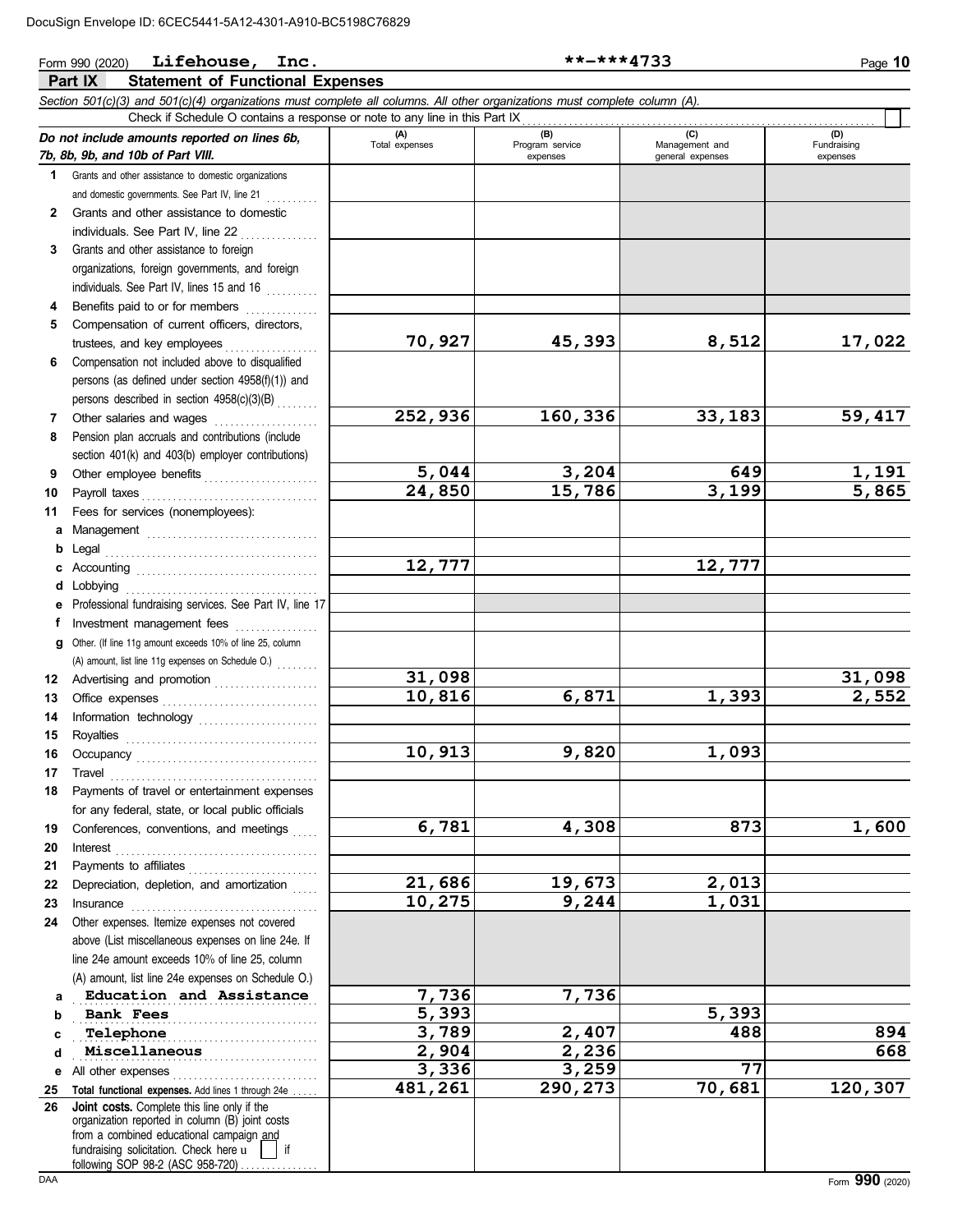|                      | Lifehouse, Inc.<br>Form 990 (2020)<br><b>Balance Sheet</b>                                                                                                                                                                           |                                                                                                  |                                                     | **-***4733               |                         | Page 11                |  |  |  |  |
|----------------------|--------------------------------------------------------------------------------------------------------------------------------------------------------------------------------------------------------------------------------------|--------------------------------------------------------------------------------------------------|-----------------------------------------------------|--------------------------|-------------------------|------------------------|--|--|--|--|
| Part X               |                                                                                                                                                                                                                                      |                                                                                                  |                                                     |                          |                         |                        |  |  |  |  |
|                      |                                                                                                                                                                                                                                      |                                                                                                  |                                                     | (A)<br>Beginning of year |                         | (B)<br>End of year     |  |  |  |  |
| 1                    | Cash-non-interest-bearing                                                                                                                                                                                                            |                                                                                                  |                                                     | 478,675                  | $\mathbf{1}$            | 636,639                |  |  |  |  |
| $\mathbf{2}$         |                                                                                                                                                                                                                                      |                                                                                                  | $\mathbf{2}$                                        |                          |                         |                        |  |  |  |  |
| 3                    | Pledges and grants receivable, net <b>consider a constant of the constant of the constant of the constant of the constant of the constant of the constant of the constant of the constant of the constant of the constant of the</b> |                                                                                                  | 3                                                   |                          |                         |                        |  |  |  |  |
| 4                    | Accounts receivable, net                                                                                                                                                                                                             |                                                                                                  |                                                     |                          | $\overline{\mathbf{4}}$ | 8,100                  |  |  |  |  |
| 5                    |                                                                                                                                                                                                                                      | Loans and other receivables from any current or former officer, director,                        |                                                     |                          |                         |                        |  |  |  |  |
|                      | trustee, key employee, creator or founder, substantial contributor, or 35%                                                                                                                                                           |                                                                                                  |                                                     |                          |                         |                        |  |  |  |  |
|                      | controlled entity or family member of any of these persons                                                                                                                                                                           |                                                                                                  |                                                     |                          | 5                       |                        |  |  |  |  |
| 6                    | Loans and other receivables from other disqualified persons (as defined                                                                                                                                                              |                                                                                                  |                                                     |                          |                         |                        |  |  |  |  |
|                      |                                                                                                                                                                                                                                      |                                                                                                  |                                                     |                          |                         |                        |  |  |  |  |
| Assets<br>7          | Notes and loans receivable, net                                                                                                                                                                                                      |                                                                                                  |                                                     |                          | $\overline{7}$          |                        |  |  |  |  |
| 8                    | Inventories for sale or use                                                                                                                                                                                                          |                                                                                                  |                                                     |                          | 8                       |                        |  |  |  |  |
| 9                    | Prepaid expenses and deferred charges                                                                                                                                                                                                |                                                                                                  |                                                     | 788                      | 9                       | 1,455                  |  |  |  |  |
|                      | 10a Land, buildings, and equipment: cost or other                                                                                                                                                                                    |                                                                                                  |                                                     |                          |                         |                        |  |  |  |  |
|                      |                                                                                                                                                                                                                                      |                                                                                                  | 804,028                                             |                          |                         |                        |  |  |  |  |
|                      | <b>b</b> Less: accumulated depreciation                                                                                                                                                                                              | 10 <sub>b</sub>                                                                                  | 198,232                                             | 624, 315                 | 10c                     | 605,796                |  |  |  |  |
| 11                   | Investments-publicly traded securities                                                                                                                                                                                               |                                                                                                  | 11                                                  |                          |                         |                        |  |  |  |  |
| 12                   | Investments—other securities. See Part IV, line 11                                                                                                                                                                                   |                                                                                                  |                                                     |                          |                         |                        |  |  |  |  |
| 13                   |                                                                                                                                                                                                                                      |                                                                                                  |                                                     | 13                       |                         |                        |  |  |  |  |
| 14                   | Intangible assets                                                                                                                                                                                                                    |                                                                                                  | 14                                                  |                          |                         |                        |  |  |  |  |
| 15                   | Other assets. See Part IV, line 11                                                                                                                                                                                                   |                                                                                                  |                                                     |                          | 15                      |                        |  |  |  |  |
| 16                   |                                                                                                                                                                                                                                      |                                                                                                  |                                                     | 1, 103, 778              | 16                      | 1,251,990              |  |  |  |  |
| 17                   |                                                                                                                                                                                                                                      |                                                                                                  |                                                     | 14,213                   | 17                      | 17,387                 |  |  |  |  |
| 18                   | Grants payable                                                                                                                                                                                                                       |                                                                                                  |                                                     |                          | 18                      |                        |  |  |  |  |
| 19                   | Deferred revenue                                                                                                                                                                                                                     |                                                                                                  |                                                     |                          | 19                      |                        |  |  |  |  |
| 20                   | Tax-exempt bond liabilities                                                                                                                                                                                                          |                                                                                                  |                                                     |                          | 20                      |                        |  |  |  |  |
| 21                   | Escrow or custodial account liability. Complete Part IV of Schedule D                                                                                                                                                                |                                                                                                  | <u> 1966 - Johann Stoff, Amerikaansk kanton en </u> |                          | 21                      |                        |  |  |  |  |
| 22                   | Loans and other payables to any current or former officer, director,                                                                                                                                                                 |                                                                                                  |                                                     |                          |                         |                        |  |  |  |  |
|                      | trustee, key employee, creator or founder, substantial contributor, or 35%                                                                                                                                                           |                                                                                                  |                                                     |                          |                         |                        |  |  |  |  |
| Liabilities          | controlled entity or family member of any of these persons                                                                                                                                                                           |                                                                                                  |                                                     |                          | 22                      |                        |  |  |  |  |
| 23                   | Secured mortgages and notes payable to unrelated third parties                                                                                                                                                                       |                                                                                                  |                                                     |                          | 23                      |                        |  |  |  |  |
| 24                   | Unsecured notes and loans payable to unrelated third parties                                                                                                                                                                         |                                                                                                  |                                                     |                          | 24                      |                        |  |  |  |  |
| 25                   | Other liabilities (including federal income tax, payables to related third                                                                                                                                                           |                                                                                                  |                                                     |                          |                         |                        |  |  |  |  |
|                      | parties, and other liabilities not included on lines 17-24). Complete Part X<br>of Schedule D                                                                                                                                        |                                                                                                  |                                                     | 2,935                    |                         | 15,402                 |  |  |  |  |
|                      |                                                                                                                                                                                                                                      |                                                                                                  |                                                     | 17,148                   | 25<br>26                | 32,789                 |  |  |  |  |
| 26                   | Organizations that follow FASB ASC 958, check here u                                                                                                                                                                                 | <u> X </u>                                                                                       |                                                     |                          |                         |                        |  |  |  |  |
|                      | and complete lines 27, 28, 32, and 33.                                                                                                                                                                                               |                                                                                                  |                                                     |                          |                         |                        |  |  |  |  |
| 27                   | Net assets without donor restrictions                                                                                                                                                                                                | 1,086,630                                                                                        | 27                                                  | 1, 114, 748              |                         |                        |  |  |  |  |
| 28                   | Net assets with donor restrictions                                                                                                                                                                                                   |                                                                                                  | 28                                                  | 104,453                  |                         |                        |  |  |  |  |
| <b>Fund Balances</b> |                                                                                                                                                                                                                                      |                                                                                                  |                                                     |                          |                         |                        |  |  |  |  |
|                      |                                                                                                                                                                                                                                      | Organizations that do not follow FASB ASC 958, check here u<br>and complete lines 29 through 33. |                                                     |                          |                         |                        |  |  |  |  |
| 29                   | Capital stock or trust principal, or current funds                                                                                                                                                                                   |                                                                                                  |                                                     |                          |                         |                        |  |  |  |  |
| 30                   |                                                                                                                                                                                                                                      |                                                                                                  |                                                     |                          | 29<br>30                |                        |  |  |  |  |
| 31                   |                                                                                                                                                                                                                                      |                                                                                                  |                                                     |                          | 31                      |                        |  |  |  |  |
| Net Assets or<br>32  | Total net assets or fund balances                                                                                                                                                                                                    |                                                                                                  |                                                     |                          |                         |                        |  |  |  |  |
| 33                   |                                                                                                                                                                                                                                      |                                                                                                  |                                                     | 1,086,630<br>1, 103, 778 | 32<br>33                | 1,219,201<br>1,251,990 |  |  |  |  |

Form **990** (2020)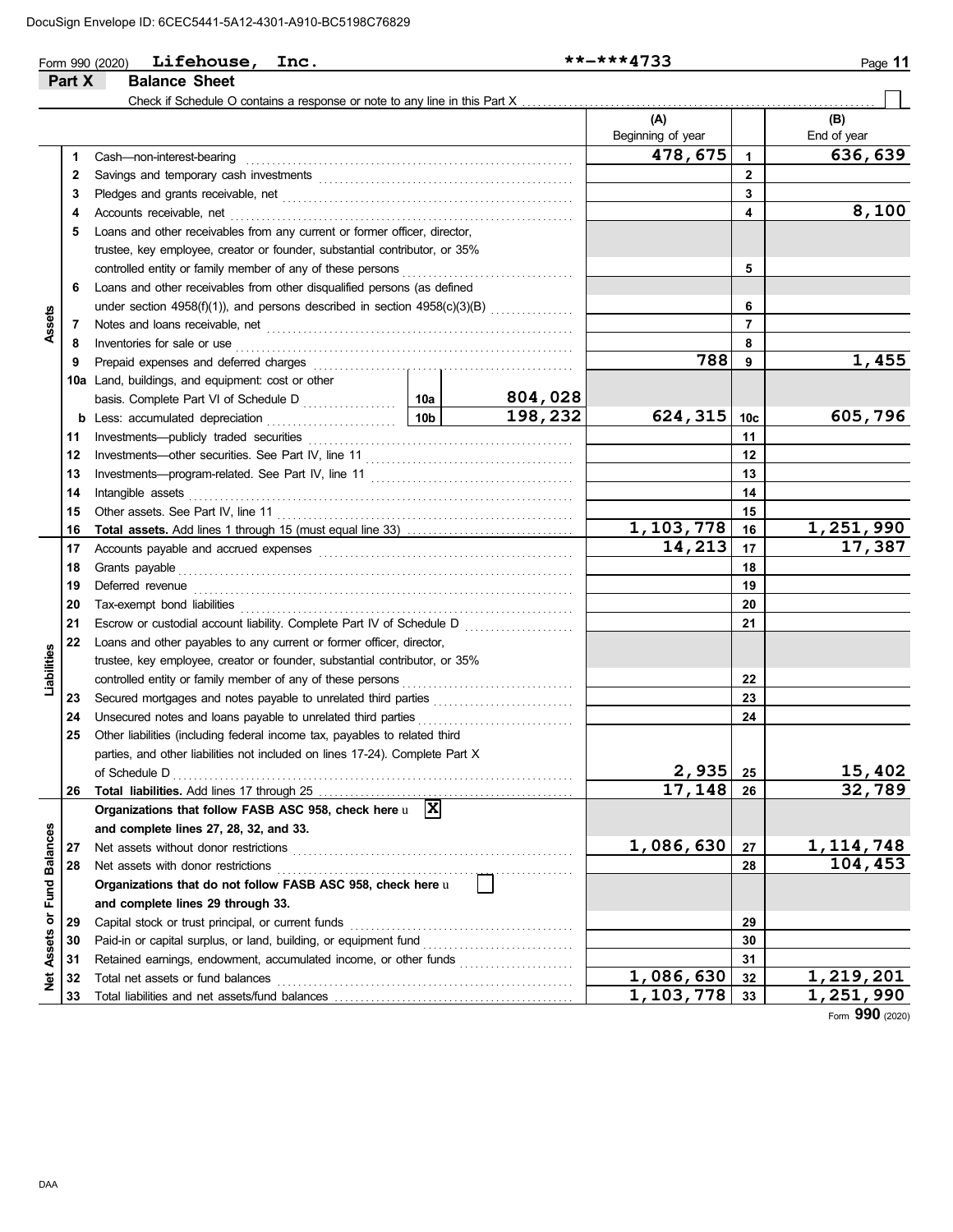|    | **-***4733<br>Form 990 (2020) Lifehouse, Inc.                                                                         |                         |                        |            | Page 12         |
|----|-----------------------------------------------------------------------------------------------------------------------|-------------------------|------------------------|------------|-----------------|
|    | Part XI<br><b>Reconciliation of Net Assets</b>                                                                        |                         |                        |            |                 |
|    |                                                                                                                       |                         |                        |            |                 |
| 1  |                                                                                                                       | $\mathbf{1}$            |                        | 613,832    |                 |
| 2  |                                                                                                                       | $\mathbf{2}$            |                        | 481,261    |                 |
| 3  | Revenue less expenses. Subtract line 2 from line 1                                                                    | $\overline{3}$          |                        | 132,571    |                 |
| 4  | Net assets or fund balances at beginning of year (must equal Part X, line 32, column (A)) [[[[[[[[[[[[[[[[[[[         | $\overline{\mathbf{4}}$ | $\overline{1,086,630}$ |            |                 |
| 5  |                                                                                                                       | 5                       |                        |            |                 |
| 6  | Donated services and use of facilities                                                                                | 6                       |                        |            |                 |
| 7  | Investment expenses                                                                                                   | $\overline{7}$          |                        |            |                 |
| 8  | Prior period adjustments                                                                                              | 8                       |                        |            |                 |
| 9  |                                                                                                                       | 9                       |                        |            |                 |
| 10 | Net assets or fund balances at end of year. Combine lines 3 through 9 (must equal Part X, line                        |                         |                        |            |                 |
|    |                                                                                                                       | 10                      | 1,219,201              |            |                 |
|    | Part XII<br><b>Financial Statements and Reporting</b>                                                                 |                         |                        |            |                 |
|    |                                                                                                                       |                         |                        |            |                 |
|    |                                                                                                                       |                         |                        | <b>Yes</b> | No              |
| 1. | Other<br>Accounting method used to prepare the Form 990:<br>Cash<br>Accrual                                           |                         |                        |            |                 |
|    | If the organization changed its method of accounting from a prior year or checked "Other," explain in                 |                         |                        |            |                 |
|    | Schedule O.                                                                                                           |                         |                        |            |                 |
|    | 2a Were the organization's financial statements compiled or reviewed by an independent accountant?                    |                         | 2a                     | X          |                 |
|    | If "Yes," check a box below to indicate whether the financial statements for the year were compiled or                |                         |                        |            |                 |
|    | reviewed on a separate basis, consolidated basis, or both:                                                            |                         |                        |            |                 |
|    | Separate basis<br>Consolidated basis<br>Both consolidated and separate basis                                          |                         |                        |            |                 |
|    | <b>b</b> Were the organization's financial statements audited by an independent accountant?                           |                         | 2 <sub>b</sub>         |            | X               |
|    | If "Yes," check a box below to indicate whether the financial statements for the year were audited on a               |                         |                        |            |                 |
|    | separate basis, consolidated basis, or both:                                                                          |                         |                        |            |                 |
|    | Separate basis<br>Consolidated basis<br>Both consolidated and separate basis                                          |                         |                        |            |                 |
|    | c If "Yes" to line 2a or 2b, does the organization have a committee that assumes responsibility for oversight of      |                         |                        |            |                 |
|    | the audit, review, or compilation of its financial statements and selection of an independent accountant?             |                         | 2c                     | x          |                 |
|    | If the organization changed either its oversight process or selection process during the tax year, explain on         |                         |                        |            |                 |
|    | Schedule O.                                                                                                           |                         |                        |            |                 |
|    | 3a As a result of a federal award, was the organization required to undergo an audit or audits as set forth in the    |                         |                        |            |                 |
|    | Single Audit Act and OMB Circular A-133?                                                                              |                         | За                     |            | X               |
|    | <b>b</b> If "Yes," did the organization undergo the required audit or audits? If the organization did not undergo the |                         |                        |            |                 |
|    | required audit or audits, explain why on Schedule O and describe any steps taken to undergo such audits               |                         | 3 <sub>b</sub>         |            | Form 990 (2020) |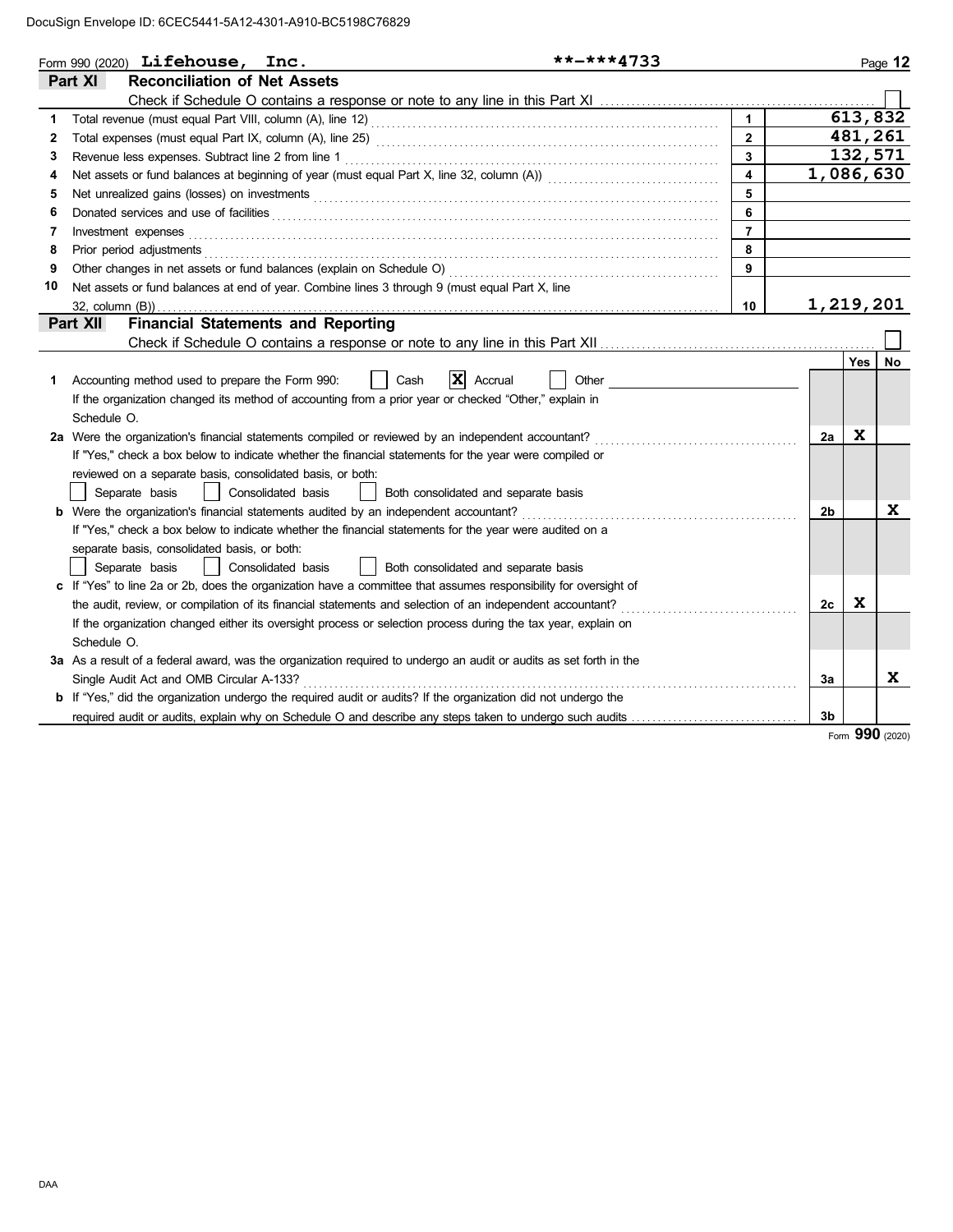|       |                 | <b>SCHEDULE A</b>                     |                                                                                  | <b>Public Charity Status and Public Support</b>                                                                                                                                                                                                                         |                          |                          |                                        | OMB No. 1545-0047                    |
|-------|-----------------|---------------------------------------|----------------------------------------------------------------------------------|-------------------------------------------------------------------------------------------------------------------------------------------------------------------------------------------------------------------------------------------------------------------------|--------------------------|--------------------------|----------------------------------------|--------------------------------------|
|       |                 | (Form 990 or 990-EZ)                  |                                                                                  | Complete if the organization is a section 501(c)(3) organization or a section 4947(a)(1) nonexempt charitable trust.                                                                                                                                                    |                          |                          |                                        | 2020                                 |
|       |                 | Department of the Treasury            |                                                                                  | u Attach to Form 990 or Form 990-EZ.                                                                                                                                                                                                                                    |                          |                          |                                        | Open to Public                       |
|       |                 | Internal Revenue Service              |                                                                                  | u Go to www.irs.gov/Form990 for instructions and the latest information.                                                                                                                                                                                                |                          |                          |                                        | Inspection                           |
|       |                 | Name of the organization              |                                                                                  |                                                                                                                                                                                                                                                                         |                          |                          | Employer identification number         |                                      |
|       | Part I          |                                       | Lifehouse,                                                                       | Inc.                                                                                                                                                                                                                                                                    |                          |                          | **-***4733                             |                                      |
|       |                 |                                       |                                                                                  | Reason for Public Charity Status. (All organizations must complete this part.) See instructions.<br>The organization is not a private foundation because it is: (For lines 1 through 12, check only one box.)                                                           |                          |                          |                                        |                                      |
| 1     |                 |                                       |                                                                                  | A church, convention of churches, or association of churches described in section 170(b)(1)(A)(i).                                                                                                                                                                      |                          |                          |                                        |                                      |
| 2     |                 |                                       |                                                                                  | A school described in section 170(b)(1)(A)(ii). (Attach Schedule E (Form 990 or 990-EZ).)                                                                                                                                                                               |                          |                          |                                        |                                      |
| 3     |                 |                                       |                                                                                  | A hospital or a cooperative hospital service organization described in section $170(b)(1)(A)(iii)$ .                                                                                                                                                                    |                          |                          |                                        |                                      |
| 4     |                 |                                       |                                                                                  | A medical research organization operated in conjunction with a hospital described in section 170(b)(1)(A)(iii). Enter the hospital's name,                                                                                                                              |                          |                          |                                        |                                      |
|       |                 | city, and state:                      |                                                                                  |                                                                                                                                                                                                                                                                         |                          |                          |                                        |                                      |
| 5     |                 |                                       |                                                                                  | An organization operated for the benefit of a college or university owned or operated by a governmental unit described in                                                                                                                                               |                          |                          |                                        |                                      |
| 6     |                 |                                       | section 170(b)(1)(A)(iv). (Complete Part II.)                                    | A federal, state, or local government or governmental unit described in section 170(b)(1)(A)(v).                                                                                                                                                                        |                          |                          |                                        |                                      |
| 7     | $\vert x \vert$ |                                       | described in section 170(b)(1)(A)(vi). (Complete Part II.)                       | An organization that normally receives a substantial part of its support from a governmental unit or from the general public                                                                                                                                            |                          |                          |                                        |                                      |
| 8     |                 |                                       |                                                                                  | A community trust described in section 170(b)(1)(A)(vi). (Complete Part II.)                                                                                                                                                                                            |                          |                          |                                        |                                      |
| 9     |                 |                                       |                                                                                  | An agricultural research organization described in section 170(b)(1)(A)(ix) operated in conjunction with a land-grant college<br>or university or a non-land-grant college of agriculture (see instructions). Enter the name, city, and state of the college or         |                          |                          |                                        |                                      |
| 10    |                 | university:                           |                                                                                  | An organization that normally receives: (1) more than 33 1/3% of its support from contributions, membership fees, and gross                                                                                                                                             |                          |                          |                                        |                                      |
|       |                 |                                       |                                                                                  | receipts from activities related to its exempt functions, subject to certain exceptions; and (2) no more than 331/3% of its<br>support from gross investment income and unrelated business taxable income (less section 511 tax) from businesses                        |                          |                          |                                        |                                      |
|       |                 |                                       |                                                                                  | acquired by the organization after June 30, 1975. See section 509(a)(2). (Complete Part III.)                                                                                                                                                                           |                          |                          |                                        |                                      |
| 11    |                 |                                       |                                                                                  | An organization organized and operated exclusively to test for public safety. See section 509(a)(4).                                                                                                                                                                    |                          |                          |                                        |                                      |
| 12    |                 |                                       |                                                                                  | An organization organized and operated exclusively for the benefit of, to perform the functions of, or to carry out the purposes<br>of one or more publicly supported organizations described in section $509(a)(1)$ or section $509(a)(2)$ . See section $509(a)(3)$ . |                          |                          |                                        |                                      |
|       |                 |                                       |                                                                                  | Check the box in lines 12a through 12d that describes the type of supporting organization and complete lines 12e, 12f, and 12g.                                                                                                                                         |                          |                          |                                        |                                      |
|       | a               |                                       |                                                                                  | Type I. A supporting organization operated, supervised, or controlled by its supported organization(s), typically by giving                                                                                                                                             |                          |                          |                                        |                                      |
|       |                 |                                       |                                                                                  | the supported organization(s) the power to regularly appoint or elect a majority of the directors or trustees of the<br>supporting organization. You must complete Part IV, Sections A and B.                                                                           |                          |                          |                                        |                                      |
|       | b               |                                       |                                                                                  | Type II. A supporting organization supervised or controlled in connection with its supported organization(s), by having                                                                                                                                                 |                          |                          |                                        |                                      |
|       |                 |                                       |                                                                                  | control or management of the supporting organization vested in the same persons that control or manage the supported                                                                                                                                                    |                          |                          |                                        |                                      |
|       |                 |                                       | organization(s). You must complete Part IV, Sections A and C.                    |                                                                                                                                                                                                                                                                         |                          |                          |                                        |                                      |
|       | с               |                                       |                                                                                  | Type III functionally integrated. A supporting organization operated in connection with, and functionally integrated with,<br>its supported organization(s) (see instructions). You must complete Part IV, Sections A, D, and E.                                        |                          |                          |                                        |                                      |
|       | d               |                                       |                                                                                  | Type III non-functionally integrated. A supporting organization operated in connection with its supported organization(s)                                                                                                                                               |                          |                          |                                        |                                      |
|       |                 |                                       |                                                                                  | that is not functionally integrated. The organization generally must satisfy a distribution requirement and an attentiveness                                                                                                                                            |                          |                          |                                        |                                      |
|       | е               |                                       |                                                                                  | requirement (see instructions). You must complete Part IV, Sections A and D, and Part V.<br>Check this box if the organization received a written determination from the IRS that it is a Type I, Type II, Type III                                                     |                          |                          |                                        |                                      |
|       |                 |                                       |                                                                                  | functionally integrated, or Type III non-functionally integrated supporting organization.                                                                                                                                                                               |                          |                          |                                        |                                      |
|       | f               |                                       | Enter the number of supported organizations                                      |                                                                                                                                                                                                                                                                         |                          |                          |                                        |                                      |
|       | g               |                                       | Provide the following information about the supported organization(s).           |                                                                                                                                                                                                                                                                         |                          |                          |                                        |                                      |
|       |                 | (i) Name of supported<br>organization | (ii) EIN                                                                         | (iii) Type of organization<br>(described on lines 1-10                                                                                                                                                                                                                  | (iv) Is the organization | listed in your governing | (v) Amount of monetary<br>support (see | (vi) Amount of<br>other support (see |
|       |                 |                                       |                                                                                  | above (see instructions))                                                                                                                                                                                                                                               | document?                |                          | instructions)                          | instructions)                        |
|       |                 |                                       |                                                                                  |                                                                                                                                                                                                                                                                         | Yes                      | No                       |                                        |                                      |
| (A)   |                 |                                       |                                                                                  |                                                                                                                                                                                                                                                                         |                          |                          |                                        |                                      |
| (B)   |                 |                                       |                                                                                  |                                                                                                                                                                                                                                                                         |                          |                          |                                        |                                      |
| (C)   |                 |                                       |                                                                                  |                                                                                                                                                                                                                                                                         |                          |                          |                                        |                                      |
| (D)   |                 |                                       |                                                                                  |                                                                                                                                                                                                                                                                         |                          |                          |                                        |                                      |
| (E)   |                 |                                       |                                                                                  |                                                                                                                                                                                                                                                                         |                          |                          |                                        |                                      |
| Total |                 |                                       |                                                                                  |                                                                                                                                                                                                                                                                         |                          |                          |                                        |                                      |
|       |                 |                                       | For Paperwork Reduction Act Notice, see the Instructions for Form 990 or 990-EZ. |                                                                                                                                                                                                                                                                         |                          |                          |                                        | Schedule A (Form 990 or 990-EZ) 2020 |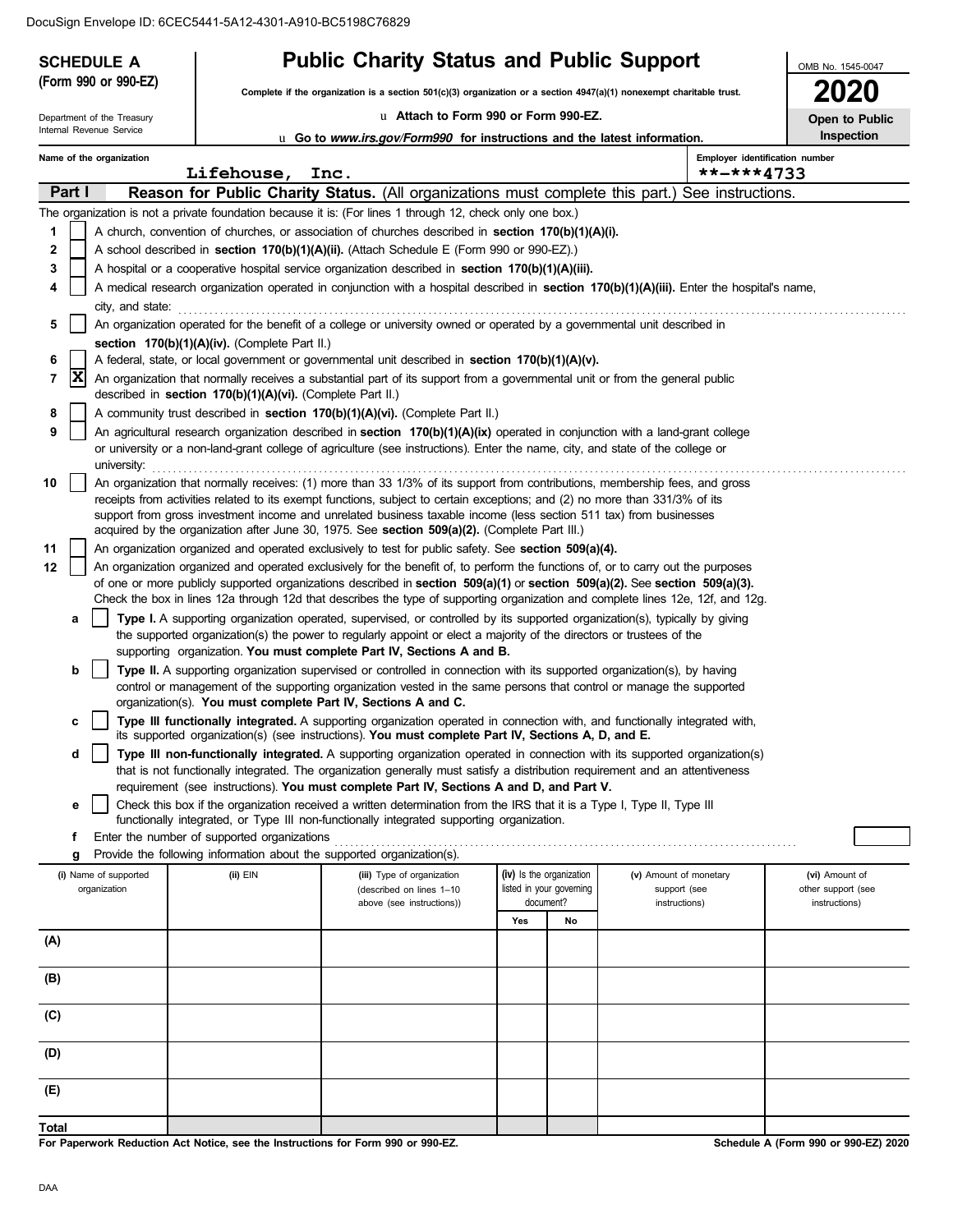|              | Schedule A (Form 990 or 990-EZ) 2020                                                                                                                                                                              | Lifehouse, Inc. |          |            |            | **-***4733 | Page 2                         |
|--------------|-------------------------------------------------------------------------------------------------------------------------------------------------------------------------------------------------------------------|-----------------|----------|------------|------------|------------|--------------------------------|
|              | Support Schedule for Organizations Described in Sections 170(b)(1)(A)(iv) and 170(b)(1)(A)(vi)<br>Part II                                                                                                         |                 |          |            |            |            |                                |
|              | (Complete only if you checked the box on line 5, 7, or 8 of Part I or if the organization failed to qualify under                                                                                                 |                 |          |            |            |            |                                |
|              | Part III. If the organization fails to qualify under the tests listed below, please complete Part III.)                                                                                                           |                 |          |            |            |            |                                |
|              | <b>Section A. Public Support</b>                                                                                                                                                                                  |                 |          |            |            |            |                                |
|              | Calendar year (or fiscal year beginning in)<br><b>u</b>                                                                                                                                                           | (a) 2016        | (b) 2017 | $(c)$ 2018 | $(d)$ 2019 | (e) $2020$ | (f) Total                      |
| 1            | Gifts, grants, contributions, and                                                                                                                                                                                 |                 |          |            |            |            |                                |
|              | membership fees received. (Do not                                                                                                                                                                                 |                 |          |            |            |            |                                |
|              | include any "unusual grants.")                                                                                                                                                                                    | 512,830         | 415,947  | 423,968    | 467,781    | 611,219    | 2, 431, 745                    |
| $\mathbf{2}$ | Tax revenues levied for the                                                                                                                                                                                       |                 |          |            |            |            |                                |
|              | organization's benefit and either paid                                                                                                                                                                            |                 |          |            |            |            |                                |
|              | to or expended on its behalf                                                                                                                                                                                      |                 |          |            |            |            |                                |
| 3            | The value of services or facilities                                                                                                                                                                               |                 |          |            |            |            |                                |
|              | furnished by a governmental unit to the<br>organization without charge                                                                                                                                            |                 |          |            |            |            |                                |
| 4            | Total. Add lines 1 through 3                                                                                                                                                                                      | 512,830         | 415, 947 | 423,968    | 467,781    | 611,219    | 2, 431, 745                    |
| 5            | The portion of total contributions by                                                                                                                                                                             |                 |          |            |            |            |                                |
|              | each person (other than a                                                                                                                                                                                         |                 |          |            |            |            |                                |
|              | governmental unit or publicly                                                                                                                                                                                     |                 |          |            |            |            |                                |
|              | supported organization) included on<br>line 1 that exceeds 2% of the amount                                                                                                                                       |                 |          |            |            |            |                                |
|              | shown on line 11, column (f)                                                                                                                                                                                      |                 |          |            |            |            | 149,867                        |
| 6            | Public support. Subtract line 5 from line 4                                                                                                                                                                       |                 |          |            |            |            | 2,281,878                      |
|              | <b>Section B. Total Support</b>                                                                                                                                                                                   |                 |          |            |            |            |                                |
|              | Calendar year (or fiscal year beginning in)<br><b>u</b>                                                                                                                                                           | (a) 2016        | (b) 2017 | $(c)$ 2018 | $(d)$ 2019 | (e) 2020   | (f) Total                      |
| 7            | Amounts from line 4                                                                                                                                                                                               | 512,830         | 415, 947 | 423, 968   | 467,781    | 611,219    | 2, 431, 745                    |
| 8            | Gross income from interest, dividends,<br>payments received on securities loans,                                                                                                                                  |                 |          |            |            |            |                                |
|              | rents, royalties, and income from                                                                                                                                                                                 |                 |          |            |            |            |                                |
|              |                                                                                                                                                                                                                   | 339             | 965      | 1,778      | 2,499      | 696        | 6,277                          |
| 9            | Net income from unrelated business                                                                                                                                                                                |                 |          |            |            |            |                                |
|              | activities, whether or not the business                                                                                                                                                                           |                 |          |            |            |            |                                |
|              | is regularly carried on                                                                                                                                                                                           |                 |          |            |            |            |                                |
| 10           | Other income. Do not include gain or                                                                                                                                                                              |                 |          |            |            |            |                                |
|              | loss from the sale of capital assets                                                                                                                                                                              |                 |          |            |            | 10,582     | 10,582                         |
| 11           | Total support. Add lines 7 through 10                                                                                                                                                                             |                 |          |            |            |            | 2,448,604                      |
| 12           | Gross receipts from related activities, etc. (see instructions)                                                                                                                                                   |                 |          |            |            | 12         | 106,703                        |
| 13           | First 5 years. If the Form 990 is for the organization's first, second, third, fourth, or fifth tax year as a section 501(c)(3)                                                                                   |                 |          |            |            |            |                                |
|              | organization, check this box and stop here                                                                                                                                                                        |                 |          |            |            |            |                                |
|              | Section C. Computation of Public Support Percentage                                                                                                                                                               |                 |          |            |            |            |                                |
| 14           | Public support percentage for 2020 (line 6, column (f) divided by line 11, column (f)) [[[[[[[[[[[[[[[[[[[[[[                                                                                                     |                 |          |            |            | 14         | 93.19%                         |
| 15           | Public support percentage from 2019 Schedule A, Part II, line 14                                                                                                                                                  |                 |          |            |            | 15         | 92.60%                         |
| 16a          | 33 1/3% support test-2020. If the organization did not check the box on line 13, and line 14 is 33 1/3% or more, check this                                                                                       |                 |          |            |            |            |                                |
|              | box and stop here. The organization qualifies as a publicly supported organization                                                                                                                                |                 |          |            |            |            | $\blacktriangleright$ $\mid$ X |
| b            | 33 1/3% support test—2019. If the organization did not check a box on line 13 or 16a, and line 15 is 33 1/3% or more, check                                                                                       |                 |          |            |            |            |                                |
| 17a          | this box and stop here. The organization qualifies as a publicly supported organization<br>10%-facts-and-circumstances test-2020. If the organization did not check a box on line 13, 16a, or 16b, and line 14 is |                 |          |            |            |            |                                |
|              | 10% or more, and if the organization meets the "facts-and-circumstances" test, check this box and stop here. Explain in                                                                                           |                 |          |            |            |            |                                |
|              | Part VI how the organization meets the "facts-and-circumstances" test. The organization qualifies as a publicly supported                                                                                         |                 |          |            |            |            |                                |
|              | organization                                                                                                                                                                                                      |                 |          |            |            |            |                                |
| b            | 10%-facts-and-circumstances test-2019. If the organization did not check a box on line 13, 16a, 16b, or 17a, and line                                                                                             |                 |          |            |            |            |                                |
|              | 15 is 10% or more, and if the organization meets the "facts-and-circumstances" test, check this box and stop here. Explain                                                                                        |                 |          |            |            |            |                                |
|              | in Part VI how the organization meets the "facts-and-circumstances" test. The organization qualifies as a publicly supported                                                                                      |                 |          |            |            |            |                                |
|              | organization                                                                                                                                                                                                      |                 |          |            |            |            |                                |
| 18           | Private foundation. If the organization did not check a box on line 13, 16a, 16b, 17a, or 17b, check this box and see                                                                                             |                 |          |            |            |            |                                |
|              | instructions                                                                                                                                                                                                      |                 |          |            |            |            |                                |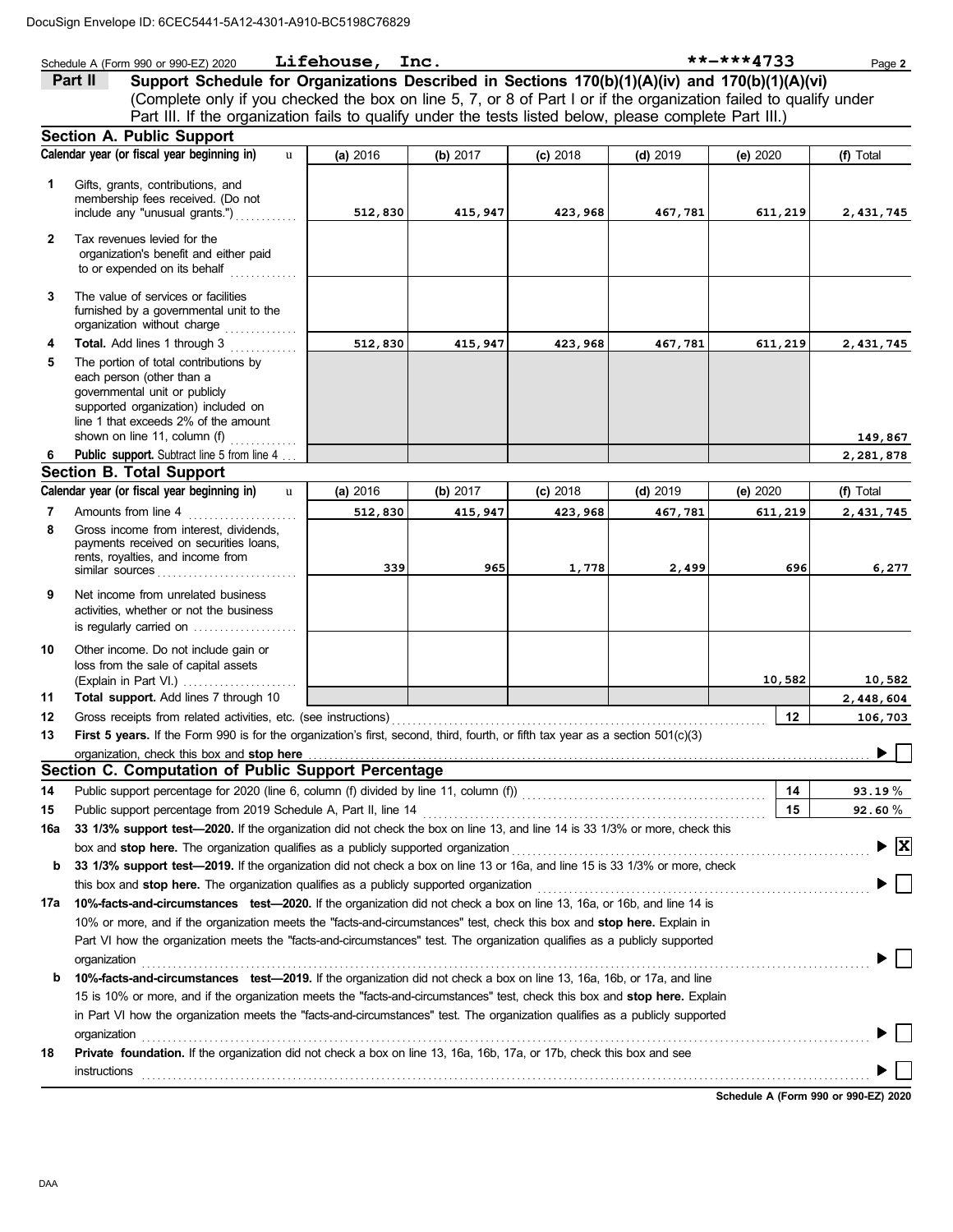|              | Schedule A (Form 990 or 990-EZ) 2020                                                                                                                                              | Lifehouse, Inc. |          |            |            | **-***4733 | Page 3    |
|--------------|-----------------------------------------------------------------------------------------------------------------------------------------------------------------------------------|-----------------|----------|------------|------------|------------|-----------|
|              | Support Schedule for Organizations Described in Section 509(a)(2)<br>Part III                                                                                                     |                 |          |            |            |            |           |
|              | (Complete only if you checked the box on line 10 of Part I or if the organization failed to qualify under Part II.                                                                |                 |          |            |            |            |           |
|              | If the organization fails to qualify under the tests listed below, please complete Part II.)                                                                                      |                 |          |            |            |            |           |
|              | Section A. Public Support                                                                                                                                                         |                 |          |            |            |            |           |
|              | Calendar year (or fiscal year beginning in)<br>$\mathbf{u}$                                                                                                                       | (a) 2016        | (b) 2017 | $(c)$ 2018 | $(d)$ 2019 | (e) 2020   | (f) Total |
| 1            | Gifts, grants, contributions, and membership fees<br>received. (Do not include any "unusual grants.")                                                                             |                 |          |            |            |            |           |
| $\mathbf{2}$ | Gross receipts from admissions, merchandise<br>sold or services performed, or facilities<br>furnished in any activity that is related to the<br>organization's tax-exempt purpose |                 |          |            |            |            |           |
| 3            | Gross receipts from activities that are not an<br>unrelated trade or business under section 513                                                                                   |                 |          |            |            |            |           |
| 4            | Tax revenues levied for the<br>organization's benefit and either paid<br>to or expended on its behalf                                                                             |                 |          |            |            |            |           |
| 5            | The value of services or facilities<br>furnished by a governmental unit to the<br>organization without charge                                                                     |                 |          |            |            |            |           |
| 6            | Total. Add lines 1 through 5                                                                                                                                                      |                 |          |            |            |            |           |
|              | 7a Amounts included on lines 1, 2, and 3<br>received from disqualified persons                                                                                                    |                 |          |            |            |            |           |
| b            | Amounts included on lines 2 and 3<br>received from other than disqualified<br>persons that exceed the greater of \$5,000<br>or 1% of the amount on line 13 for the year           |                 |          |            |            |            |           |
| c            | Add lines 7a and 7b                                                                                                                                                               |                 |          |            |            |            |           |
| 8            | Public support. (Subtract line 7c from<br>line $6.$ )<br>.                                                                                                                        |                 |          |            |            |            |           |
|              | <b>Section B. Total Support</b>                                                                                                                                                   |                 |          |            |            |            |           |
|              | Calendar year (or fiscal year beginning in)<br>$\mathbf{u}$                                                                                                                       | (a) 2016        | (b) 2017 | $(c)$ 2018 | $(d)$ 2019 | (e) 2020   | (f) Total |
| 9            | Amounts from line 6                                                                                                                                                               |                 |          |            |            |            |           |
| 10a          | Gross income from interest, dividends,<br>payments received on securities loans, rents,<br>royalties, and income from similar sources                                             |                 |          |            |            |            |           |
| b            | Unrelated business taxable income (less<br>section 511 taxes) from businesses<br>acquired after June 30, 1975                                                                     |                 |          |            |            |            |           |
| c            | Add lines 10a and 10b<br>.                                                                                                                                                        |                 |          |            |            |            |           |
| 11           | Net income from unrelated business<br>activities not included in line 10b, whether<br>or not the business is regularly carried on                                                 |                 |          |            |            |            |           |
| 12           | Other income. Do not include gain or<br>loss from the sale of capital assets                                                                                                      |                 |          |            |            |            |           |
| 13           | Total support. (Add lines 9, 10c, 11,                                                                                                                                             |                 |          |            |            |            |           |
| 14           | and 12.)<br>First 5 years. If the Form 990 is for the organization's first, second, third, fourth, or fifth tax year as a section 501(c)(3)                                       |                 |          |            |            |            |           |
|              | organization, check this box and stop here                                                                                                                                        |                 |          |            |            |            |           |
|              | Section C. Computation of Public Support Percentage                                                                                                                               |                 |          |            |            |            |           |
| 15           | Public support percentage for 2020 (line 8, column (f), divided by line 13, column (f) [[[[[[[[[[[[[[[[[[[[[[                                                                     |                 |          |            |            | 15         | %         |
| 16           |                                                                                                                                                                                   |                 |          |            |            | 16         | $\%$      |
|              | Section D. Computation of Investment Income Percentage                                                                                                                            |                 |          |            |            |            |           |
| 17           |                                                                                                                                                                                   |                 |          |            |            | 17         | %         |
| 18           | Investment income percentage from 2019 Schedule A, Part III, line 17                                                                                                              |                 |          |            |            | 18         | $\%$      |
| 19a          | 33 1/3% support tests-2020. If the organization did not check the box on line 14, and line 15 is more than 33 1/3%, and line                                                      |                 |          |            |            |            |           |
|              | 33 1/3% support tests-2019. If the organization did not check a box on line 14 or line 19a, and line 16 is more than 33 1/3%, and                                                 |                 |          |            |            |            |           |
| b            |                                                                                                                                                                                   |                 |          |            |            |            |           |
| 20           |                                                                                                                                                                                   |                 |          |            |            |            |           |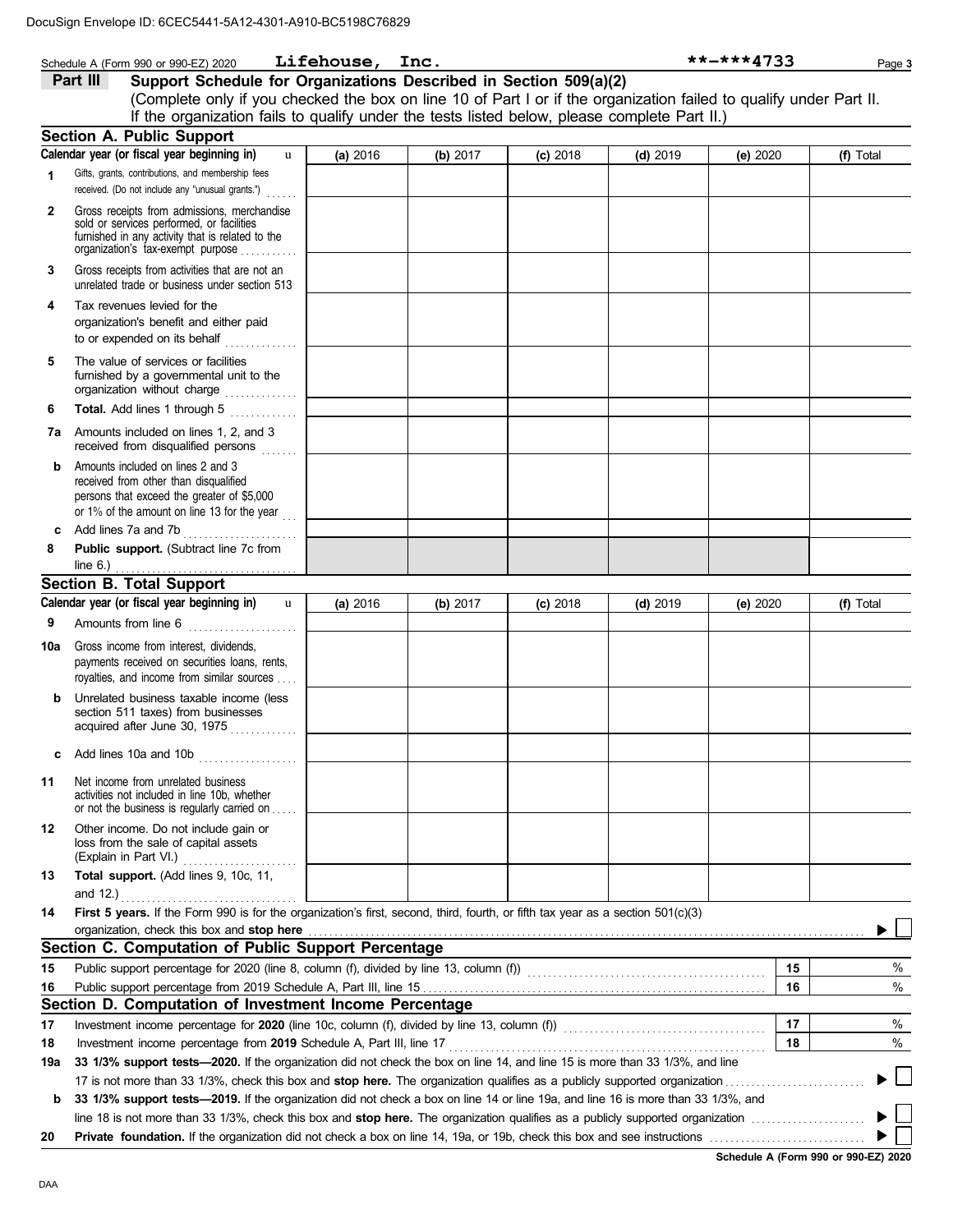#### **Part IV Supporting Organizations** Sections A, D, and E. If you checked box 12d, Part I, complete Sections A and D, and complete Part V.) Schedule A (Form 990 or 990-EZ) 2020 **Lifehouse, Inc. Example:**  $\star \star - \star \star \star 4733$  Page 4 **Section A. All Supporting Organizations** (Complete only if you checked a box in line 12 on Part I. If you checked box 12a, Part I, complete Sections A and B. If you checked box 12b, Part I, complete Sections A and C. If you checked box 12c, Part I, complete Are all of the organization's supported organizations listed by name in the organization's governing documents? *If "No," describe in* **Part VI** *how the supported organizations are designated. If designated by class or purpose, describe the designation. If historic and continuing relationship, explain.* Did the organization have any supported organization that does not have an IRS determination of status under section 509(a)(1) or (2)? *If "Yes," explain in* **Part VI** *how the organization determined that the supported organization was described in section 509(a)(1) or (2).* **1 2 3a** Did the organization have a supported organization described in section 501(c)(4), (5), or (6)? *If "Yes," answer* **b c 4a b c 5a b c 6 7 8 9a b c 10a b** *lines 3b and 3c below.* Did the organization confirm that each supported organization qualified under section 501(c)(4), (5), or (6) and satisfied the public support tests under section 509(a)(2)? *If "Yes," describe in* **Part VI** *when and how the organization made the determination.* Did the organization ensure that all support to such organizations was used exclusively for section 170(c)(2)(B) purposes? *If "Yes," explain in* **Part VI** *what controls the organization put in place to ensure such use.* Was any supported organization not organized in the United States ("foreign supported organization")? *If "Yes," and if you checked 12a or 12b in Part I, answer (b) and (c) below.* Did the organization have ultimate control and discretion in deciding whether to make grants to the foreign supported organization? *If "Yes," describe in* **Part VI** *how the organization had such control and discretion despite being controlled or supervised by or in connection with its supported organizations.* Did the organization support any foreign supported organization that does not have an IRS determination under sections 501(c)(3) and 509(a)(1) or (2)? *If "Yes," explain in* **Part VI** *what controls the organization used to ensure that all support to the foreign supported organization was used exclusively for section 170(c)(2)(B) purposes.* Did the organization add, substitute, or remove any supported organizations during the tax year? *If "Yes," answer lines 5b and 5c below (if applicable). Also, provide detail in* **Part VI,** *including (i) the names and EIN numbers of the supported organizations added, substituted, or removed; (ii) the reasons for each such action; (iii) the authority under the organization's organizing document authorizing such action; and (iv) how the action was accomplished (such as by amendment to the organizing document).* **Type I or Type II only.** Was any added or substituted supported organization part of a class already designated in the organization's organizing document? Substitutions only. Was the substitution the result of an event beyond the organization's control? Did the organization provide support (whether in the form of grants or the provision of services or facilities) to anyone other than (i) its supported organizations, (ii) individuals that are part of the charitable class benefited by one or more of its supported organizations, or (iii) other supporting organizations that also support or benefit one or more of the filing organization's supported organizations? *If "Yes," provide detail in* **Part VI.** Did the organization provide a grant, loan, compensation, or other similar payment to a substantial contributor (as defined in section 4958(c)(3)(C)), a family member of a substantial contributor, or a 35% controlled entity with regard to a substantial contributor? If "Yes," complete Part I of Schedule L (Form 990 or 990-EZ). Did the organization make a loan to a disqualified person (as defined in section 4958) not described in line 7? *If "Yes," complete Part I of Schedule L (Form 990 or 990-EZ).* Was the organization controlled directly or indirectly at any time during the tax year by one or more disqualified persons, as defined in section 4946 (other than foundation managers and organizations described in section 509(a)(1) or (2))? *If "Yes," provide detail in* **Part VI.** Did one or more disqualified persons (as defined in line 9a) hold a controlling interest in any entity in which the supporting organization had an interest? *If "Yes," provide detail in* **Part VI.** Did a disqualified person (as defined in line 9a) have an ownership interest in, or derive any personal benefit from, assets in which the supporting organization also had an interest? *If "Yes," provide detail in* **Part VI.** Was the organization subject to the excess business holdings rules of section 4943 because of section 4943(f) (regarding certain Type II supporting organizations, and all Type III non-functionally integrated supporting organizations)? *If "Yes," answer line 10b below.* Did the organization have any excess business holdings in the tax year? *(Use Schedule C, Form 4720, to determine whether the organization had excess business holdings.)* **Yes No 1 2 3a 3b 3c 4a 4b 4c 5a 5b 5c 6 7 8 9a 9b 9c 10a 10b** Lifehouse,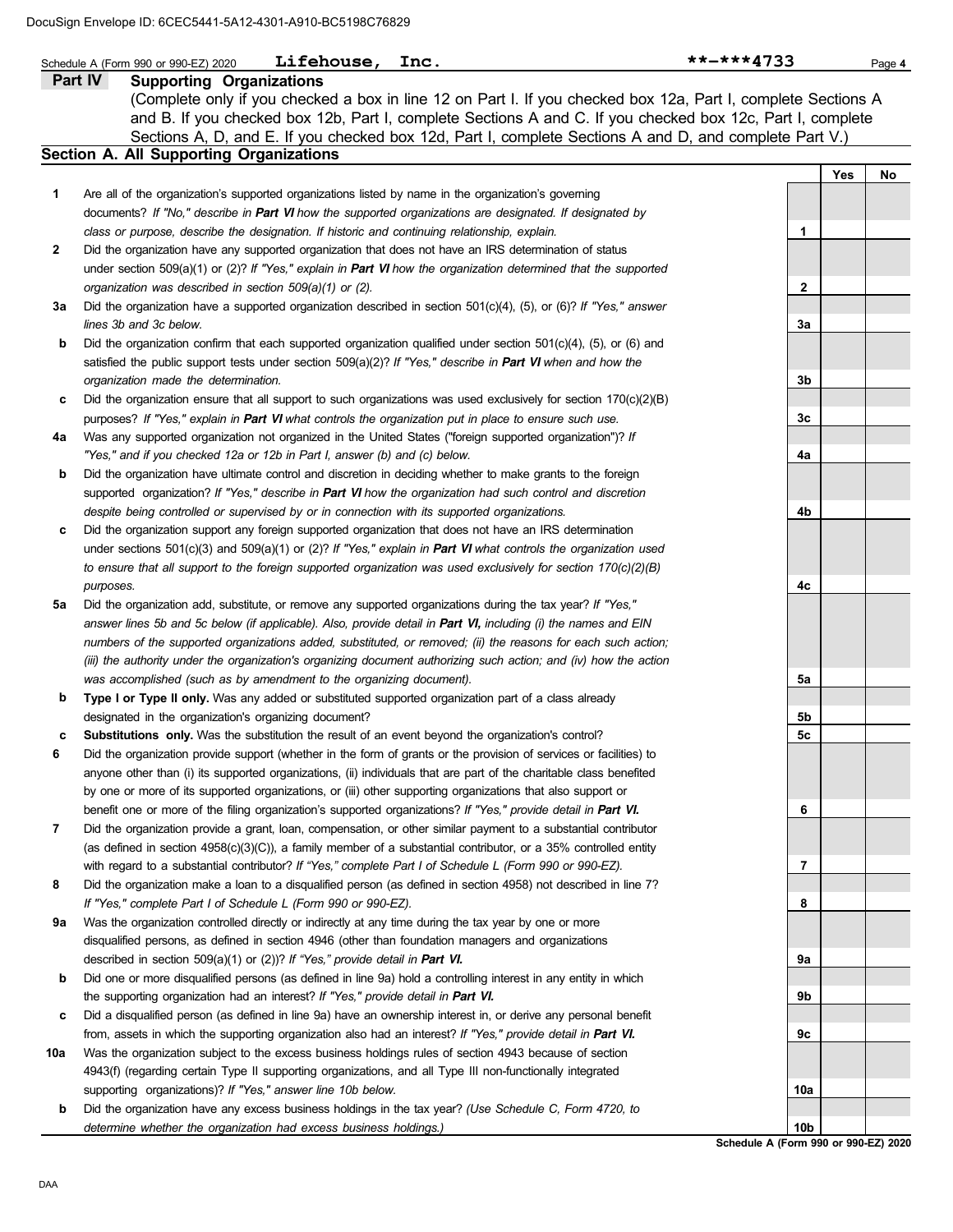|         | Schedule A (Form 990 or 990-EZ) 2020 | Lifehouse,                       | Inc. | **-***4733 | Page 5 |
|---------|--------------------------------------|----------------------------------|------|------------|--------|
| Part IV | Supporting                           | <b>Organizations</b> (continued) |      |            |        |
|         |                                      |                                  |      |            |        |

|                                                                                                                |                                                                                                                                | Yes    | No |
|----------------------------------------------------------------------------------------------------------------|--------------------------------------------------------------------------------------------------------------------------------|--------|----|
| Has the organization accepted a gift or contribution from any of the following persons?                        |                                                                                                                                |        |    |
| A person who directly or indirectly controls, either alone or together with persons described in lines 11b and |                                                                                                                                |        |    |
| 11c below, the governing body of a supported organization?                                                     | 11a                                                                                                                            |        |    |
| A family member of a person described in line 11a above?                                                       | 11 <sub>b</sub>                                                                                                                |        |    |
|                                                                                                                |                                                                                                                                |        |    |
| detail in <b>Part VI.</b>                                                                                      | 11c                                                                                                                            |        |    |
|                                                                                                                | a<br>b<br>c A 35% controlled entity of a person described in line 11a or 11b above? If "Yes" to line 11a, 11b, or 11c, provide | .<br>. |    |

#### **Section B. Type I Supporting Organizations**

|                |                                                                                                                                | Yes | <b>No</b> |
|----------------|--------------------------------------------------------------------------------------------------------------------------------|-----|-----------|
| 1.             | Did the governing body, members of the governing body, officers acting in their official capacity, or membership of one or     |     |           |
|                | more supported organizations have the power to regularly appoint or elect at least a majority of the organization's officers,  |     |           |
|                | directors, or trustees at all times during the tax year? If "No," describe in <b>Part VI</b> how the supported organization(s) |     |           |
|                | effectively operated, supervised, or controlled the organization's activities. If the organization had more than one supported |     |           |
|                | organization, describe how the powers to appoint and/or remove officers, directors, or trustees were allocated among the       |     |           |
|                | supported organizations and what conditions or restrictions, if any, applied to such powers during the tax year.               |     |           |
| $\overline{2}$ | Did the organization operate for the benefit of any supported organization other than the supported                            |     |           |
|                | organization(s) that operated, supervised, or controlled the supporting organization? If "Yes," explain in Part                |     |           |
|                | VI how providing such benefit carried out the purposes of the supported organization(s) that operated,                         |     |           |
|                | supervised, or controlled the supporting organization.                                                                         |     |           |

#### **Section C. Type II Supporting Organizations** Were a majority of the organization's directors or trustees during the tax year also a majority of the directors or trustees of each of the organization's supported organization(s)? *If "No," describe in* **Part VI** *how control* **1** *or management of the supporting organization was vested in the same persons that controlled or managed the supported organization(s).* **Yes No 1**

#### **Section D. All Type III Supporting Organizations**

|                |                                                                                                                           |   | Yes | No |
|----------------|---------------------------------------------------------------------------------------------------------------------------|---|-----|----|
| $\mathbf{1}$   | Did the organization provide to each of its supported organizations, by the last day of the fifth month of the            |   |     |    |
|                | organization's tax year, (i) a written notice describing the type and amount of support provided during the prior tax     |   |     |    |
|                | year, (ii) a copy of the Form 990 that was most recently filed as of the date of notification, and (iii) copies of the    |   |     |    |
|                | organization's governing documents in effect on the date of notification, to the extent not previously provided?          |   |     |    |
| $\overline{2}$ | Were any of the organization's officers, directors, or trustees either (i) appointed or elected by the supported          |   |     |    |
|                | organization(s) or (ii) serving on the governing body of a supported organization? If "No," explain in <b>Part VI</b> how |   |     |    |
|                | the organization maintained a close and continuous working relationship with the supported organization(s).               | 2 |     |    |
| $\mathbf{3}$   | By reason of the relationship described in line 2, above, did the organization's supported organizations have             |   |     |    |
|                | a significant voice in the organization's investment policies and in directing the use of the organization's              |   |     |    |
|                | income or assets at all times during the tax year? If "Yes," describe in <b>Part VI</b> the role the organization's       |   |     |    |
|                | supported organizations played in this regard.                                                                            | 3 |     |    |

#### **Section E. Type III Functionally-Integrated Supporting Organizations**

| Check the box next to the method that the organization used to satisfy the Integral Part Test during the year (see instructions). |  |  |
|-----------------------------------------------------------------------------------------------------------------------------------|--|--|
|                                                                                                                                   |  |  |

The organization satisfied the Activities Test. *Complete* **line 2** *below.* **a**

The organization is the parent of each of its supported organizations. *Complete* **line 3** *below.* **b**

The organization supported a governmental entity. *Describe in* **Part VI** *how you supported a governmental entity (see instructions).* **c**

- **2** Activities Test. **Answer lines 2a and 2b below.**
- **a** Did substantially all of the organization's activities during the tax year directly further the exempt purposes of the supported organization(s) to which the organization was responsive? *If "Yes," then in* **Part VI identify those supported organizations and explain** *how these activities directly furthered their exempt purposes, how the organization was responsive to those supported organizations, and how the organization determined that these activities constituted substantially all of its activities.*
- **b** Did the activities described in line 2a, above, constitute activities that, but for the organization's involvement, one or more of the organization's supported organization(s) would have been engaged in? If "Yes," explain in **Part VI** *the reasons for the organization's position that its supported organization(s) would have engaged in these activities but for the organization's involvement.*
- **3** Parent of Supported Organizations. **Answer lines 3a and 3b below.**
- **a** Did the organization have the power to regularly appoint or elect a majority of the officers, directors, or trustees of each of the supported organizations? *If "Yes" or "No," provide details in* **Part VI.**

DAA **Schedule A (Form 990 or 990-EZ) 2020 b** Did the organization exercise a substantial degree of direction over the policies, programs, and activities of each of its supported organizations? *If "Yes," describe in* **Part VI** *the role played by the organization in this regard.*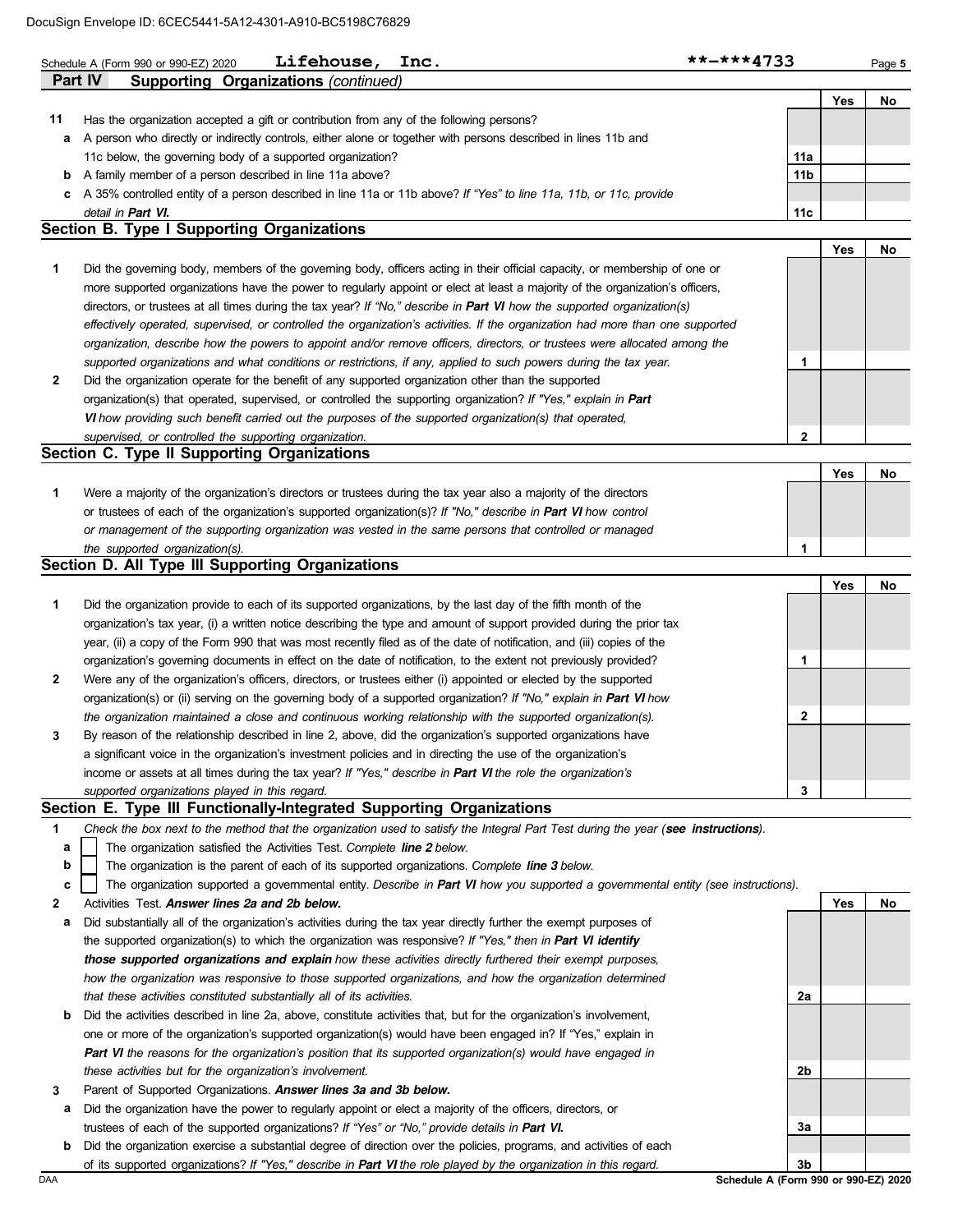|        | Lifehouse, Inc.<br>Schedule A (Form 990 or 990-EZ) 2020                                                                          |                         | **-***4733     | Page 6                         |
|--------|----------------------------------------------------------------------------------------------------------------------------------|-------------------------|----------------|--------------------------------|
| Part V | Type III Non-Functionally Integrated 509(a)(3) Supporting Organizations                                                          |                         |                |                                |
| 1.     | Check here if the organization satisfied the Integral Part Test as a qualifying trust on Nov. 20, 1970 (explain in Part VI). See |                         |                |                                |
|        | instructions. All other Type III non-functionally integrated supporting organizations must complete Sections A through E.        |                         |                |                                |
|        | Section A - Adjusted Net Income                                                                                                  |                         | (A) Prior Year | (B) Current Year<br>(optional) |
| 1.     | Net short-term capital gain                                                                                                      | 1                       |                |                                |
| 2      | Recoveries of prior-year distributions                                                                                           | $\mathbf{2}$            |                |                                |
| 3      | Other gross income (see instructions)                                                                                            | 3                       |                |                                |
| 4      | Add lines 1 through 3.                                                                                                           | 4                       |                |                                |
| 5      | Depreciation and depletion                                                                                                       | 5                       |                |                                |
| 6      | Portion of operating expenses paid or incurred for production or collection of                                                   |                         |                |                                |
|        | gross income or for management, conservation, or maintenance of property                                                         |                         |                |                                |
|        | held for production of income (see instructions)                                                                                 | 6                       |                |                                |
| 7      | Other expenses (see instructions)                                                                                                | 7                       |                |                                |
| 8      | <b>Adjusted Net Income</b> (subtract lines 5, 6, and 7 from line 4)                                                              | 8                       |                |                                |
|        | Section B - Minimum Asset Amount                                                                                                 |                         | (A) Prior Year | (B) Current Year<br>(optional) |
|        | 1 Aggregate fair market value of all non-exempt-use assets (see                                                                  |                         |                |                                |
|        | instructions for short tax year or assets held for part of year):                                                                |                         |                |                                |
|        | a Average monthly value of securities                                                                                            | 1a                      |                |                                |
|        | <b>b</b> Average monthly cash balances                                                                                           | 1b                      |                |                                |
|        | c Fair market value of other non-exempt-use assets                                                                               | 1c                      |                |                                |
|        | <b>d Total</b> (add lines 1a, 1b, and 1c)                                                                                        | 1d                      |                |                                |
|        | <b>e</b> Discount claimed for blockage or other factors                                                                          |                         |                |                                |
|        | (explain in detail in <b>Part VI</b> ):                                                                                          |                         |                |                                |
|        | 2 Acquisition indebtedness applicable to non-exempt-use assets                                                                   | $\mathbf{2}$            |                |                                |
| 3.     | Subtract line 2 from line 1d.                                                                                                    | 3                       |                |                                |
| 4      | Cash deemed held for exempt use. Enter 0.015 of line 3 (for greater amount,                                                      |                         |                |                                |
|        | see instructions).                                                                                                               | 4                       |                |                                |
| 5.     | Net value of non-exempt-use assets (subtract line 4 from line 3)                                                                 | 5                       |                |                                |
| 6      | Multiply line 5 by 0.035.                                                                                                        | 6                       |                |                                |
| 7      | Recoveries of prior-year distributions                                                                                           | $\overline{7}$          |                |                                |
| 8      | <b>Minimum Asset Amount (add line 7 to line 6)</b>                                                                               | 8                       |                |                                |
|        | Section C - Distributable Amount                                                                                                 |                         |                | Current Year                   |
| 1      | Adjusted net income for prior year (from Section A, line 8, column A)                                                            | 1                       |                |                                |
| 2      | Enter 0.85 of line 1.                                                                                                            | $\overline{\mathbf{2}}$ |                |                                |
| 3      | Minimum asset amount for prior year (from Section B, line 8, column A)                                                           | 3                       |                |                                |
| 4      | Enter greater of line 2 or line 3.                                                                                               | 4                       |                |                                |
| 5      | Income tax imposed in prior year                                                                                                 | 5                       |                |                                |
| 6      | <b>Distributable Amount.</b> Subtract line 5 from line 4, unless subject to                                                      |                         |                |                                |
|        | emergency temporary reduction (see instructions).                                                                                | 6                       |                |                                |
|        |                                                                                                                                  |                         |                |                                |

**7** Check here if the current year is the organization's first as a non-functionally integrated Type III supporting organization (see instructions).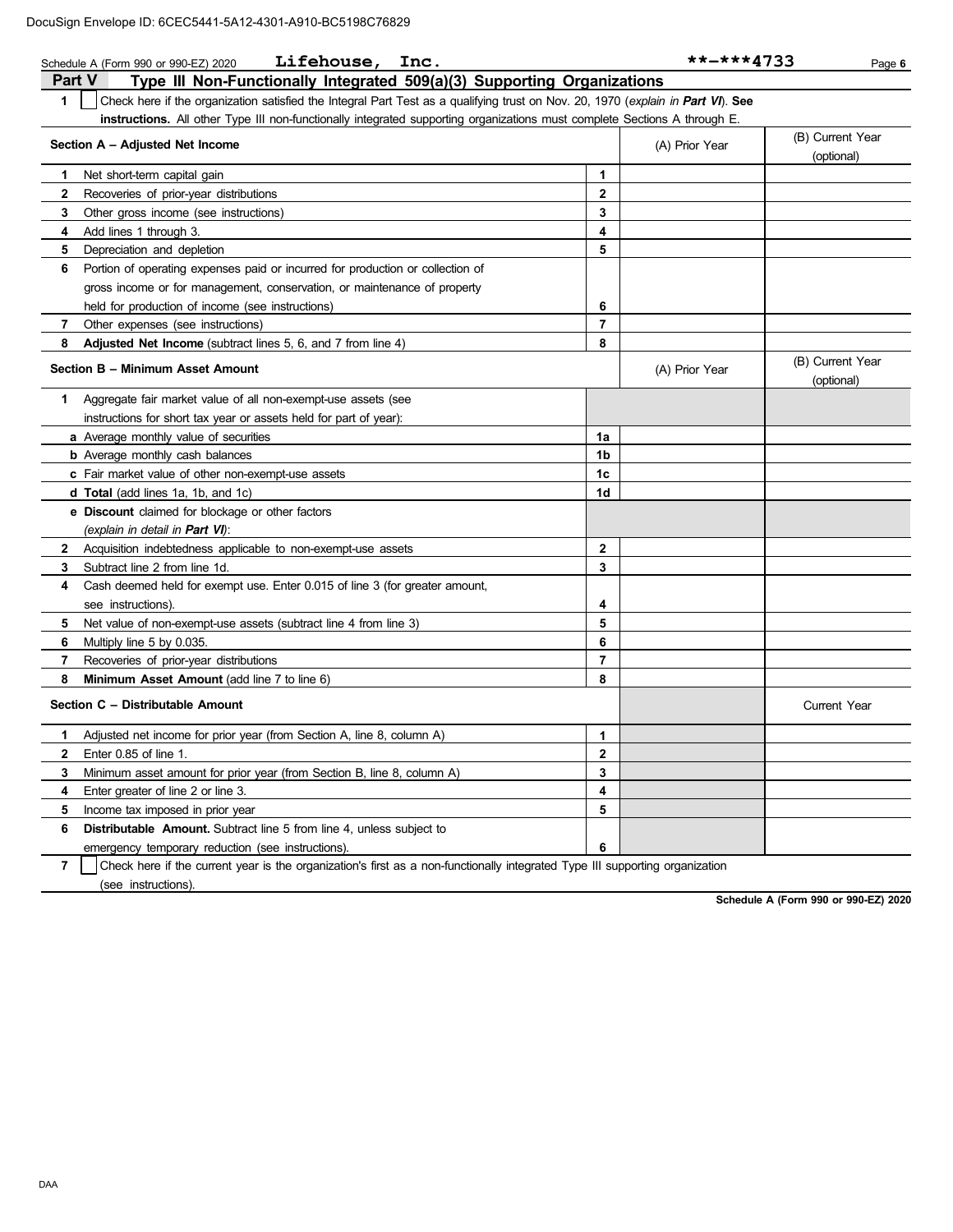|              | Lifehouse, Inc.<br>Schedule A (Form 990 or 990-EZ) 2020                                              |                             | **-***4733                            | Page 7                                  |
|--------------|------------------------------------------------------------------------------------------------------|-----------------------------|---------------------------------------|-----------------------------------------|
|              | Type III Non-Functionally Integrated 509(a)(3) Supporting Organizations (continued)<br><b>Part V</b> |                             |                                       |                                         |
|              | Section D - Distributions                                                                            |                             |                                       | <b>Current Year</b>                     |
| 1.           | Amounts paid to supported organizations to accomplish exempt purposes                                |                             |                                       |                                         |
| $\mathbf{2}$ | Amounts paid to perform activity that directly furthers exempt purposes of supported                 |                             |                                       |                                         |
|              | organizations, in excess of income from activity                                                     |                             |                                       |                                         |
| 3            | Administrative expenses paid to accomplish exempt purposes of supported organizations                |                             |                                       |                                         |
| 4            | Amounts paid to acquire exempt-use assets                                                            |                             |                                       |                                         |
| 5            | Qualified set-aside amounts (prior IRS approval required— <i>provide details in Part VI</i> )        |                             |                                       |                                         |
| 6            | Other distributions ( <i>describe in Part VI</i> ). See instructions.                                |                             |                                       |                                         |
| 7            | <b>Total annual distributions.</b> Add lines 1 through 6.                                            |                             |                                       |                                         |
| 8            | Distributions to attentive supported organizations to which the organization is responsive           |                             |                                       |                                         |
|              | ( <i>provide details in Part VI</i> ). See instructions.                                             |                             |                                       |                                         |
| 9            | Distributable amount for 2020 from Section C, line 6                                                 |                             |                                       |                                         |
| 10           | Line 8 amount divided by line 9 amount                                                               |                             |                                       |                                         |
|              |                                                                                                      | (i)                         | (ii)                                  | (iii)                                   |
|              | Section E - Distribution Allocations (see instructions)                                              | <b>Excess Distributions</b> | <b>Underdistributions</b><br>Pre-2020 | <b>Distributable</b><br>Amount for 2020 |
| 1.           | Distributable amount for 2020 from Section C. line 6                                                 |                             |                                       |                                         |
| $\mathbf{2}$ | Underdistributions, if any, for years prior to 2020                                                  |                             |                                       |                                         |
|              | (reasonable cause required-explain in Part VI). See                                                  |                             |                                       |                                         |
|              | instructions.                                                                                        |                             |                                       |                                         |
| 3            | Excess distributions carryover, if any, to 2020                                                      |                             |                                       |                                         |
|              |                                                                                                      |                             |                                       |                                         |
|              |                                                                                                      |                             |                                       |                                         |
|              |                                                                                                      |                             |                                       |                                         |
|              |                                                                                                      |                             |                                       |                                         |
|              |                                                                                                      |                             |                                       |                                         |
|              | f Total of lines 3a through 3e                                                                       |                             |                                       |                                         |
|              | g Applied to underdistributions of prior years                                                       |                             |                                       |                                         |
|              | h Applied to 2020 distributable amount                                                               |                             |                                       |                                         |
|              | <i>i</i> Carryover from 2015 not applied (see instructions)                                          |                             |                                       |                                         |
|              | Remainder. Subtract lines 3g, 3h, and 3i from line 3f.                                               |                             |                                       |                                         |
| 4            | Distributions for 2020 from                                                                          |                             |                                       |                                         |
|              | \$<br>Section D, line 7:                                                                             |                             |                                       |                                         |
|              | a Applied to underdistributions of prior years                                                       |                             |                                       |                                         |
|              | <b>b</b> Applied to 2020 distributable amount                                                        |                             |                                       |                                         |
|              | <b>c</b> Remainder. Subtract lines 4a and 4b from line 4.                                            |                             |                                       |                                         |
| 5            | Remaining underdistributions for years prior to 2020, if                                             |                             |                                       |                                         |
|              | any. Subtract lines 3g and 4a from line 2. For result                                                |                             |                                       |                                         |
|              | greater than zero, explain in Part VI. See instructions                                              |                             |                                       |                                         |
| 6            | Remaining underdistributions for 2020 Subtract lines 3h                                              |                             |                                       |                                         |
|              | and 4b from line 1. For result greater than zero, explain in                                         |                             |                                       |                                         |
|              | <b>Part VI</b> . See instructions.                                                                   |                             |                                       |                                         |
| 7            | Excess distributions carryover to 2021. Add lines 3j                                                 |                             |                                       |                                         |
|              | and 4c.                                                                                              |                             |                                       |                                         |
| 8            | Breakdown of line 7:                                                                                 |                             |                                       |                                         |
|              |                                                                                                      |                             |                                       |                                         |
|              |                                                                                                      |                             |                                       |                                         |
|              |                                                                                                      |                             |                                       |                                         |
|              |                                                                                                      |                             |                                       |                                         |
|              |                                                                                                      |                             |                                       |                                         |
|              |                                                                                                      |                             |                                       |                                         |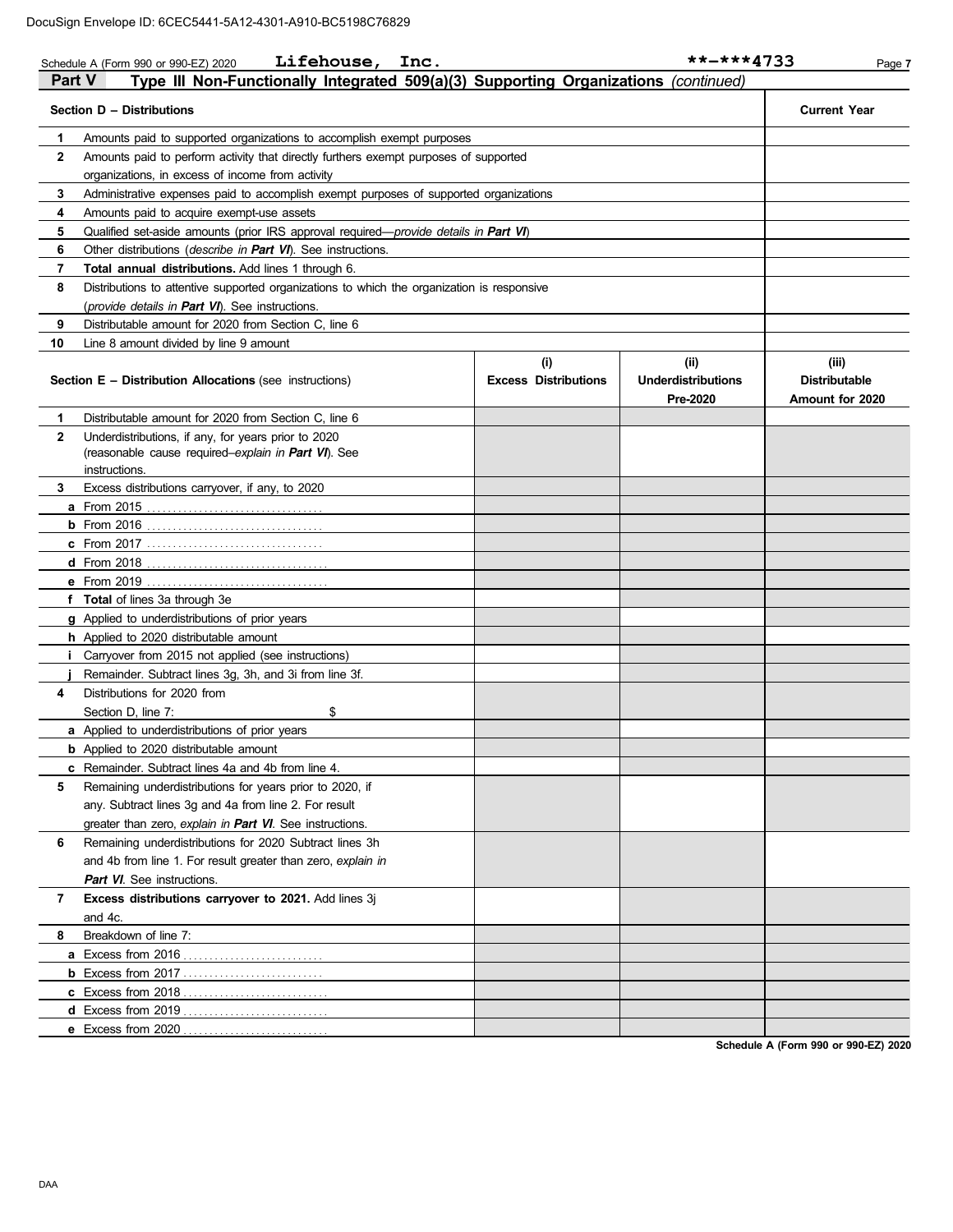|         | Schedule A (Form 990 or 990-EZ) 2020 | Lifehouse, Inc.                                                                                                                                                                                                                                                                                                                                                                                                                                                                                                                                                                             |  | **-***4733 | Page 8 |
|---------|--------------------------------------|---------------------------------------------------------------------------------------------------------------------------------------------------------------------------------------------------------------------------------------------------------------------------------------------------------------------------------------------------------------------------------------------------------------------------------------------------------------------------------------------------------------------------------------------------------------------------------------------|--|------------|--------|
| Part VI |                                      | Supplemental Information. Provide the explanations required by Part II, line 10; Part II, line 17a or 17b; Part<br>III, line 12; Part IV, Section A, lines 1, 2, 3b, 3c, 4b, 4c, 5a, 6, 9a, 9b, 9c, 11a, 11b, and 11c; Part IV, Section<br>B, lines 1 and 2; Part IV, Section C, line 1; Part IV, Section D, lines 2 and 3; Part IV, Section E, lines 1c, 2a, 2b,<br>3a, and 3b; Part V, line 1; Part V, Section B, line 1e; Part V, Section D, lines 5, 6, and 8; and Part V, Section E,<br>lines 2, 5, and 6. Also complete this part for any additional information. (See instructions.) |  |            |        |
|         |                                      |                                                                                                                                                                                                                                                                                                                                                                                                                                                                                                                                                                                             |  |            |        |
|         |                                      |                                                                                                                                                                                                                                                                                                                                                                                                                                                                                                                                                                                             |  |            |        |
|         |                                      |                                                                                                                                                                                                                                                                                                                                                                                                                                                                                                                                                                                             |  |            |        |
|         |                                      |                                                                                                                                                                                                                                                                                                                                                                                                                                                                                                                                                                                             |  |            |        |
|         |                                      |                                                                                                                                                                                                                                                                                                                                                                                                                                                                                                                                                                                             |  |            |        |
|         |                                      |                                                                                                                                                                                                                                                                                                                                                                                                                                                                                                                                                                                             |  |            |        |
|         |                                      |                                                                                                                                                                                                                                                                                                                                                                                                                                                                                                                                                                                             |  |            |        |
|         |                                      |                                                                                                                                                                                                                                                                                                                                                                                                                                                                                                                                                                                             |  |            |        |
|         |                                      |                                                                                                                                                                                                                                                                                                                                                                                                                                                                                                                                                                                             |  |            |        |
|         |                                      |                                                                                                                                                                                                                                                                                                                                                                                                                                                                                                                                                                                             |  |            |        |
|         |                                      |                                                                                                                                                                                                                                                                                                                                                                                                                                                                                                                                                                                             |  |            |        |
|         |                                      |                                                                                                                                                                                                                                                                                                                                                                                                                                                                                                                                                                                             |  |            |        |
|         |                                      |                                                                                                                                                                                                                                                                                                                                                                                                                                                                                                                                                                                             |  |            |        |
|         |                                      |                                                                                                                                                                                                                                                                                                                                                                                                                                                                                                                                                                                             |  |            |        |
|         |                                      |                                                                                                                                                                                                                                                                                                                                                                                                                                                                                                                                                                                             |  |            |        |
|         |                                      |                                                                                                                                                                                                                                                                                                                                                                                                                                                                                                                                                                                             |  |            |        |
|         |                                      |                                                                                                                                                                                                                                                                                                                                                                                                                                                                                                                                                                                             |  |            |        |
|         |                                      |                                                                                                                                                                                                                                                                                                                                                                                                                                                                                                                                                                                             |  |            |        |
|         |                                      |                                                                                                                                                                                                                                                                                                                                                                                                                                                                                                                                                                                             |  |            |        |
|         |                                      |                                                                                                                                                                                                                                                                                                                                                                                                                                                                                                                                                                                             |  |            |        |
|         |                                      |                                                                                                                                                                                                                                                                                                                                                                                                                                                                                                                                                                                             |  |            |        |
|         |                                      |                                                                                                                                                                                                                                                                                                                                                                                                                                                                                                                                                                                             |  |            |        |
|         |                                      |                                                                                                                                                                                                                                                                                                                                                                                                                                                                                                                                                                                             |  |            |        |
|         |                                      |                                                                                                                                                                                                                                                                                                                                                                                                                                                                                                                                                                                             |  |            |        |
|         |                                      |                                                                                                                                                                                                                                                                                                                                                                                                                                                                                                                                                                                             |  |            |        |
|         |                                      |                                                                                                                                                                                                                                                                                                                                                                                                                                                                                                                                                                                             |  |            |        |
|         |                                      |                                                                                                                                                                                                                                                                                                                                                                                                                                                                                                                                                                                             |  |            |        |
|         |                                      |                                                                                                                                                                                                                                                                                                                                                                                                                                                                                                                                                                                             |  |            |        |
|         |                                      |                                                                                                                                                                                                                                                                                                                                                                                                                                                                                                                                                                                             |  |            |        |
|         |                                      |                                                                                                                                                                                                                                                                                                                                                                                                                                                                                                                                                                                             |  |            |        |
|         |                                      |                                                                                                                                                                                                                                                                                                                                                                                                                                                                                                                                                                                             |  |            |        |
|         |                                      |                                                                                                                                                                                                                                                                                                                                                                                                                                                                                                                                                                                             |  |            |        |
|         |                                      |                                                                                                                                                                                                                                                                                                                                                                                                                                                                                                                                                                                             |  |            |        |
|         |                                      |                                                                                                                                                                                                                                                                                                                                                                                                                                                                                                                                                                                             |  |            |        |
|         |                                      |                                                                                                                                                                                                                                                                                                                                                                                                                                                                                                                                                                                             |  |            |        |
|         |                                      |                                                                                                                                                                                                                                                                                                                                                                                                                                                                                                                                                                                             |  |            |        |
|         |                                      |                                                                                                                                                                                                                                                                                                                                                                                                                                                                                                                                                                                             |  |            |        |
|         |                                      |                                                                                                                                                                                                                                                                                                                                                                                                                                                                                                                                                                                             |  |            |        |
|         |                                      |                                                                                                                                                                                                                                                                                                                                                                                                                                                                                                                                                                                             |  |            |        |
|         |                                      |                                                                                                                                                                                                                                                                                                                                                                                                                                                                                                                                                                                             |  |            |        |
|         |                                      |                                                                                                                                                                                                                                                                                                                                                                                                                                                                                                                                                                                             |  |            |        |
|         |                                      |                                                                                                                                                                                                                                                                                                                                                                                                                                                                                                                                                                                             |  |            |        |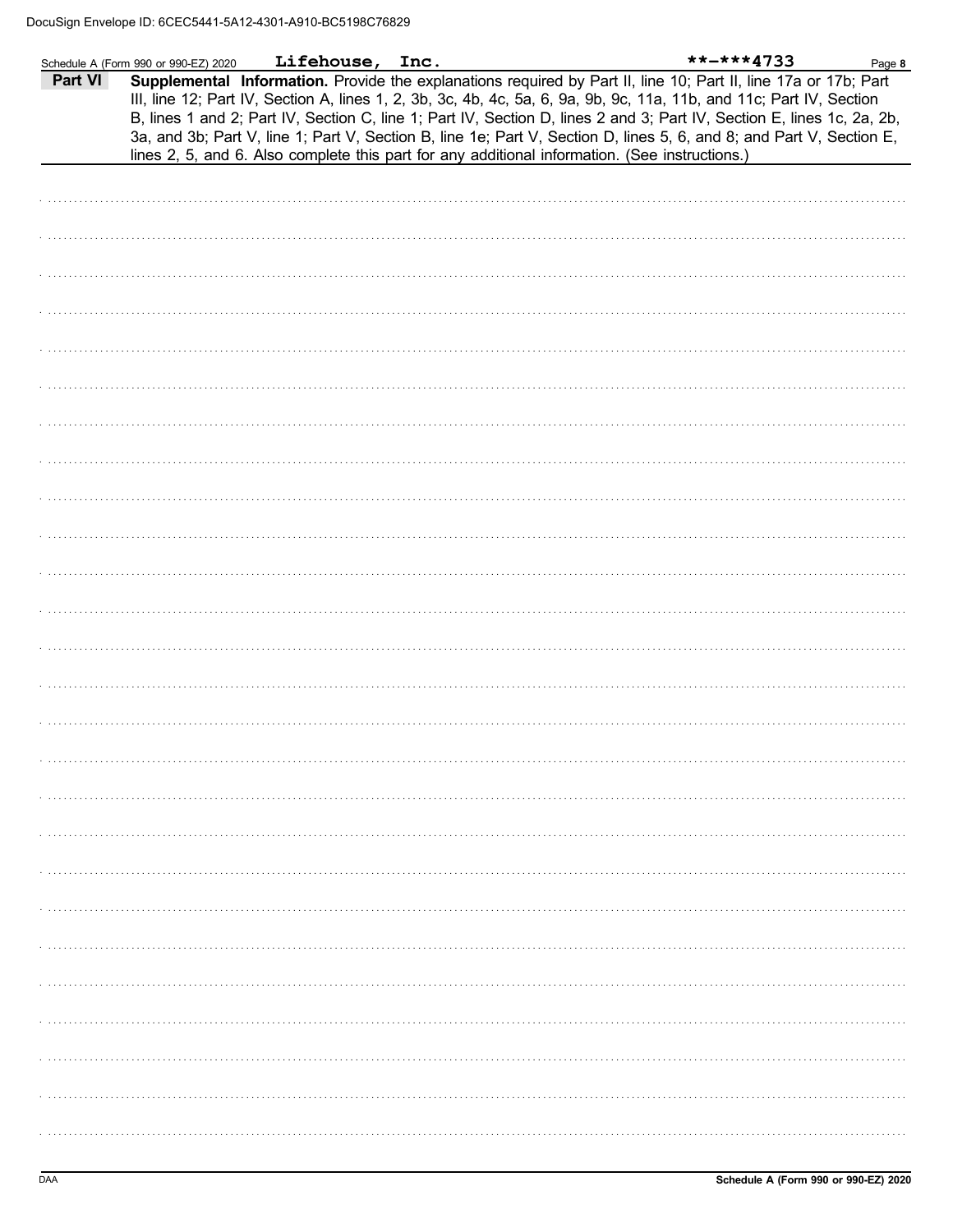|   | <b>Supplemental Financial Statements</b><br><b>SCHEDULE D</b><br>u Complete if the organization answered "Yes" on Form 990,<br>(Form 990)<br>Part IV, line 6, 7, 8, 9, 10, 11a, 11b, 11c, 11d, 11e, 11f, 12a, or 12b. |                                                                                                                                                                                                                                                          |                       |                                                    |            | OMB No. 1545-0047               |  |  |
|---|-----------------------------------------------------------------------------------------------------------------------------------------------------------------------------------------------------------------------|----------------------------------------------------------------------------------------------------------------------------------------------------------------------------------------------------------------------------------------------------------|-----------------------|----------------------------------------------------|------------|---------------------------------|--|--|
|   | Department of the Treasury                                                                                                                                                                                            |                                                                                                                                                                                                                                                          | u Attach to Form 990. |                                                    |            | Open to Public                  |  |  |
|   | Internal Revenue Service                                                                                                                                                                                              | u Go to www.irs.gov/Form990 for instructions and the latest information.                                                                                                                                                                                 |                       |                                                    | Inspection |                                 |  |  |
|   | Name of the organization                                                                                                                                                                                              |                                                                                                                                                                                                                                                          |                       |                                                    |            | Employer identification number  |  |  |
|   | <b>Lifehouse,</b><br>Inc.                                                                                                                                                                                             |                                                                                                                                                                                                                                                          |                       |                                                    |            | **-***4733                      |  |  |
|   | Part I                                                                                                                                                                                                                | Organizations Maintaining Donor Advised Funds or Other Similar Funds or Accounts.                                                                                                                                                                        |                       |                                                    |            |                                 |  |  |
|   |                                                                                                                                                                                                                       | Complete if the organization answered "Yes" on Form 990, Part IV, line 6.                                                                                                                                                                                |                       |                                                    |            |                                 |  |  |
|   |                                                                                                                                                                                                                       |                                                                                                                                                                                                                                                          |                       | (a) Donor advised funds                            |            | (b) Funds and other accounts    |  |  |
| 1 | Total number at end of year                                                                                                                                                                                           |                                                                                                                                                                                                                                                          |                       |                                                    |            |                                 |  |  |
| 2 |                                                                                                                                                                                                                       |                                                                                                                                                                                                                                                          |                       |                                                    |            |                                 |  |  |
| 3 |                                                                                                                                                                                                                       | Aggregate value of grants from (during year)                                                                                                                                                                                                             |                       |                                                    |            |                                 |  |  |
| 4 |                                                                                                                                                                                                                       |                                                                                                                                                                                                                                                          |                       |                                                    |            |                                 |  |  |
| 5 |                                                                                                                                                                                                                       | Did the organization inform all donors and donor advisors in writing that the assets held in donor advised                                                                                                                                               |                       |                                                    |            | No                              |  |  |
| 6 |                                                                                                                                                                                                                       | Did the organization inform all grantees, donors, and donor advisors in writing that grant funds can be used                                                                                                                                             |                       |                                                    |            | Yes                             |  |  |
|   |                                                                                                                                                                                                                       | only for charitable purposes and not for the benefit of the donor or donor advisor, or for any other purpose                                                                                                                                             |                       |                                                    |            |                                 |  |  |
|   | conferring impermissible private benefit?                                                                                                                                                                             |                                                                                                                                                                                                                                                          |                       |                                                    |            | <b>Yes</b><br>No                |  |  |
|   | Part II                                                                                                                                                                                                               | <b>Conservation Easements.</b>                                                                                                                                                                                                                           |                       |                                                    |            |                                 |  |  |
|   |                                                                                                                                                                                                                       | Complete if the organization answered "Yes" on Form 990, Part IV, line 7.                                                                                                                                                                                |                       |                                                    |            |                                 |  |  |
| 1 |                                                                                                                                                                                                                       | Purpose(s) of conservation easements held by the organization (check all that apply).                                                                                                                                                                    |                       |                                                    |            |                                 |  |  |
|   |                                                                                                                                                                                                                       | Preservation of land for public use (for example, recreation or education)                                                                                                                                                                               |                       | Preservation of a historically important land area |            |                                 |  |  |
|   | Protection of natural habitat                                                                                                                                                                                         |                                                                                                                                                                                                                                                          |                       | Preservation of a certified historic structure     |            |                                 |  |  |
|   | Preservation of open space                                                                                                                                                                                            |                                                                                                                                                                                                                                                          |                       |                                                    |            |                                 |  |  |
| 2 |                                                                                                                                                                                                                       | Complete lines 2a through 2d if the organization held a qualified conservation contribution in the form of a conservation                                                                                                                                |                       |                                                    |            |                                 |  |  |
|   | easement on the last day of the tax year.                                                                                                                                                                             |                                                                                                                                                                                                                                                          |                       |                                                    |            | Held at the End of the Tax Year |  |  |
| a |                                                                                                                                                                                                                       |                                                                                                                                                                                                                                                          |                       |                                                    | 2a         |                                 |  |  |
| b |                                                                                                                                                                                                                       |                                                                                                                                                                                                                                                          |                       |                                                    | 2b         |                                 |  |  |
| c |                                                                                                                                                                                                                       |                                                                                                                                                                                                                                                          |                       |                                                    | 2c         |                                 |  |  |
| d |                                                                                                                                                                                                                       | Number of conservation easements included in (c) acquired after 7/25/06, and not on a<br>historic structure listed in the National Register                                                                                                              |                       |                                                    | 2d         |                                 |  |  |
| 3 |                                                                                                                                                                                                                       | Number of conservation easements modified, transferred, released, extinguished, or terminated by the organization during the                                                                                                                             |                       |                                                    |            |                                 |  |  |
|   | tax year u                                                                                                                                                                                                            |                                                                                                                                                                                                                                                          |                       |                                                    |            |                                 |  |  |
| 4 | .                                                                                                                                                                                                                     | Number of states where property subject to conservation easement is located u                                                                                                                                                                            |                       |                                                    |            |                                 |  |  |
| 5 |                                                                                                                                                                                                                       | Does the organization have a written policy regarding the periodic monitoring, inspection, handling of                                                                                                                                                   |                       |                                                    |            |                                 |  |  |
|   |                                                                                                                                                                                                                       | violations, and enforcement of the conservation easements it holds?                                                                                                                                                                                      |                       |                                                    |            | No<br>Yes                       |  |  |
| 6 |                                                                                                                                                                                                                       | Staff and volunteer hours devoted to monitoring, inspecting, handling of violations, and enforcing conservation easements during the year                                                                                                                |                       |                                                    |            |                                 |  |  |
|   | u<br>.                                                                                                                                                                                                                |                                                                                                                                                                                                                                                          |                       |                                                    |            |                                 |  |  |
| 7 |                                                                                                                                                                                                                       | Amount of expenses incurred in monitoring, inspecting, handling of violations, and enforcing conservation easements during the year                                                                                                                      |                       |                                                    |            |                                 |  |  |
|   |                                                                                                                                                                                                                       |                                                                                                                                                                                                                                                          |                       |                                                    |            |                                 |  |  |
| 8 |                                                                                                                                                                                                                       | Does each conservation easement reported on line 2(d) above satisfy the requirements of section 170(h)(4)(B)(i)                                                                                                                                          |                       |                                                    |            |                                 |  |  |
|   |                                                                                                                                                                                                                       |                                                                                                                                                                                                                                                          |                       |                                                    |            | Yes<br>No                       |  |  |
| 9 |                                                                                                                                                                                                                       | In Part XIII, describe how the organization reports conservation easements in its revenue and expense statement and<br>balance sheet, and include, if applicable, the text of the footnote to the organization's financial statements that describes the |                       |                                                    |            |                                 |  |  |
|   |                                                                                                                                                                                                                       | organization's accounting for conservation easements.                                                                                                                                                                                                    |                       |                                                    |            |                                 |  |  |
|   | Part III                                                                                                                                                                                                              | Organizations Maintaining Collections of Art, Historical Treasures, or Other Similar Assets.<br>Complete if the organization answered "Yes" on Form 990, Part IV, line 8.                                                                                |                       |                                                    |            |                                 |  |  |
|   |                                                                                                                                                                                                                       | 1a If the organization elected, as permitted under FASB ASC 958, not to report in its revenue statement and balance sheet works                                                                                                                          |                       |                                                    |            |                                 |  |  |
|   |                                                                                                                                                                                                                       | of art, historical treasures, or other similar assets held for public exhibition, education, or research in furtherance of public                                                                                                                        |                       |                                                    |            |                                 |  |  |
|   |                                                                                                                                                                                                                       | service, provide in Part XIII the text of the footnote to its financial statements that describes these items.                                                                                                                                           |                       |                                                    |            |                                 |  |  |
| b |                                                                                                                                                                                                                       | If the organization elected, as permitted under FASB ASC 958, to report in its revenue statement and balance sheet works of                                                                                                                              |                       |                                                    |            |                                 |  |  |
|   |                                                                                                                                                                                                                       | art, historical treasures, or other similar assets held for public exhibition, education, or research in furtherance of public service,                                                                                                                  |                       |                                                    |            |                                 |  |  |
|   |                                                                                                                                                                                                                       | provide the following amounts relating to these items:                                                                                                                                                                                                   |                       |                                                    |            |                                 |  |  |
|   | (i)                                                                                                                                                                                                                   |                                                                                                                                                                                                                                                          |                       |                                                    |            |                                 |  |  |
|   | (ii) Assets included in Form 990, Part X                                                                                                                                                                              |                                                                                                                                                                                                                                                          |                       |                                                    |            |                                 |  |  |
| 2 |                                                                                                                                                                                                                       | If the organization received or held works of art, historical treasures, or other similar assets for financial gain, provide the                                                                                                                         |                       |                                                    |            |                                 |  |  |
|   |                                                                                                                                                                                                                       | following amounts required to be reported under FASB ASC 958 relating to these items:                                                                                                                                                                    |                       |                                                    |            |                                 |  |  |
| а |                                                                                                                                                                                                                       |                                                                                                                                                                                                                                                          |                       |                                                    |            |                                 |  |  |
| b |                                                                                                                                                                                                                       | For Paperwork Reduction Act Notice, see the Instructions for Form 990.                                                                                                                                                                                   |                       |                                                    |            | Schedule D (Form 990) 2020      |  |  |

**FUT**<br>DAA **For Paperwork Reduction Act Notice, see the Instructions for Form 990.**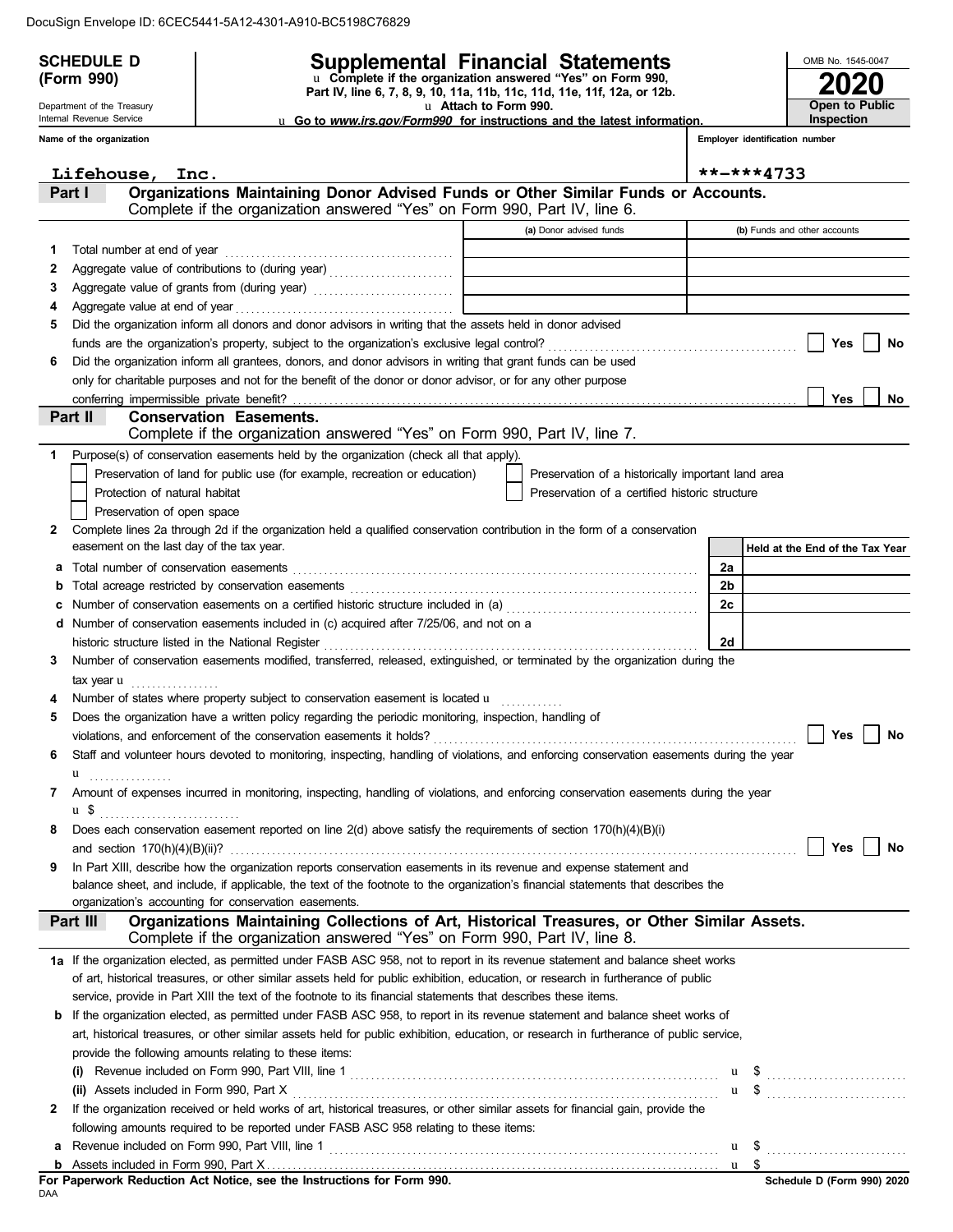|    | Schedule D (Form 990) 2020 Lifehouse, Inc.                                                                                                                                                                                          |                                         |                          |                                    | **-***4733                      |                      |                | Page 2              |
|----|-------------------------------------------------------------------------------------------------------------------------------------------------------------------------------------------------------------------------------------|-----------------------------------------|--------------------------|------------------------------------|---------------------------------|----------------------|----------------|---------------------|
|    | Organizations Maintaining Collections of Art, Historical Treasures, or Other Similar Assets (continued)<br>Part III                                                                                                                 |                                         |                          |                                    |                                 |                      |                |                     |
| 3. | Using the organization's acquisition, accession, and other records, check any of the following that make significant use of its<br>collection items (check all that apply):                                                         |                                         |                          |                                    |                                 |                      |                |                     |
| a  | Public exhibition                                                                                                                                                                                                                   | d                                       | Loan or exchange program |                                    |                                 |                      |                |                     |
| b  | Scholarly research                                                                                                                                                                                                                  | е                                       |                          |                                    |                                 |                      |                |                     |
| c  | Preservation for future generations                                                                                                                                                                                                 |                                         |                          |                                    |                                 |                      |                |                     |
|    | Provide a description of the organization's collections and explain how they further the organization's exempt purpose in Part                                                                                                      |                                         |                          |                                    |                                 |                      |                |                     |
|    | XIII.                                                                                                                                                                                                                               |                                         |                          |                                    |                                 |                      |                |                     |
| 5  | During the year, did the organization solicit or receive donations of art, historical treasures, or other similar                                                                                                                   |                                         |                          |                                    |                                 |                      |                |                     |
|    |                                                                                                                                                                                                                                     |                                         |                          |                                    |                                 |                      | Yes            | No                  |
|    | Part IV<br><b>Escrow and Custodial Arrangements.</b>                                                                                                                                                                                |                                         |                          |                                    |                                 |                      |                |                     |
|    | Complete if the organization answered "Yes" on Form 990, Part IV, line 9, or reported an amount on Form                                                                                                                             |                                         |                          |                                    |                                 |                      |                |                     |
|    | 990, Part X, line 21.                                                                                                                                                                                                               |                                         |                          |                                    |                                 |                      |                |                     |
|    | 1a Is the organization an agent, trustee, custodian or other intermediary for contributions or other assets not                                                                                                                     |                                         |                          |                                    |                                 |                      |                |                     |
|    |                                                                                                                                                                                                                                     |                                         |                          |                                    |                                 |                      | Yes            | No                  |
|    | <b>b</b> If "Yes," explain the arrangement in Part XIII and complete the following table:                                                                                                                                           |                                         |                          |                                    |                                 |                      |                |                     |
|    |                                                                                                                                                                                                                                     |                                         |                          |                                    |                                 |                      | Amount         |                     |
| c  | Beginning balance continuum continuum continuum continuum continuum continuum continuum continuum continuum continuum continuum continuum continuum continuum continuum continuum continuum continuum continuum continuum cont      |                                         |                          |                                    |                                 | 1с                   |                |                     |
|    |                                                                                                                                                                                                                                     |                                         |                          |                                    |                                 | 1 <sub>d</sub>       |                |                     |
|    |                                                                                                                                                                                                                                     |                                         |                          |                                    |                                 | 1e                   |                |                     |
|    |                                                                                                                                                                                                                                     |                                         |                          |                                    |                                 | 1f                   |                |                     |
|    |                                                                                                                                                                                                                                     |                                         |                          |                                    |                                 |                      | Yes            | No                  |
|    |                                                                                                                                                                                                                                     |                                         |                          |                                    |                                 |                      |                |                     |
|    | <b>Endowment Funds.</b><br><b>Part V</b>                                                                                                                                                                                            |                                         |                          |                                    |                                 |                      |                |                     |
|    | Complete if the organization answered "Yes" on Form 990, Part IV, line 10.                                                                                                                                                          |                                         |                          |                                    |                                 |                      |                |                     |
|    |                                                                                                                                                                                                                                     | (a) Current year                        | (b) Prior year           | (c) Two years back                 |                                 | (d) Three years back |                | (e) Four years back |
|    |                                                                                                                                                                                                                                     |                                         |                          |                                    |                                 |                      |                |                     |
|    |                                                                                                                                                                                                                                     |                                         |                          |                                    |                                 |                      |                |                     |
|    | c Net investment earnings, gains, and                                                                                                                                                                                               |                                         |                          |                                    |                                 |                      |                |                     |
|    |                                                                                                                                                                                                                                     |                                         |                          |                                    |                                 |                      |                |                     |
|    | d Grants or scholarships                                                                                                                                                                                                            |                                         |                          |                                    |                                 |                      |                |                     |
|    | Other expenditures for facilities and                                                                                                                                                                                               |                                         |                          |                                    |                                 |                      |                |                     |
|    |                                                                                                                                                                                                                                     |                                         |                          |                                    |                                 |                      |                |                     |
|    | f Administrative expenses                                                                                                                                                                                                           |                                         |                          |                                    |                                 |                      |                |                     |
|    |                                                                                                                                                                                                                                     |                                         |                          |                                    |                                 |                      |                |                     |
|    | Provide the estimated percentage of the current year end balance (line 1g, column (a)) held as:                                                                                                                                     |                                         |                          |                                    |                                 |                      |                |                     |
|    | <b>a</b> Board designated or quasi-endowment u                                                                                                                                                                                      |                                         |                          |                                    |                                 |                      |                |                     |
|    | <b>b</b> Permanent endowment u  %                                                                                                                                                                                                   |                                         |                          |                                    |                                 |                      |                |                     |
| c  | $\cdots$<br>Term endowment u                                                                                                                                                                                                        |                                         |                          |                                    |                                 |                      |                |                     |
|    | The percentages on lines 2a, 2b, and 2c should equal 100%.                                                                                                                                                                          |                                         |                          |                                    |                                 |                      |                |                     |
|    | 3a Are there endowment funds not in the possession of the organization that are held and administered for the                                                                                                                       |                                         |                          |                                    |                                 |                      |                |                     |
|    | organization by:                                                                                                                                                                                                                    |                                         |                          |                                    |                                 |                      |                | <b>Yes</b><br>No    |
|    | (i) Unrelated organizations <b>contracts</b> and contracts are contracted as the contract of the contract of the contract or contract or contract or contract or contract or contract or contract or contract or contract or contra |                                         |                          |                                    |                                 |                      | 3a(i)          |                     |
|    | (ii) Related organizations entertainment and all the contract of the contract of the contract of the contract of the contract of the contract of the contract of the contract of the contract of the contract of the contract       |                                         |                          |                                    |                                 |                      | 3a(ii)         |                     |
|    |                                                                                                                                                                                                                                     |                                         |                          |                                    |                                 |                      | 3b             |                     |
|    | Describe in Part XIII the intended uses of the organization's endowment funds.                                                                                                                                                      |                                         |                          |                                    |                                 |                      |                |                     |
|    | Land, Buildings, and Equipment.<br><b>Part VI</b>                                                                                                                                                                                   |                                         |                          |                                    |                                 |                      |                |                     |
|    | Complete if the organization answered "Yes" on Form 990, Part IV, line 11a. See Form 990, Part X, line 10.                                                                                                                          |                                         |                          |                                    |                                 |                      |                |                     |
|    | Description of property                                                                                                                                                                                                             | (a) Cost or other basis<br>(investment) |                          | (b) Cost or other basis<br>(other) | (c) Accumulated<br>depreciation |                      | (d) Book value |                     |
|    |                                                                                                                                                                                                                                     |                                         |                          | 36,525                             |                                 |                      |                | 36,525              |
|    |                                                                                                                                                                                                                                     |                                         |                          | 742,660                            |                                 | 183,436              |                | 559,224             |
|    |                                                                                                                                                                                                                                     |                                         |                          |                                    |                                 |                      |                |                     |
|    | c Leasehold improvements                                                                                                                                                                                                            |                                         |                          |                                    |                                 |                      |                |                     |
|    |                                                                                                                                                                                                                                     |                                         |                          |                                    |                                 |                      |                |                     |
|    | Total. Add lines 1a through 1e. (Column (d) must equal Form 990, Part X, column (B), line 10c.)                                                                                                                                     |                                         |                          |                                    |                                 |                      |                | 595,749             |
|    |                                                                                                                                                                                                                                     |                                         |                          |                                    |                                 | u                    |                |                     |

**Schedule D (Form 990) 2020**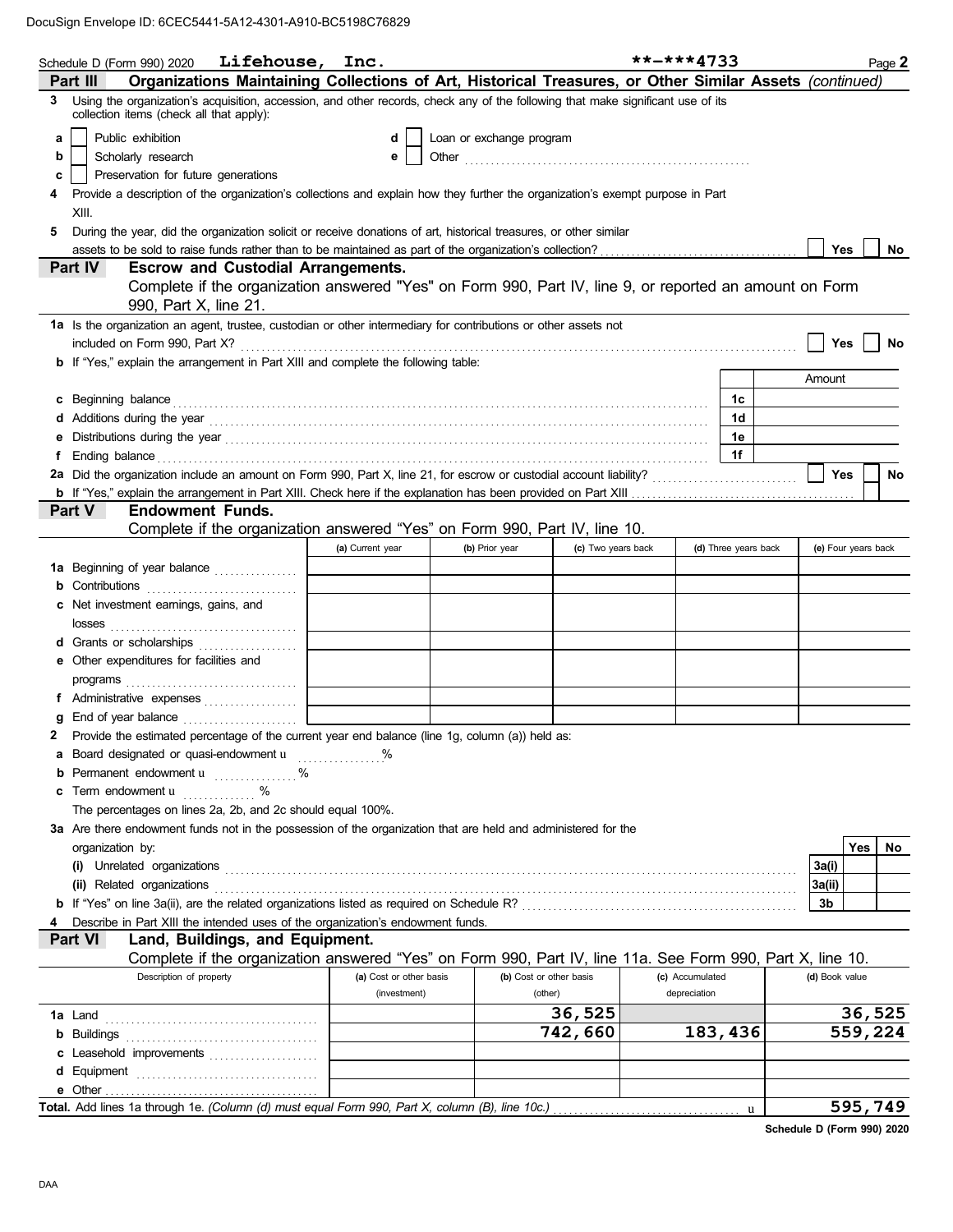| Schedule D (Form 990) 2020 | Lifehouse, Inc.                                                                                                                                                                                                                     |                | **-***4733                       | Page 3         |
|----------------------------|-------------------------------------------------------------------------------------------------------------------------------------------------------------------------------------------------------------------------------------|----------------|----------------------------------|----------------|
| <b>Part VII</b>            | <b>Investments - Other Securities.</b>                                                                                                                                                                                              |                |                                  |                |
|                            | Complete if the organization answered "Yes" on Form 990, Part IV, line 11b. See Form 990, Part X, line 12.                                                                                                                          |                |                                  |                |
|                            | (a) Description of security or category                                                                                                                                                                                             | (b) Book value | (c) Method of valuation:         |                |
|                            | (including name of security)                                                                                                                                                                                                        |                | Cost or end-of-year market value |                |
| (1) Financial derivatives  |                                                                                                                                                                                                                                     |                |                                  |                |
|                            |                                                                                                                                                                                                                                     |                |                                  |                |
| $(3)$ Other                |                                                                                                                                                                                                                                     |                |                                  |                |
| (A)                        |                                                                                                                                                                                                                                     |                |                                  |                |
| (B)                        |                                                                                                                                                                                                                                     |                |                                  |                |
|                            | (C)                                                                                                                                                                                                                                 |                |                                  |                |
|                            |                                                                                                                                                                                                                                     |                |                                  |                |
|                            | $\overline{E}$ (E) and the contract of the contract of the contract of the contract of the contract of the contract of the contract of the contract of the contract of the contract of the contract of the contract of the contract |                |                                  |                |
| (F)                        |                                                                                                                                                                                                                                     |                |                                  |                |
|                            |                                                                                                                                                                                                                                     |                |                                  |                |
| (H)                        |                                                                                                                                                                                                                                     |                |                                  |                |
|                            | Total. (Column (b) must equal Form 990, Part X, col. (B) line 12.)<br>u                                                                                                                                                             |                |                                  |                |
| Part VIII                  | Investments - Program Related.                                                                                                                                                                                                      |                |                                  |                |
|                            | Complete if the organization answered "Yes" on Form 990, Part IV, line 11c. See Form 990, Part X, line 13.                                                                                                                          |                |                                  |                |
|                            | (a) Description of investment                                                                                                                                                                                                       | (b) Book value | (c) Method of valuation:         |                |
|                            |                                                                                                                                                                                                                                     |                | Cost or end-of-year market value |                |
| (1)                        |                                                                                                                                                                                                                                     |                |                                  |                |
| (2)                        |                                                                                                                                                                                                                                     |                |                                  |                |
| (3)                        |                                                                                                                                                                                                                                     |                |                                  |                |
| (4)                        |                                                                                                                                                                                                                                     |                |                                  |                |
| (5)                        |                                                                                                                                                                                                                                     |                |                                  |                |
| (6)                        |                                                                                                                                                                                                                                     |                |                                  |                |
| (7)                        |                                                                                                                                                                                                                                     |                |                                  |                |
| (8)                        |                                                                                                                                                                                                                                     |                |                                  |                |
| (9)                        |                                                                                                                                                                                                                                     |                |                                  |                |
|                            | Total. (Column (b) must equal Form 990, Part X, col. (B) line 13.)<br>u                                                                                                                                                             |                |                                  |                |
| Part IX                    | <b>Other Assets.</b>                                                                                                                                                                                                                |                |                                  |                |
|                            | Complete if the organization answered "Yes" on Form 990, Part IV, line 11d. See Form 990, Part X, line 15.                                                                                                                          |                |                                  |                |
|                            | (a) Description                                                                                                                                                                                                                     |                |                                  | (b) Book value |
| (1)                        |                                                                                                                                                                                                                                     |                |                                  |                |
| (2)                        |                                                                                                                                                                                                                                     |                |                                  |                |
| (3)                        |                                                                                                                                                                                                                                     |                |                                  |                |
| (4)                        |                                                                                                                                                                                                                                     |                |                                  |                |
| (5)                        |                                                                                                                                                                                                                                     |                |                                  |                |
| (6)                        |                                                                                                                                                                                                                                     |                |                                  |                |
| (7)                        |                                                                                                                                                                                                                                     |                |                                  |                |
| (8)                        |                                                                                                                                                                                                                                     |                |                                  |                |
| (9)                        |                                                                                                                                                                                                                                     |                |                                  |                |
|                            | Total. (Column (b) must equal Form 990, Part X, col. (B) line 15.)                                                                                                                                                                  |                | u                                |                |
| Part X                     | <b>Other Liabilities.</b>                                                                                                                                                                                                           |                |                                  |                |
|                            | Complete if the organization answered "Yes" on Form 990, Part IV, line 11e or 11f. See Form 990, Part X,                                                                                                                            |                |                                  |                |
|                            | line 25.                                                                                                                                                                                                                            |                |                                  |                |
| 1.                         | (a) Description of liability                                                                                                                                                                                                        |                |                                  | (b) Book value |
| (1)                        | Federal income taxes                                                                                                                                                                                                                |                |                                  |                |
| (2)                        | Custodial funds                                                                                                                                                                                                                     |                |                                  | 15,402         |
| (3)                        |                                                                                                                                                                                                                                     |                |                                  |                |
| (4)                        |                                                                                                                                                                                                                                     |                |                                  |                |
| (5)                        |                                                                                                                                                                                                                                     |                |                                  |                |
| (6)                        |                                                                                                                                                                                                                                     |                |                                  |                |
| (7)                        |                                                                                                                                                                                                                                     |                |                                  |                |
| (8)                        |                                                                                                                                                                                                                                     |                |                                  |                |
| (9)                        |                                                                                                                                                                                                                                     |                |                                  |                |
|                            | Total. (Column (b) must equal Form 990, Part X, col. (B) line 25.)                                                                                                                                                                  |                | u                                | 15,402         |
|                            | 2. Liability for uncertain tax positions. In Part XIII, provide the text of the footnote to the organization's financial statements that reports the                                                                                |                |                                  |                |
|                            | organization's liability for uncertain tax positions under FASB ASC 740. Check here if the text of the footnote has been provided in Part XIII                                                                                      |                |                                  |                |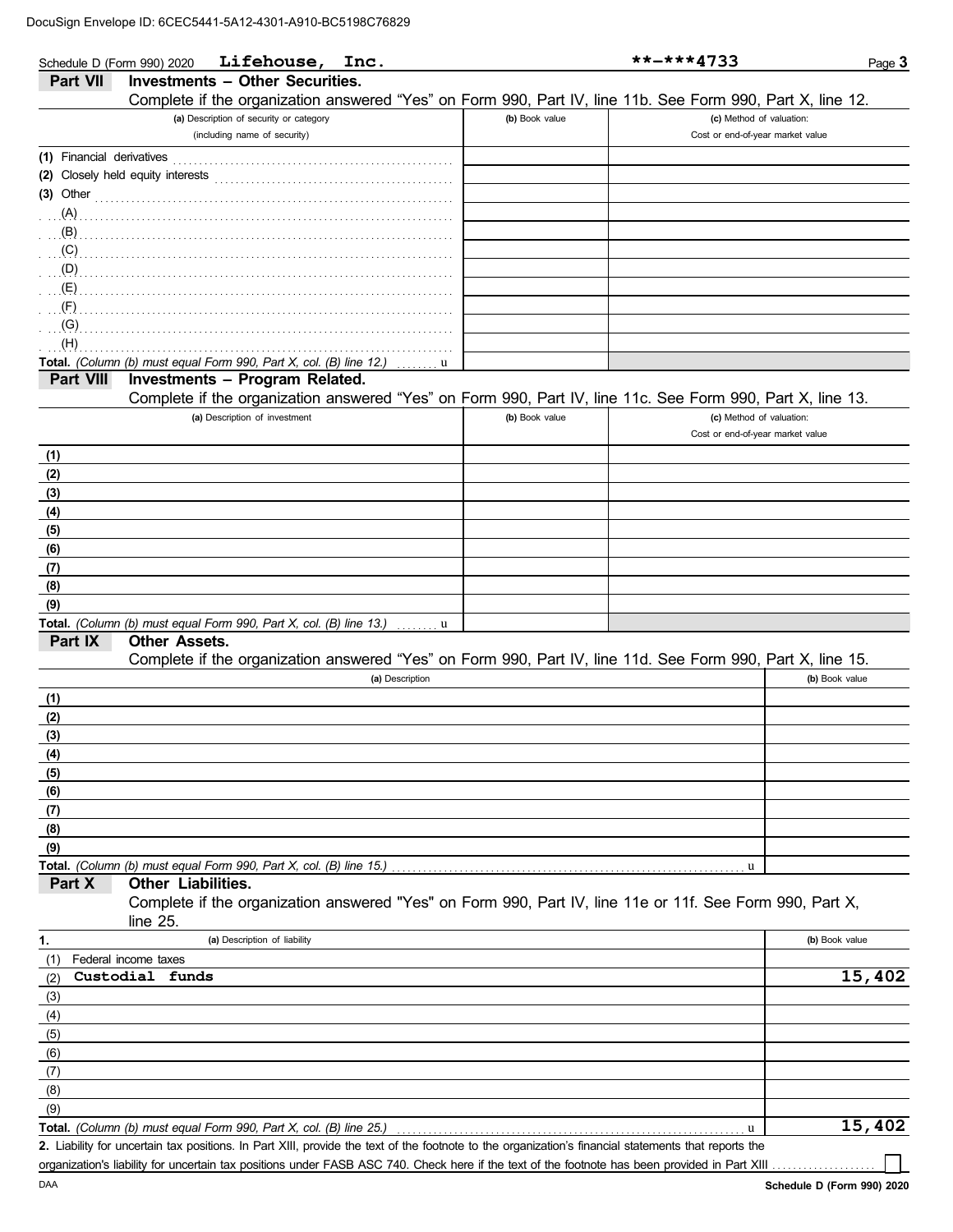|             | Schedule D (Form 990) 2020 Lifehouse, Inc.                                                                                                                                                                                    |                | **-***4733 | Page 4 |
|-------------|-------------------------------------------------------------------------------------------------------------------------------------------------------------------------------------------------------------------------------|----------------|------------|--------|
|             | Reconciliation of Revenue per Audited Financial Statements With Revenue per Return.<br>Part XI                                                                                                                                |                |            |        |
|             | Complete if the organization answered "Yes" on Form 990, Part IV, line 12a.                                                                                                                                                   |                |            |        |
| 1.          |                                                                                                                                                                                                                               |                | 1          |        |
| 2           | Amounts included on line 1 but not on Form 990, Part VIII, line 12:                                                                                                                                                           |                |            |        |
| а           | Net unrealized gains (losses) on investments [11] [11] Met unrealised by the set of the set of the set of the s                                                                                                               | 2a             |            |        |
| $\mathbf b$ | Donated services and use of facilities <b>constants and the service of the service of facilities</b>                                                                                                                          | 2 <sub>b</sub> |            |        |
| c           |                                                                                                                                                                                                                               | 2 <sub>c</sub> |            |        |
| d           |                                                                                                                                                                                                                               | 2d             |            |        |
| е           |                                                                                                                                                                                                                               |                | 2e         |        |
| З           |                                                                                                                                                                                                                               |                | 3          |        |
|             | Amounts included on Form 990, Part VIII, line 12, but not on line 1:                                                                                                                                                          |                |            |        |
| а           |                                                                                                                                                                                                                               | 4a             |            |        |
| b           |                                                                                                                                                                                                                               | 4 <sub>b</sub> |            |        |
|             | Add lines 4a and 4b                                                                                                                                                                                                           |                | 4c         |        |
| 5           |                                                                                                                                                                                                                               |                | 5          |        |
|             | Part XII<br>Reconciliation of Expenses per Audited Financial Statements With Expenses per Return.                                                                                                                             |                |            |        |
|             | Complete if the organization answered "Yes" on Form 990, Part IV, line 12a.                                                                                                                                                   |                |            |        |
| 1.          | Total expenses and losses per audited financial statements                                                                                                                                                                    |                | 1          |        |
| 2           | Amounts included on line 1 but not on Form 990, Part IX, line 25:                                                                                                                                                             |                |            |        |
| а           | Donated services and use of facilities [[11] context resonance in the service of facilities [[11] context resonance in the service of facilities $\sim$                                                                       | 2a             |            |        |
| $\mathbf b$ | Prior year adjustments entertainments and the contract of the contract of the contract of the contract of the contract of the contract of the contract of the contract of the contract of the contract of the contract of the | 2 <sub>b</sub> |            |        |
| c           | Other losses                                                                                                                                                                                                                  | 2c             |            |        |
| a           |                                                                                                                                                                                                                               | 2d             |            |        |
| е           |                                                                                                                                                                                                                               |                | 2e         |        |
| З           |                                                                                                                                                                                                                               |                | 3          |        |
|             | Amounts included on Form 990, Part IX, line 25, but not on line 1:                                                                                                                                                            |                |            |        |
| а           |                                                                                                                                                                                                                               | 4a             |            |        |
| b           |                                                                                                                                                                                                                               | 4 <sub>b</sub> |            |        |
|             | Add lines 4a and 4b                                                                                                                                                                                                           |                | 4c         |        |
|             |                                                                                                                                                                                                                               |                | 5          |        |
|             | Part XIII Supplemental Information.                                                                                                                                                                                           |                |            |        |
|             | Provide the descriptions required for Part II, lines 3, 5, and 9; Part III, lines 1a and 4; Part IV, lines 1b and 2b; Part V, line 4; Part X, line                                                                            |                |            |        |
|             | 2; Part XI, lines 2d and 4b; and Part XII, lines 2d and 4b. Also complete this part to provide any additional information.                                                                                                    |                |            |        |
|             |                                                                                                                                                                                                                               |                |            |        |
|             |                                                                                                                                                                                                                               |                |            |        |
|             |                                                                                                                                                                                                                               |                |            |        |
|             |                                                                                                                                                                                                                               |                |            |        |
|             |                                                                                                                                                                                                                               |                |            |        |
|             |                                                                                                                                                                                                                               |                |            |        |
|             |                                                                                                                                                                                                                               |                |            |        |
|             |                                                                                                                                                                                                                               |                |            |        |
|             |                                                                                                                                                                                                                               |                |            |        |
|             |                                                                                                                                                                                                                               |                |            |        |
|             |                                                                                                                                                                                                                               |                |            |        |
|             |                                                                                                                                                                                                                               |                |            |        |
|             |                                                                                                                                                                                                                               |                |            |        |
|             |                                                                                                                                                                                                                               |                |            |        |
|             |                                                                                                                                                                                                                               |                |            |        |
|             |                                                                                                                                                                                                                               |                |            |        |
|             |                                                                                                                                                                                                                               |                |            |        |
|             |                                                                                                                                                                                                                               |                |            |        |
|             |                                                                                                                                                                                                                               |                |            |        |
|             |                                                                                                                                                                                                                               |                |            |        |
|             |                                                                                                                                                                                                                               |                |            |        |
|             |                                                                                                                                                                                                                               |                |            |        |
|             |                                                                                                                                                                                                                               |                |            |        |
|             |                                                                                                                                                                                                                               |                |            |        |
|             |                                                                                                                                                                                                                               |                |            |        |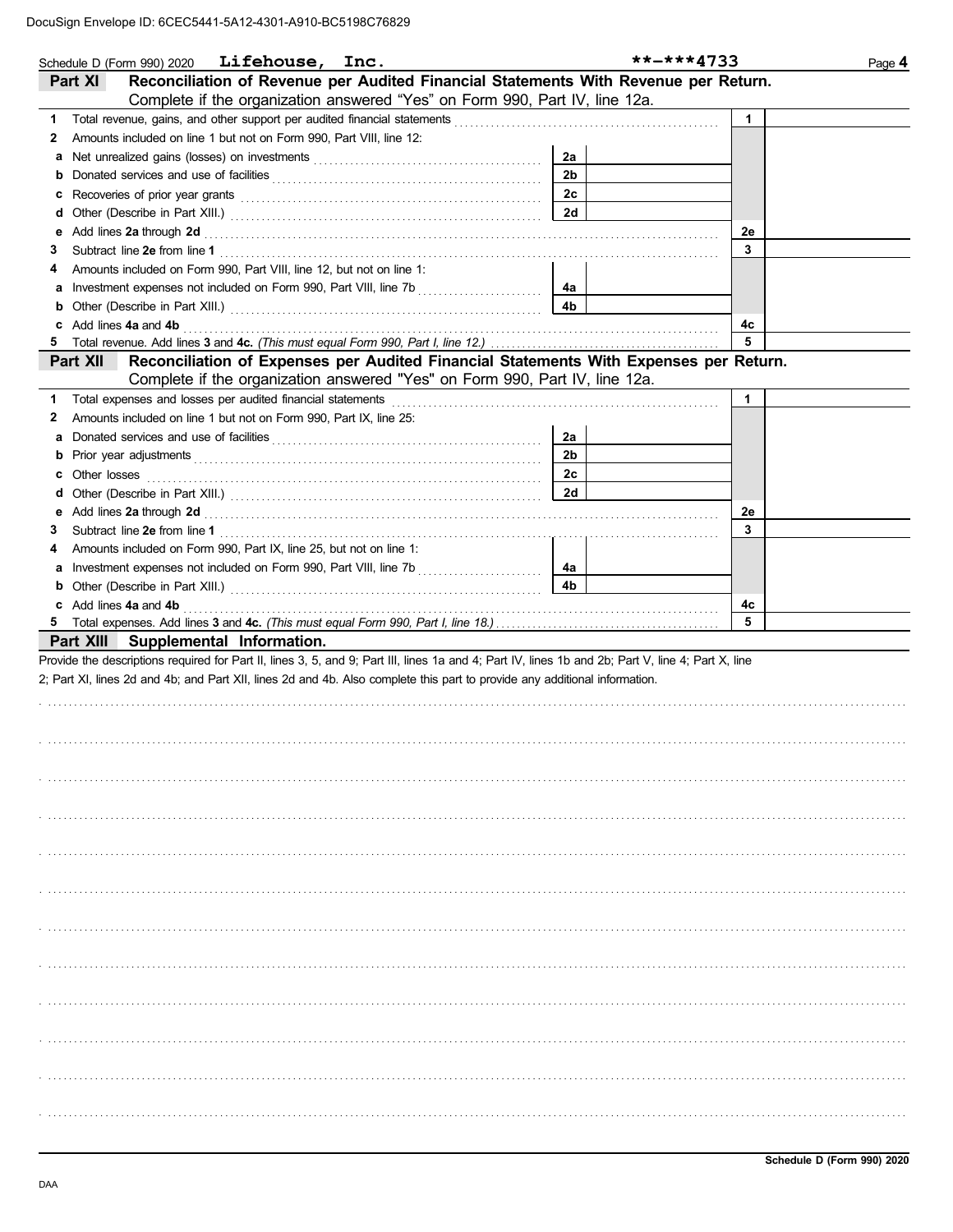| Schedule D (Form 990) 2020 Lifehouse, Inc.        | **-***4733<br>Page 5 |
|---------------------------------------------------|----------------------|
| Supplemental Information (continued)<br>Part XIII |                      |
|                                                   |                      |
|                                                   |                      |
|                                                   |                      |
|                                                   |                      |
|                                                   |                      |
|                                                   |                      |
|                                                   |                      |
|                                                   |                      |
|                                                   |                      |
|                                                   |                      |
|                                                   |                      |
|                                                   |                      |
|                                                   |                      |
|                                                   |                      |
|                                                   |                      |
|                                                   |                      |
|                                                   |                      |
|                                                   |                      |
|                                                   |                      |
|                                                   |                      |
|                                                   |                      |
|                                                   |                      |
|                                                   |                      |
|                                                   |                      |
|                                                   |                      |
|                                                   |                      |
|                                                   |                      |
|                                                   |                      |
|                                                   |                      |
|                                                   |                      |
|                                                   |                      |
|                                                   |                      |
|                                                   |                      |
|                                                   |                      |
|                                                   |                      |
|                                                   |                      |
|                                                   |                      |
|                                                   |                      |
|                                                   |                      |
|                                                   |                      |
|                                                   |                      |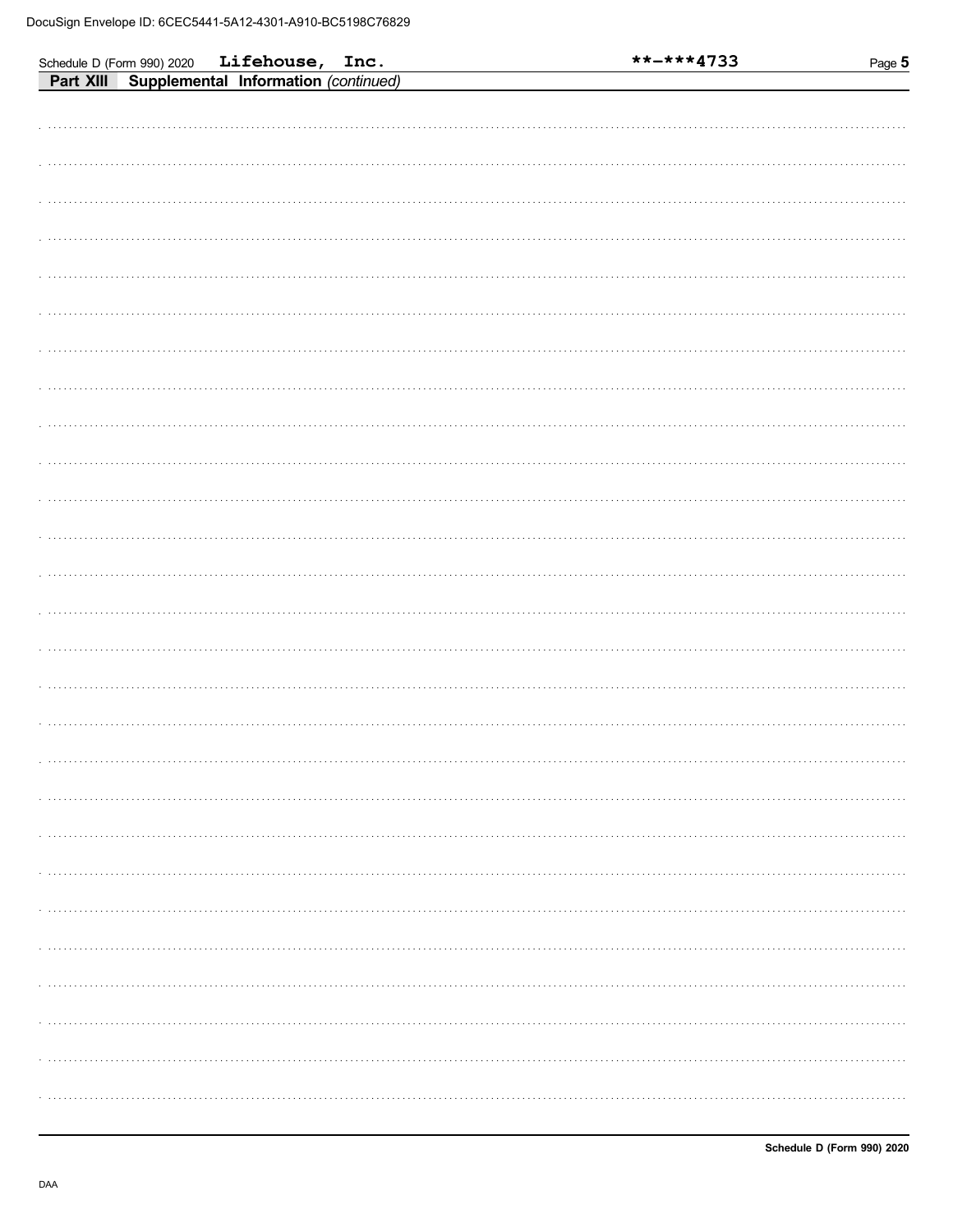| <b>SCHEDULE G</b>                                                                                                                                                                           | Supplemental Information Regarding Fundraising or Gaming Activities                                                                                                                                                                      |                                   |                                                            |  | OMB No. 1545-0047                     |                                                                |                                                         |  |  |  |
|---------------------------------------------------------------------------------------------------------------------------------------------------------------------------------------------|------------------------------------------------------------------------------------------------------------------------------------------------------------------------------------------------------------------------------------------|-----------------------------------|------------------------------------------------------------|--|---------------------------------------|----------------------------------------------------------------|---------------------------------------------------------|--|--|--|
| Complete if the organization answered "Yes" on Form 990, Part IV, line 17, 18, or 19, or if the<br>(Form 990 or 990-EZ)<br>organization entered more than \$15,000 on Form 990-EZ, line 6a. |                                                                                                                                                                                                                                          |                                   |                                                            |  | 2020                                  |                                                                |                                                         |  |  |  |
| Department of the Treasury<br>Internal Revenue Service                                                                                                                                      | u Attach to Form 990 or Form 990-EZ.<br>u Go to www.irs.gov/Form990 for instructions and the latest information.<br>Inspection                                                                                                           |                                   |                                                            |  |                                       | Open to Public                                                 |                                                         |  |  |  |
| Name of the organization                                                                                                                                                                    | Lifehouse, Inc.                                                                                                                                                                                                                          |                                   |                                                            |  |                                       | Employer identification number<br>**-***4733                   |                                                         |  |  |  |
| Part I                                                                                                                                                                                      | Fundraising Activities. Complete if the organization answered "Yes" on Form 990, Part IV, line 17.                                                                                                                                       |                                   |                                                            |  |                                       |                                                                |                                                         |  |  |  |
| 1                                                                                                                                                                                           | Form 990-EZ filers are not required to complete this part.<br>Indicate whether the organization raised funds through any of the following activities. Check all that apply.                                                              |                                   |                                                            |  |                                       |                                                                |                                                         |  |  |  |
| Mail solicitations<br>a                                                                                                                                                                     |                                                                                                                                                                                                                                          | e                                 |                                                            |  | Solicitation of non-government grants |                                                                |                                                         |  |  |  |
| Internet and email solicitations<br>b                                                                                                                                                       | f                                                                                                                                                                                                                                        | Solicitation of government grants |                                                            |  |                                       |                                                                |                                                         |  |  |  |
| Phone solicitations<br>c                                                                                                                                                                    |                                                                                                                                                                                                                                          | Special fundraising events<br>g   |                                                            |  |                                       |                                                                |                                                         |  |  |  |
| In-person solicitations<br>d                                                                                                                                                                |                                                                                                                                                                                                                                          |                                   |                                                            |  |                                       |                                                                |                                                         |  |  |  |
|                                                                                                                                                                                             | 2a Did the organization have a written or oral agreement with any individual (including officers, directors, trustees,<br>or key employees listed in Form 990, Part VII) or entity in connection with professional fundraising services? |                                   |                                                            |  |                                       |                                                                | No<br>Yes                                               |  |  |  |
| compensated at least \$5,000 by the organization.                                                                                                                                           | b If "Yes," list the 10 highest paid individuals or entities (fundraisers) pursuant to agreements under which the fundraiser is to be                                                                                                    |                                   |                                                            |  |                                       |                                                                |                                                         |  |  |  |
|                                                                                                                                                                                             | (i) Name and address of individual<br>or entity (fundraiser)                                                                                                                                                                             | (ii) Activity                     | (iii) Did fund-<br>raiser have<br>custody or<br>control of |  | (iv) Gross receipts<br>from activity  | (v) Amount paid to<br>(or retained by)<br>fundraiser listed in | (vi) Amount paid to<br>(or retained by)<br>organization |  |  |  |
|                                                                                                                                                                                             |                                                                                                                                                                                                                                          |                                   | contributions?                                             |  |                                       | col. (i)                                                       |                                                         |  |  |  |
| 1                                                                                                                                                                                           |                                                                                                                                                                                                                                          |                                   | Yes   No                                                   |  |                                       |                                                                |                                                         |  |  |  |
|                                                                                                                                                                                             |                                                                                                                                                                                                                                          |                                   |                                                            |  |                                       |                                                                |                                                         |  |  |  |
| $\mathbf{2}$                                                                                                                                                                                |                                                                                                                                                                                                                                          |                                   |                                                            |  |                                       |                                                                |                                                         |  |  |  |
| 3                                                                                                                                                                                           |                                                                                                                                                                                                                                          |                                   |                                                            |  |                                       |                                                                |                                                         |  |  |  |
|                                                                                                                                                                                             |                                                                                                                                                                                                                                          |                                   |                                                            |  |                                       |                                                                |                                                         |  |  |  |
| 4                                                                                                                                                                                           |                                                                                                                                                                                                                                          |                                   |                                                            |  |                                       |                                                                |                                                         |  |  |  |
| 5                                                                                                                                                                                           |                                                                                                                                                                                                                                          |                                   |                                                            |  |                                       |                                                                |                                                         |  |  |  |
|                                                                                                                                                                                             |                                                                                                                                                                                                                                          |                                   |                                                            |  |                                       |                                                                |                                                         |  |  |  |
| 6                                                                                                                                                                                           |                                                                                                                                                                                                                                          |                                   |                                                            |  |                                       |                                                                |                                                         |  |  |  |
|                                                                                                                                                                                             |                                                                                                                                                                                                                                          |                                   |                                                            |  |                                       |                                                                |                                                         |  |  |  |
| 7                                                                                                                                                                                           |                                                                                                                                                                                                                                          |                                   |                                                            |  |                                       |                                                                |                                                         |  |  |  |
| 8                                                                                                                                                                                           |                                                                                                                                                                                                                                          |                                   |                                                            |  |                                       |                                                                |                                                         |  |  |  |
|                                                                                                                                                                                             |                                                                                                                                                                                                                                          |                                   |                                                            |  |                                       |                                                                |                                                         |  |  |  |
| 9                                                                                                                                                                                           |                                                                                                                                                                                                                                          |                                   |                                                            |  |                                       |                                                                |                                                         |  |  |  |
| 10                                                                                                                                                                                          |                                                                                                                                                                                                                                          |                                   |                                                            |  |                                       |                                                                |                                                         |  |  |  |
|                                                                                                                                                                                             |                                                                                                                                                                                                                                          |                                   |                                                            |  |                                       |                                                                |                                                         |  |  |  |
| Total                                                                                                                                                                                       |                                                                                                                                                                                                                                          |                                   |                                                            |  |                                       |                                                                |                                                         |  |  |  |
| 3<br>registration or licensing.                                                                                                                                                             | List all states in which the organization is registered or licensed to solicit contributions or has been notified it is exempt from                                                                                                      |                                   |                                                            |  |                                       |                                                                |                                                         |  |  |  |
|                                                                                                                                                                                             |                                                                                                                                                                                                                                          |                                   |                                                            |  |                                       |                                                                |                                                         |  |  |  |
|                                                                                                                                                                                             |                                                                                                                                                                                                                                          |                                   |                                                            |  |                                       |                                                                |                                                         |  |  |  |
|                                                                                                                                                                                             |                                                                                                                                                                                                                                          |                                   |                                                            |  |                                       |                                                                |                                                         |  |  |  |
|                                                                                                                                                                                             |                                                                                                                                                                                                                                          |                                   |                                                            |  |                                       |                                                                |                                                         |  |  |  |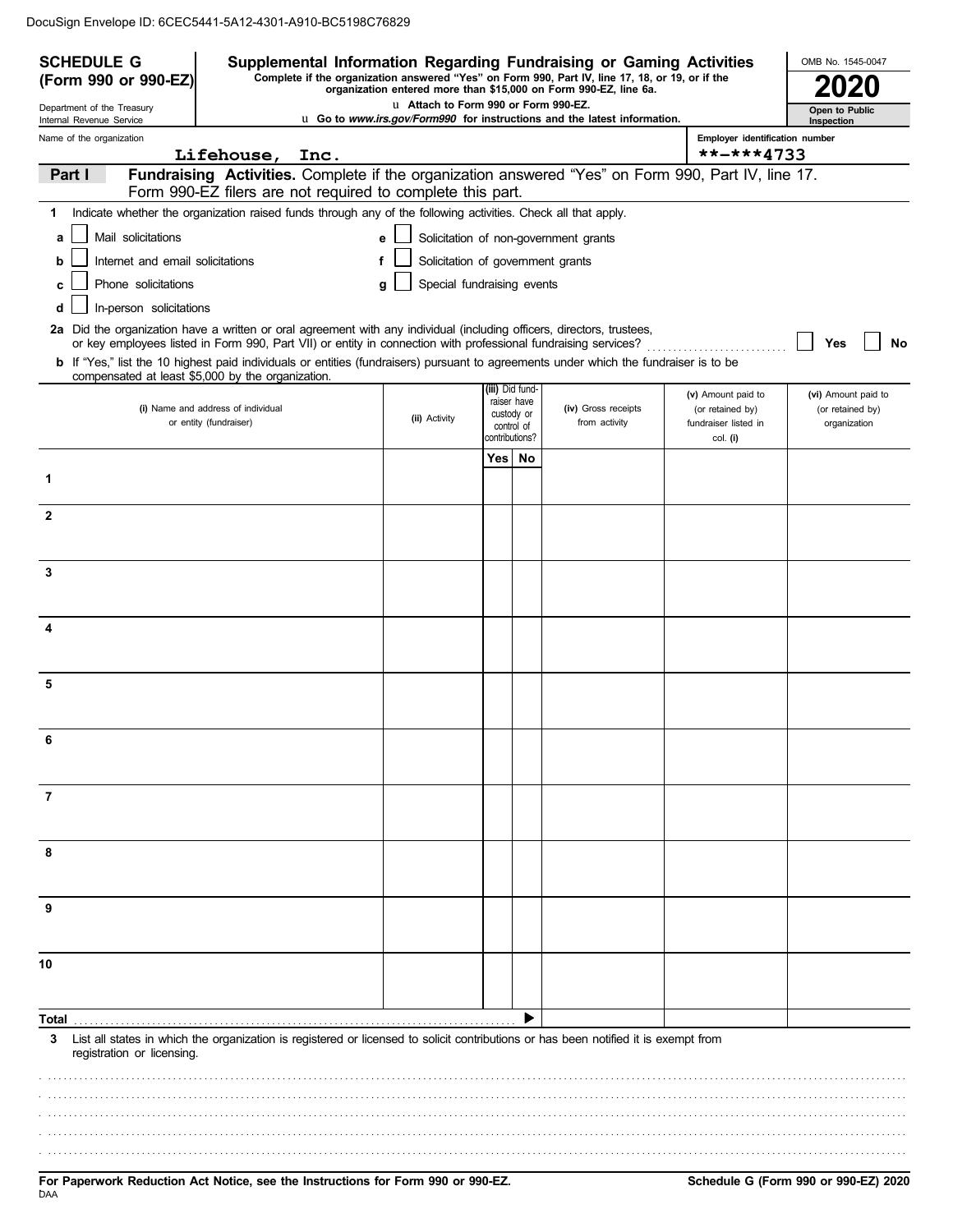|                        |         | Schedule G (Form 990 or 990-EZ) 2020 | Lifehouse, Inc.                                                                                                                                                                                                        |                         | **-***4733               | Page 2                     |
|------------------------|---------|--------------------------------------|------------------------------------------------------------------------------------------------------------------------------------------------------------------------------------------------------------------------|-------------------------|--------------------------|----------------------------|
|                        | Part II |                                      | Fundraising Events. Complete if the organization answered "Yes" on Form 990, Part IV, line 18, or reported more                                                                                                        |                         |                          |                            |
|                        |         |                                      | than \$15,000 of fundraising event contributions and gross income on Form 990-EZ, lines 1 and 6b. List events with                                                                                                     |                         |                          |                            |
|                        |         |                                      | gross receipts greater than \$5,000.                                                                                                                                                                                   |                         |                          |                            |
|                        |         |                                      | (a) Event #1                                                                                                                                                                                                           | (b) Event $#2$          | (c) Other events         | (d) Total events           |
|                        |         |                                      | Golf Scramble                                                                                                                                                                                                          |                         | None                     | (add col. (a) through      |
|                        |         |                                      | (event type)                                                                                                                                                                                                           | (event type)            | (total number)           | col. (c)                   |
|                        |         |                                      |                                                                                                                                                                                                                        |                         |                          |                            |
| Revenue                |         | 1 Gross receipts                     | 33,938                                                                                                                                                                                                                 |                         |                          | 33,938                     |
|                        |         |                                      |                                                                                                                                                                                                                        |                         |                          |                            |
|                        |         | 2 Less: Contributions                | 23,856                                                                                                                                                                                                                 |                         |                          | 23,856                     |
|                        |         | 3 Gross income (line 1 minus         | 10,082                                                                                                                                                                                                                 |                         |                          | 10,082                     |
|                        |         |                                      |                                                                                                                                                                                                                        |                         |                          |                            |
|                        |         | 4 Cash prizes                        |                                                                                                                                                                                                                        |                         |                          |                            |
|                        |         |                                      |                                                                                                                                                                                                                        |                         |                          |                            |
|                        |         | 5 Noncash prizes                     |                                                                                                                                                                                                                        |                         |                          |                            |
|                        |         |                                      |                                                                                                                                                                                                                        |                         |                          |                            |
|                        |         | 6 Rent/facility costs                |                                                                                                                                                                                                                        |                         |                          |                            |
| <b>Direct Expenses</b> |         | 7 Food and beverages                 |                                                                                                                                                                                                                        |                         |                          |                            |
|                        |         |                                      |                                                                                                                                                                                                                        |                         |                          |                            |
|                        |         | 8 Entertainment                      |                                                                                                                                                                                                                        |                         |                          |                            |
|                        |         |                                      |                                                                                                                                                                                                                        |                         |                          |                            |
|                        |         | 9 Other direct expenses              | 8,665                                                                                                                                                                                                                  |                         |                          | 8,665                      |
|                        |         |                                      |                                                                                                                                                                                                                        |                         |                          | 8,665                      |
|                        |         |                                      |                                                                                                                                                                                                                        |                         |                          | 1,417                      |
|                        |         | Part III                             | Gaming. Complete if the organization answered "Yes" on Form 990, Part IV, line 19, or reported more than                                                                                                               |                         |                          |                            |
|                        |         |                                      | \$15,000 on Form 990-EZ, line 6a.                                                                                                                                                                                      |                         |                          |                            |
|                        |         |                                      | (a) Bingo                                                                                                                                                                                                              | (b) Pull tabs/instant   | (c) Other gaming         | (d) Total gaming (add      |
| Revenue                |         |                                      |                                                                                                                                                                                                                        | bingo/progressive bingo |                          | col. (a) through col. (c)) |
|                        |         | 1 Gross revenue                      |                                                                                                                                                                                                                        |                         |                          |                            |
|                        |         |                                      |                                                                                                                                                                                                                        |                         |                          |                            |
| 3                      |         |                                      |                                                                                                                                                                                                                        |                         |                          |                            |
|                        |         |                                      |                                                                                                                                                                                                                        |                         |                          |                            |
|                        |         |                                      |                                                                                                                                                                                                                        |                         |                          |                            |
|                        |         | 3 Noncash prizes                     |                                                                                                                                                                                                                        |                         |                          |                            |
|                        |         |                                      |                                                                                                                                                                                                                        |                         |                          |                            |
| Direct Expens          |         | 4 Rent/facility costs                |                                                                                                                                                                                                                        |                         |                          |                            |
|                        |         |                                      |                                                                                                                                                                                                                        |                         |                          |                            |
|                        |         | 5 Other direct expenses              |                                                                                                                                                                                                                        |                         | %                        |                            |
|                        |         | 6 Volunteer labor                    | Yes $%$<br><b>No</b>                                                                                                                                                                                                   | No                      | Yes $\frac{1}{2}$<br>No. |                            |
|                        |         |                                      |                                                                                                                                                                                                                        |                         |                          |                            |
|                        |         |                                      |                                                                                                                                                                                                                        |                         |                          |                            |
|                        |         |                                      |                                                                                                                                                                                                                        |                         |                          |                            |
|                        |         |                                      |                                                                                                                                                                                                                        |                         |                          |                            |
| 9                      |         |                                      |                                                                                                                                                                                                                        |                         |                          |                            |
|                        |         |                                      |                                                                                                                                                                                                                        |                         |                          | Yes  <br>No                |
|                        |         | <b>b</b> If "No," explain:           |                                                                                                                                                                                                                        |                         |                          |                            |
|                        |         |                                      |                                                                                                                                                                                                                        |                         |                          |                            |
|                        |         |                                      |                                                                                                                                                                                                                        |                         |                          |                            |
|                        |         | <b>b</b> If "Yes," explain:          | 10a Were any of the organization's gaming licenses revoked, suspended, or terminated during the tax year?<br>10a Were any of the organization's gaming licenses revoked, suspended, or terminated during the tax year? |                         |                          | Yes  <br>No                |
|                        |         |                                      |                                                                                                                                                                                                                        |                         |                          |                            |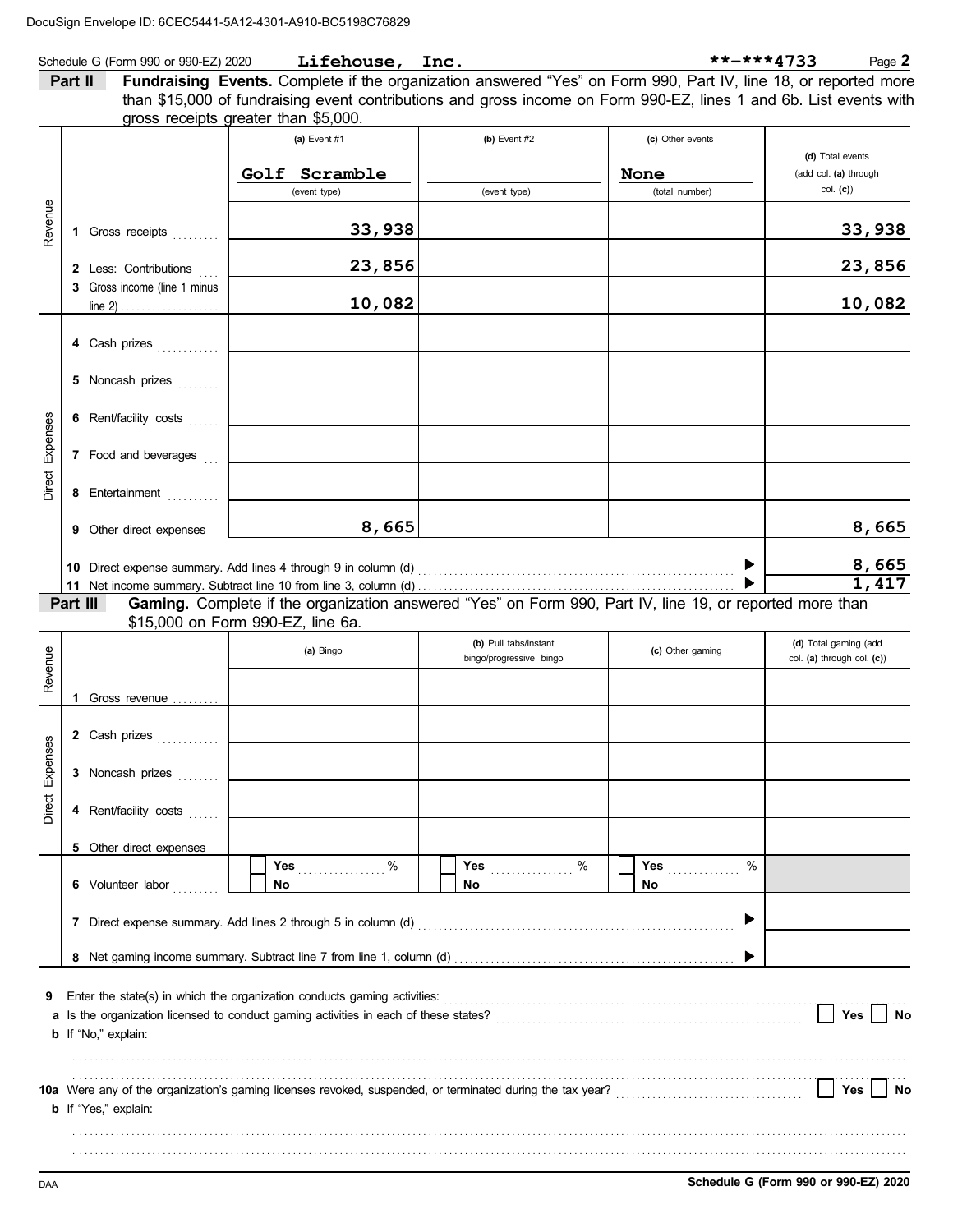|         | Schedule G (Form 990 or 990-EZ) 2020                                                                                                                                                                                                                                                                                                                                                                                                                            |          |                        |                       | **-***4733      |  |           | Page 3 |
|---------|-----------------------------------------------------------------------------------------------------------------------------------------------------------------------------------------------------------------------------------------------------------------------------------------------------------------------------------------------------------------------------------------------------------------------------------------------------------------|----------|------------------------|-----------------------|-----------------|--|-----------|--------|
| 11      |                                                                                                                                                                                                                                                                                                                                                                                                                                                                 |          |                        |                       |                 |  | Yes       | No     |
| 12      | Is the organization a grantor, beneficiary or trustee of a trust, or a member of a partnership or other entity                                                                                                                                                                                                                                                                                                                                                  |          |                        |                       |                 |  |           |        |
|         |                                                                                                                                                                                                                                                                                                                                                                                                                                                                 |          |                        |                       |                 |  | Yes       | No     |
| 13<br>a | Indicate the percentage of gaming activity conducted in:                                                                                                                                                                                                                                                                                                                                                                                                        |          |                        |                       | 13a             |  |           | %      |
| b       | The organization's facility encouragement and the contract of the contract of the contract of the contract of the contract of the contract of the contract of the contract of the contract of the contract of the contract of<br>An outside facility encouragement and the facility of the facility of the set of the set of the set of the set of the set of the set of the set of the set of the set of the set of the set of the set of the set of the set o |          |                        |                       | 13 <sub>b</sub> |  |           | $\%$   |
| 14      | Enter the name and address of the person who prepares the organization's gaming/special events books and                                                                                                                                                                                                                                                                                                                                                        |          |                        |                       |                 |  |           |        |
|         | records:                                                                                                                                                                                                                                                                                                                                                                                                                                                        |          |                        |                       |                 |  |           |        |
|         |                                                                                                                                                                                                                                                                                                                                                                                                                                                                 |          |                        |                       |                 |  |           |        |
|         | Name u                                                                                                                                                                                                                                                                                                                                                                                                                                                          |          |                        |                       |                 |  |           |        |
|         | Address u                                                                                                                                                                                                                                                                                                                                                                                                                                                       |          |                        |                       |                 |  |           |        |
|         |                                                                                                                                                                                                                                                                                                                                                                                                                                                                 |          |                        |                       |                 |  |           |        |
| 15a     | Does the organization have a contract with a third party from whom the organization receives gaming                                                                                                                                                                                                                                                                                                                                                             |          |                        |                       |                 |  |           |        |
|         |                                                                                                                                                                                                                                                                                                                                                                                                                                                                 |          |                        |                       |                 |  | ∣ ∣ Yes I | No     |
| b       | If "Yes," enter the amount of gaming revenue received by the organization u                                                                                                                                                                                                                                                                                                                                                                                     |          |                        | $\frac{1}{2}$ and the |                 |  |           |        |
|         | amount of gaming revenue retained by the third party u                                                                                                                                                                                                                                                                                                                                                                                                          |          |                        |                       |                 |  |           |        |
|         | If "Yes," enter name and address of the third party:                                                                                                                                                                                                                                                                                                                                                                                                            |          |                        |                       |                 |  |           |        |
|         | Name u                                                                                                                                                                                                                                                                                                                                                                                                                                                          |          |                        |                       |                 |  |           |        |
|         |                                                                                                                                                                                                                                                                                                                                                                                                                                                                 |          |                        |                       |                 |  |           |        |
|         | Address u                                                                                                                                                                                                                                                                                                                                                                                                                                                       |          |                        |                       |                 |  |           |        |
|         |                                                                                                                                                                                                                                                                                                                                                                                                                                                                 |          |                        |                       |                 |  |           |        |
| 16      | Gaming manager information:                                                                                                                                                                                                                                                                                                                                                                                                                                     |          |                        |                       |                 |  |           |        |
|         | Name u                                                                                                                                                                                                                                                                                                                                                                                                                                                          |          |                        |                       |                 |  |           |        |
|         |                                                                                                                                                                                                                                                                                                                                                                                                                                                                 |          |                        |                       |                 |  |           |        |
|         |                                                                                                                                                                                                                                                                                                                                                                                                                                                                 |          |                        |                       |                 |  |           |        |
|         |                                                                                                                                                                                                                                                                                                                                                                                                                                                                 |          |                        |                       |                 |  |           |        |
|         | Description of services provided u entertainment control of services and control of services provided u                                                                                                                                                                                                                                                                                                                                                         |          |                        |                       |                 |  |           |        |
|         | Director/officer                                                                                                                                                                                                                                                                                                                                                                                                                                                | Employee | Independent contractor |                       |                 |  |           |        |
|         |                                                                                                                                                                                                                                                                                                                                                                                                                                                                 |          |                        |                       |                 |  |           |        |
| 17      | Mandatory distributions:                                                                                                                                                                                                                                                                                                                                                                                                                                        |          |                        |                       |                 |  |           |        |
| a       | Is the organization required under state law to make charitable distributions from the gaming proceeds to                                                                                                                                                                                                                                                                                                                                                       |          |                        |                       |                 |  |           |        |
|         | retain the state gaming license?<br>Enter the amount of distributions required under state law to be distributed to other exempt organizations or                                                                                                                                                                                                                                                                                                               |          |                        |                       |                 |  | Yes       | No     |
| b       | spent in the organization's own exempt activities during the tax year u                                                                                                                                                                                                                                                                                                                                                                                         |          |                        |                       |                 |  |           |        |
|         | Supplemental Information. Provide the explanations required by Part I, line 2b, columns (iii) and (v); and<br>Part IV                                                                                                                                                                                                                                                                                                                                           |          |                        |                       |                 |  |           |        |
|         | Part III, lines 9, 9b, 10b, 15b, 15c, 16, and 17b, as applicable. Also provide any additional information.                                                                                                                                                                                                                                                                                                                                                      |          |                        |                       |                 |  |           |        |
|         | See instructions.                                                                                                                                                                                                                                                                                                                                                                                                                                               |          |                        |                       |                 |  |           |        |
|         |                                                                                                                                                                                                                                                                                                                                                                                                                                                                 |          |                        |                       |                 |  |           |        |
|         |                                                                                                                                                                                                                                                                                                                                                                                                                                                                 |          |                        |                       |                 |  |           |        |
|         |                                                                                                                                                                                                                                                                                                                                                                                                                                                                 |          |                        |                       |                 |  |           |        |
|         |                                                                                                                                                                                                                                                                                                                                                                                                                                                                 |          |                        |                       |                 |  |           |        |
|         |                                                                                                                                                                                                                                                                                                                                                                                                                                                                 |          |                        |                       |                 |  |           |        |
|         |                                                                                                                                                                                                                                                                                                                                                                                                                                                                 |          |                        |                       |                 |  |           |        |
|         |                                                                                                                                                                                                                                                                                                                                                                                                                                                                 |          |                        |                       |                 |  |           |        |
|         |                                                                                                                                                                                                                                                                                                                                                                                                                                                                 |          |                        |                       |                 |  |           |        |
|         |                                                                                                                                                                                                                                                                                                                                                                                                                                                                 |          |                        |                       |                 |  |           |        |
|         |                                                                                                                                                                                                                                                                                                                                                                                                                                                                 |          |                        |                       |                 |  |           |        |
|         |                                                                                                                                                                                                                                                                                                                                                                                                                                                                 |          |                        |                       |                 |  |           |        |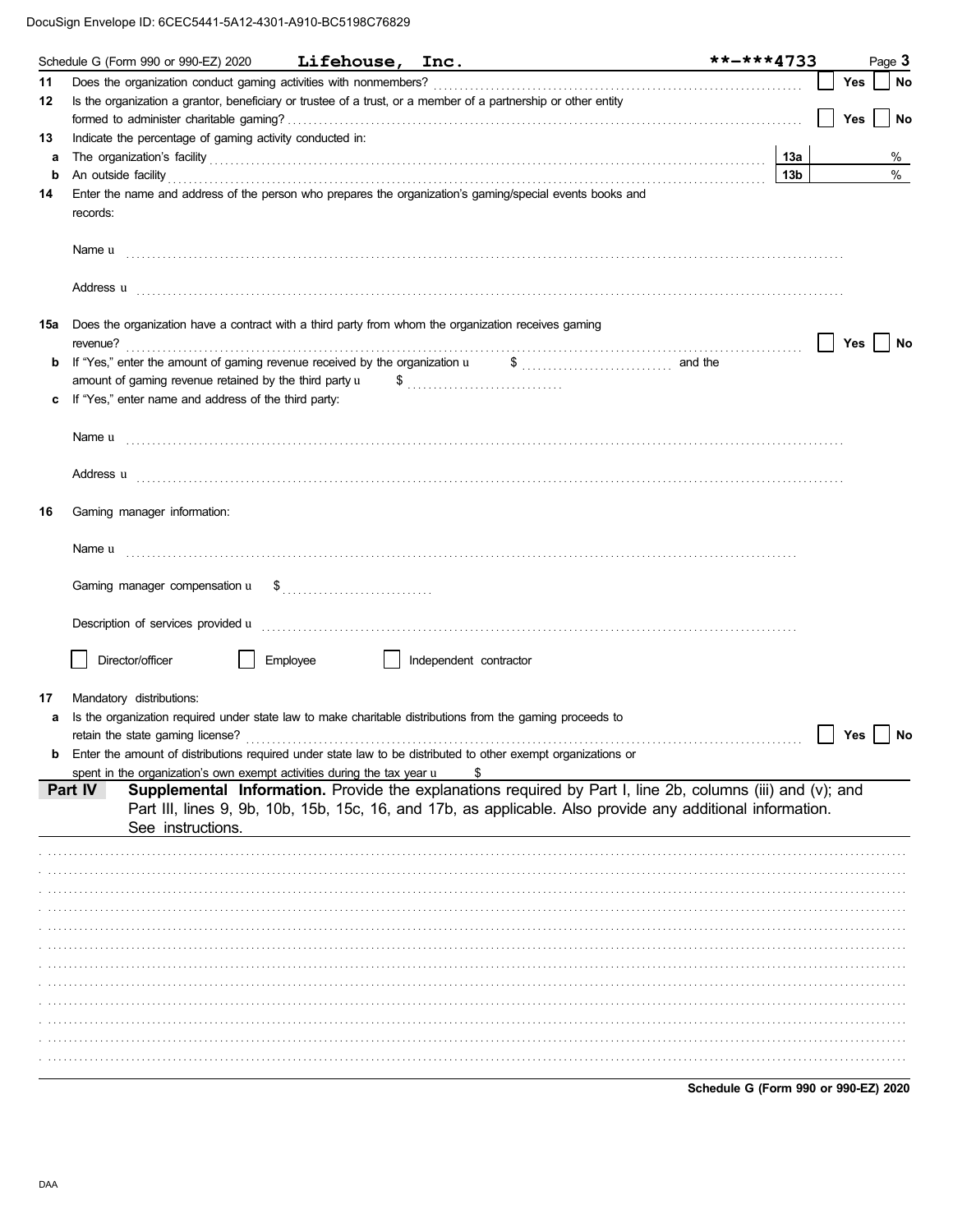**SCHEDULE O** 

(Form 990 or 990-EZ)

Department of the Treasury<br>Internal Revenue Service

Supplemental Information to Form 990 or 990-EZ Complete to provide information for responses to specific questions on Form 990 or 990-EZ or to provide any additional information. u Attach to Form 990 or 990-EZ. u Go to www.irs.gov/Form990 for the latest information.

OMB No. 1545-0047

2020 Open to Public Inspection

Name of the organization

#### Lifehouse, Inc.

Form 990, Part III, Line 4a - First Accomplishment

Employer identification number  $***$  + \* \* 4733

| Lifehouse addresses the spiritual, emotional, physical, and intellectual    |
|-----------------------------------------------------------------------------|
| needs of women and children. In 2019 Lifehouse had 25 moms with 16 babies   |
| and small children participate in the residential program, receiving the    |
| support, peace, hope, hugs and with God's grace, the lasting lessons to     |
| enhance their life far beyond their time at Lifehouse.                      |
| A 'house mom' is on-site 24/7 to maintain order of the home and teach basic |
| life skills the women. The women learn to be responsible and respective     |
| while living in community with other Christian women. They cook meals and   |
| eat together, as their work schedules permit. Each of them meets regularly  |
| program staff to set healthy financial habits and budgeting. Parenting      |
| skills, spiritual development, and goal-setting are all a part of our       |
| program, and monitored by our program manager and case manager. Our program |
| is designed to help our residents become self-sufficient and prepared to    |
| raise their child and further their education or select a career path.      |
|                                                                             |
| Form 990, Part VI, Line 11b - Organization's Process to Review Form 990     |
| No review was or will be conducted.                                         |
|                                                                             |
| Form 990, Part VI, Line 12c - Enforcement of Conflicts Policy               |
| Each Director shall adhere to the conflict of interest rules as stated in   |
| KRS 273.219, a director with an interest in a transaction with the          |
| corporation shall disclose the material facts of such interest to the Board |
| so that the Board can ensure that any such transaction is fair to the       |
| corproration.                                                               |
|                                                                             |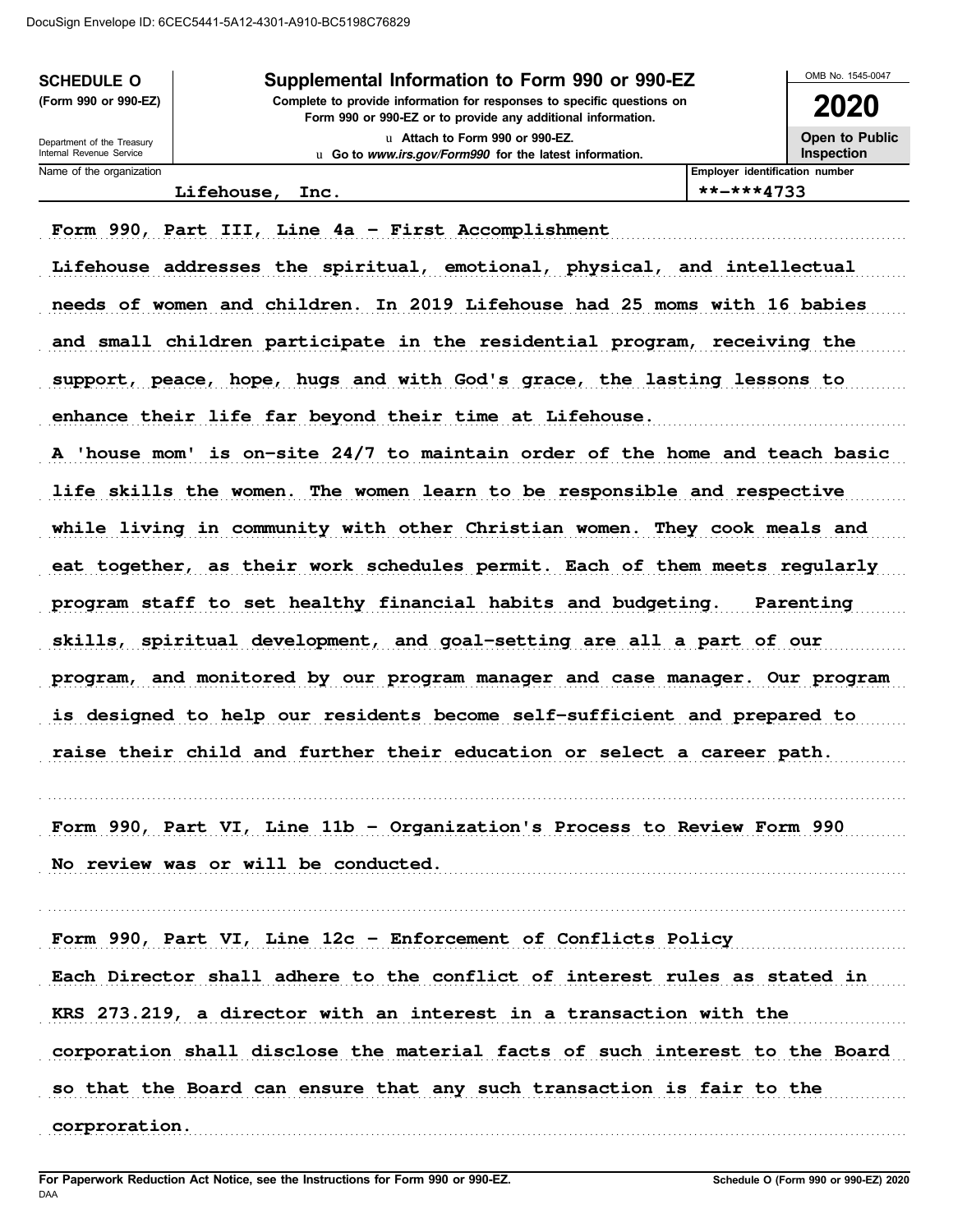| Schedule O (Form 990 or 990-EZ) 2020<br>Name of the organization |      |  |  | Page 2<br>Employer identification number                                |
|------------------------------------------------------------------|------|--|--|-------------------------------------------------------------------------|
| Lifehouse,                                                       | Inc. |  |  | **-***4733                                                              |
|                                                                  |      |  |  |                                                                         |
|                                                                  |      |  |  |                                                                         |
|                                                                  |      |  |  | Form 990, Part VI, Line 19 - Governing Documents Disclosure Explanation |
| No documents available to the public                             |      |  |  |                                                                         |
|                                                                  |      |  |  |                                                                         |
|                                                                  |      |  |  |                                                                         |
|                                                                  |      |  |  |                                                                         |
|                                                                  |      |  |  |                                                                         |
|                                                                  |      |  |  |                                                                         |
|                                                                  |      |  |  |                                                                         |
|                                                                  |      |  |  |                                                                         |
|                                                                  |      |  |  |                                                                         |
|                                                                  |      |  |  |                                                                         |
|                                                                  |      |  |  |                                                                         |
|                                                                  |      |  |  |                                                                         |
|                                                                  |      |  |  |                                                                         |
|                                                                  |      |  |  |                                                                         |
|                                                                  |      |  |  |                                                                         |
|                                                                  |      |  |  |                                                                         |
|                                                                  |      |  |  |                                                                         |
|                                                                  |      |  |  |                                                                         |
|                                                                  |      |  |  |                                                                         |
|                                                                  |      |  |  |                                                                         |
|                                                                  |      |  |  |                                                                         |
|                                                                  |      |  |  |                                                                         |
|                                                                  |      |  |  |                                                                         |
|                                                                  |      |  |  |                                                                         |
|                                                                  |      |  |  |                                                                         |
|                                                                  |      |  |  |                                                                         |
|                                                                  |      |  |  |                                                                         |
|                                                                  |      |  |  |                                                                         |
|                                                                  |      |  |  |                                                                         |
|                                                                  |      |  |  |                                                                         |
|                                                                  |      |  |  |                                                                         |
|                                                                  |      |  |  |                                                                         |
|                                                                  |      |  |  |                                                                         |
|                                                                  |      |  |  |                                                                         |
|                                                                  |      |  |  |                                                                         |
|                                                                  |      |  |  |                                                                         |
|                                                                  |      |  |  |                                                                         |
|                                                                  |      |  |  |                                                                         |
|                                                                  |      |  |  |                                                                         |

| מהפט<br>. . |  |  |  |  |
|-------------|--|--|--|--|
|-------------|--|--|--|--|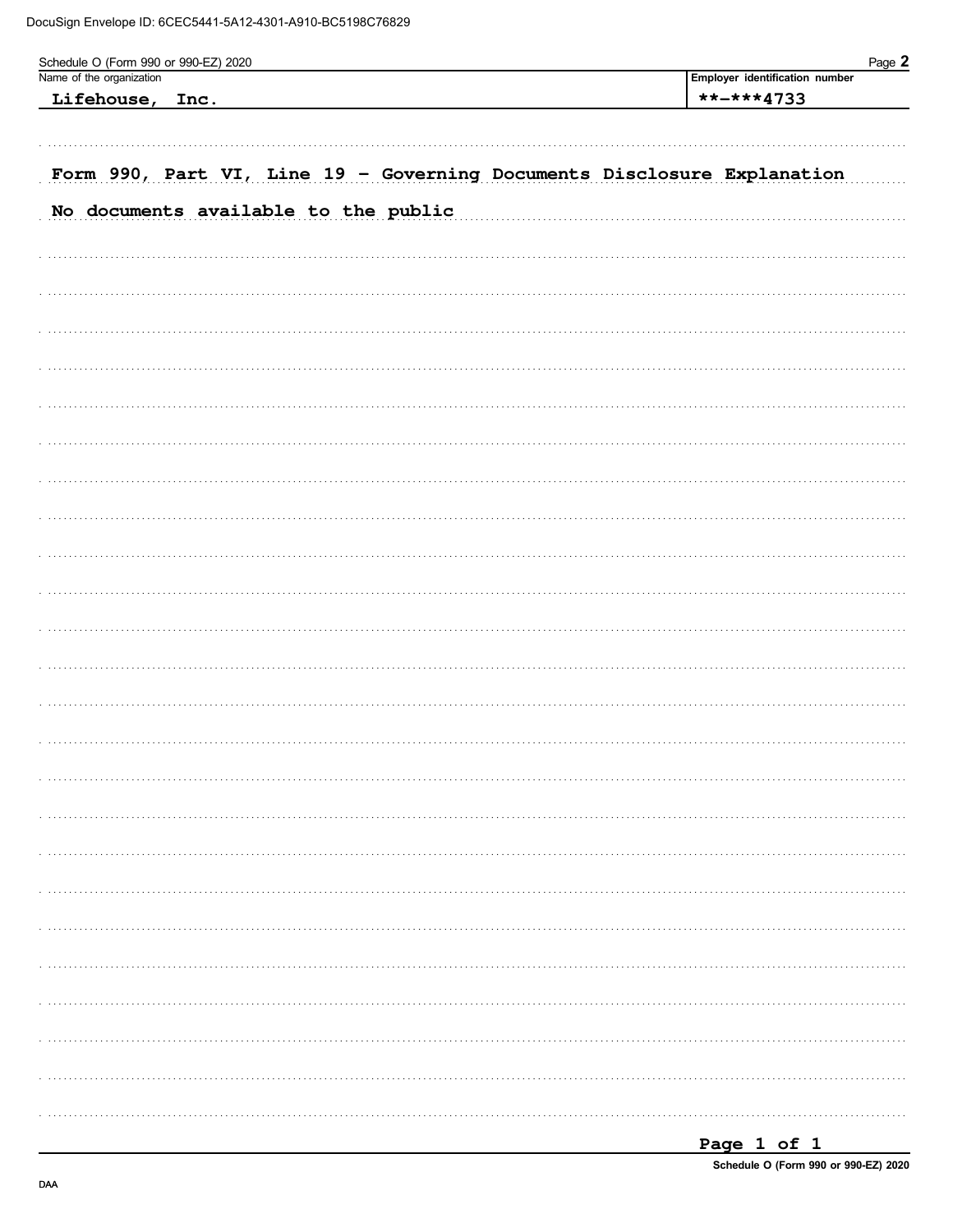|        |                                                                                                                                                                                        |                                    |                                            | Depreciation and Amortization                                                                            |                              |                                 |                    |                | OMB No. 1545-0172          |        |
|--------|----------------------------------------------------------------------------------------------------------------------------------------------------------------------------------------|------------------------------------|--------------------------------------------|----------------------------------------------------------------------------------------------------------|------------------------------|---------------------------------|--------------------|----------------|----------------------------|--------|
|        | 4562                                                                                                                                                                                   |                                    |                                            | (Including Information on Listed Property)                                                               | u Attach to your tax return. |                                 |                    |                |                            |        |
|        | Department of the Treasury<br>(99)<br>Internal Revenue Service                                                                                                                         |                                    |                                            | u Go to www.irs.gov/Form4562 for instructions and the latest information.                                |                              |                                 |                    |                | Attachment<br>Sequence No  | 179    |
|        | Name(s) shown on return                                                                                                                                                                |                                    |                                            |                                                                                                          |                              |                                 | Identifying number |                |                            |        |
|        |                                                                                                                                                                                        | Lifehouse,                         | Inc.                                       |                                                                                                          |                              |                                 | **-***4733         |                |                            |        |
|        | Business or activity to which this form relates                                                                                                                                        |                                    |                                            |                                                                                                          |                              |                                 |                    |                |                            |        |
|        | Indirect Depreciation                                                                                                                                                                  |                                    |                                            |                                                                                                          |                              |                                 |                    |                |                            |        |
|        | Part I                                                                                                                                                                                 |                                    |                                            | Election To Expense Certain Property Under Section 179                                                   |                              |                                 |                    |                |                            |        |
|        |                                                                                                                                                                                        |                                    |                                            | Note: If you have any listed property, complete Part V before you complete Part I.                       |                              |                                 |                    |                |                            |        |
| 1      | Maximum amount (see instructions)                                                                                                                                                      |                                    |                                            |                                                                                                          |                              |                                 |                    | 1              | 1,040,000                  |        |
| 2      | Total cost of section 179 property placed in service (see instructions)                                                                                                                |                                    |                                            |                                                                                                          |                              |                                 |                    | $\overline{2}$ |                            |        |
| 3      |                                                                                                                                                                                        |                                    |                                            |                                                                                                          |                              |                                 |                    | 3              | 2,590,000                  |        |
| 4      | Reduction in limitation. Subtract line 3 from line 2. If zero or less, enter -0-                                                                                                       |                                    |                                            |                                                                                                          |                              |                                 |                    | 4              |                            |        |
| 5      | Dollar limitation for tax year. Subtract line 4 from line 1. If zero or less, enter -0-. If married filing separately, see instructions                                                |                                    |                                            |                                                                                                          |                              |                                 |                    | 5              |                            |        |
| 6      |                                                                                                                                                                                        | (a) Description of property        |                                            |                                                                                                          | (b) Cost (business use only) |                                 | (c) Elected cost   |                |                            |        |
|        |                                                                                                                                                                                        |                                    |                                            |                                                                                                          |                              |                                 |                    |                |                            |        |
|        |                                                                                                                                                                                        |                                    |                                            |                                                                                                          |                              |                                 |                    |                |                            |        |
| 7<br>8 | Listed property. Enter the amount from line 29<br>Total elected cost of section 179 property. Add amounts in column (c), lines 6 and 7 [[[[[[[[[[[[[[[[[[[[[[[[                        |                                    |                                            |                                                                                                          |                              | $\overline{7}$                  |                    | 8              |                            |        |
| 9      | Tentative deduction. Enter the smaller of line 5 or line 8                                                                                                                             |                                    |                                            |                                                                                                          |                              |                                 |                    | 9              |                            |        |
| 10     | Carryover of disallowed deduction from line 13 of your 2019 Form 4562<br>[[CODSTARE STARS ] [[CODSTARS ] [[CODSTARS ] [[CODSTARS ] [[CODSTARS ] [[CODSTARS ] [[CODSTARS ] [[CODSTARS ] |                                    |                                            |                                                                                                          |                              |                                 |                    | 10             |                            |        |
| 11     | Business income limitation. Enter the smaller of business income (not less than zero) or line 5. See instructions                                                                      |                                    |                                            |                                                                                                          |                              |                                 |                    | 11             |                            |        |
| 12     |                                                                                                                                                                                        |                                    |                                            |                                                                                                          |                              |                                 |                    | 12             |                            |        |
| 13     |                                                                                                                                                                                        |                                    |                                            |                                                                                                          |                              | 13                              |                    |                |                            |        |
|        | Note: Don't use Part II or Part III below for listed property. Instead, use Part V.                                                                                                    |                                    |                                            |                                                                                                          |                              |                                 |                    |                |                            |        |
|        | Part II                                                                                                                                                                                |                                    |                                            | Special Depreciation Allowance and Other Depreciation (Don't include listed property. See instructions.) |                              |                                 |                    |                |                            |        |
| 14     | Special depreciation allowance for qualified property (other than listed property) placed in service                                                                                   |                                    |                                            |                                                                                                          |                              |                                 |                    |                |                            |        |
|        | during the tax year. See instructions                                                                                                                                                  |                                    |                                            |                                                                                                          |                              |                                 |                    | 14             |                            |        |
| 15     |                                                                                                                                                                                        |                                    |                                            |                                                                                                          |                              |                                 |                    | 15             |                            |        |
| 16     |                                                                                                                                                                                        |                                    |                                            |                                                                                                          |                              |                                 |                    | 16             |                            | 21,738 |
|        | Part III                                                                                                                                                                               |                                    |                                            | <b>MACRS Depreciation (Don't include listed property. See instructions.)</b>                             |                              |                                 |                    |                |                            |        |
|        |                                                                                                                                                                                        |                                    |                                            | <b>Section A</b>                                                                                         |                              |                                 |                    |                |                            |        |
| 17     | MACRS deductions for assets placed in service in tax years beginning before 2020                                                                                                       |                                    |                                            |                                                                                                          |                              |                                 |                    | 17             |                            | 0      |
| 18     | If you are electing to group any assets placed in service during the tax year into one or more general asset accounts, check here                                                      |                                    |                                            |                                                                                                          |                              |                                 | u.                 |                |                            |        |
|        |                                                                                                                                                                                        |                                    |                                            | Section B-Assets Placed in Service During 2020 Tax Year Using the General Depreciation System            |                              |                                 |                    |                |                            |        |
|        | (a) Classification of property                                                                                                                                                         |                                    | (b) Month and year<br>placed in<br>service | (c) Basis for depreciation<br>(business/investment use<br>only-see instructions)                         | (d) Recovery<br>period       | (e) Convention                  | (f) Method         |                | (g) Depreciation deduction |        |
| 19a    | 3-year property                                                                                                                                                                        |                                    |                                            |                                                                                                          |                              |                                 |                    |                |                            |        |
| b      | 5-year property                                                                                                                                                                        |                                    |                                            |                                                                                                          |                              |                                 |                    |                |                            |        |
| c      | 7-year property                                                                                                                                                                        |                                    |                                            |                                                                                                          |                              |                                 |                    |                |                            |        |
| d      | 10-year property                                                                                                                                                                       |                                    |                                            |                                                                                                          |                              |                                 |                    |                |                            |        |
| е      | 15-year property                                                                                                                                                                       |                                    |                                            |                                                                                                          |                              |                                 |                    |                |                            |        |
| f      | 20-year property                                                                                                                                                                       |                                    |                                            |                                                                                                          |                              |                                 |                    |                |                            |        |
| g      | 25-year property                                                                                                                                                                       |                                    |                                            |                                                                                                          | 25 yrs.                      |                                 | S/L                |                |                            |        |
|        | h Residential rental<br>property                                                                                                                                                       |                                    |                                            |                                                                                                          | 27.5 yrs.                    | ΜМ                              | S/L                |                |                            |        |
|        |                                                                                                                                                                                        |                                    |                                            |                                                                                                          | 27.5 yrs.                    | ΜМ                              | S/L                |                |                            |        |
|        | <i>i</i> Nonresidential real<br>property                                                                                                                                               |                                    |                                            |                                                                                                          | 39 yrs.                      | ΜМ<br>MМ                        | S/L<br>S/L         |                |                            |        |
|        |                                                                                                                                                                                        |                                    |                                            | Section C-Assets Placed in Service During 2020 Tax Year Using the Alternative Depreciation System        |                              |                                 |                    |                |                            |        |
| 20a    | Class life                                                                                                                                                                             |                                    |                                            |                                                                                                          |                              |                                 | S/L                |                |                            |        |
| b      | 12-year                                                                                                                                                                                |                                    |                                            |                                                                                                          | 12 yrs.                      |                                 | S/L                |                |                            |        |
| c      | 30-year                                                                                                                                                                                |                                    |                                            |                                                                                                          | 30 yrs.                      | MМ                              | S/L                |                |                            |        |
| d      | 40-year                                                                                                                                                                                |                                    |                                            |                                                                                                          | 40 yrs.                      | MМ                              | S/L                |                |                            |        |
|        | Part IV                                                                                                                                                                                | <b>Summary</b> (See instructions.) |                                            |                                                                                                          |                              |                                 |                    |                |                            |        |
| 21     | Listed property. Enter amount from line 28                                                                                                                                             |                                    |                                            |                                                                                                          |                              |                                 |                    | 21             |                            |        |
| 22     | Total. Add amounts from line 12, lines 14 through 17, lines 19 and 20 in column (g), and line 21. Enter                                                                                |                                    |                                            |                                                                                                          |                              |                                 |                    |                |                            |        |
|        |                                                                                                                                                                                        |                                    |                                            |                                                                                                          |                              |                                 |                    | 22             |                            | 21,738 |
| 23     | For assets shown above and placed in service during the current year, enter the                                                                                                        |                                    |                                            |                                                                                                          |                              |                                 |                    |                |                            |        |
|        |                                                                                                                                                                                        |                                    |                                            |                                                                                                          |                              | 23                              |                    |                |                            |        |
| DAA    | For Paperwork Reduction Act Notice, see separate instructions.                                                                                                                         |                                    |                                            |                                                                                                          |                              | There are no amounts for Page 2 |                    |                | Form 4562 (2020)           |        |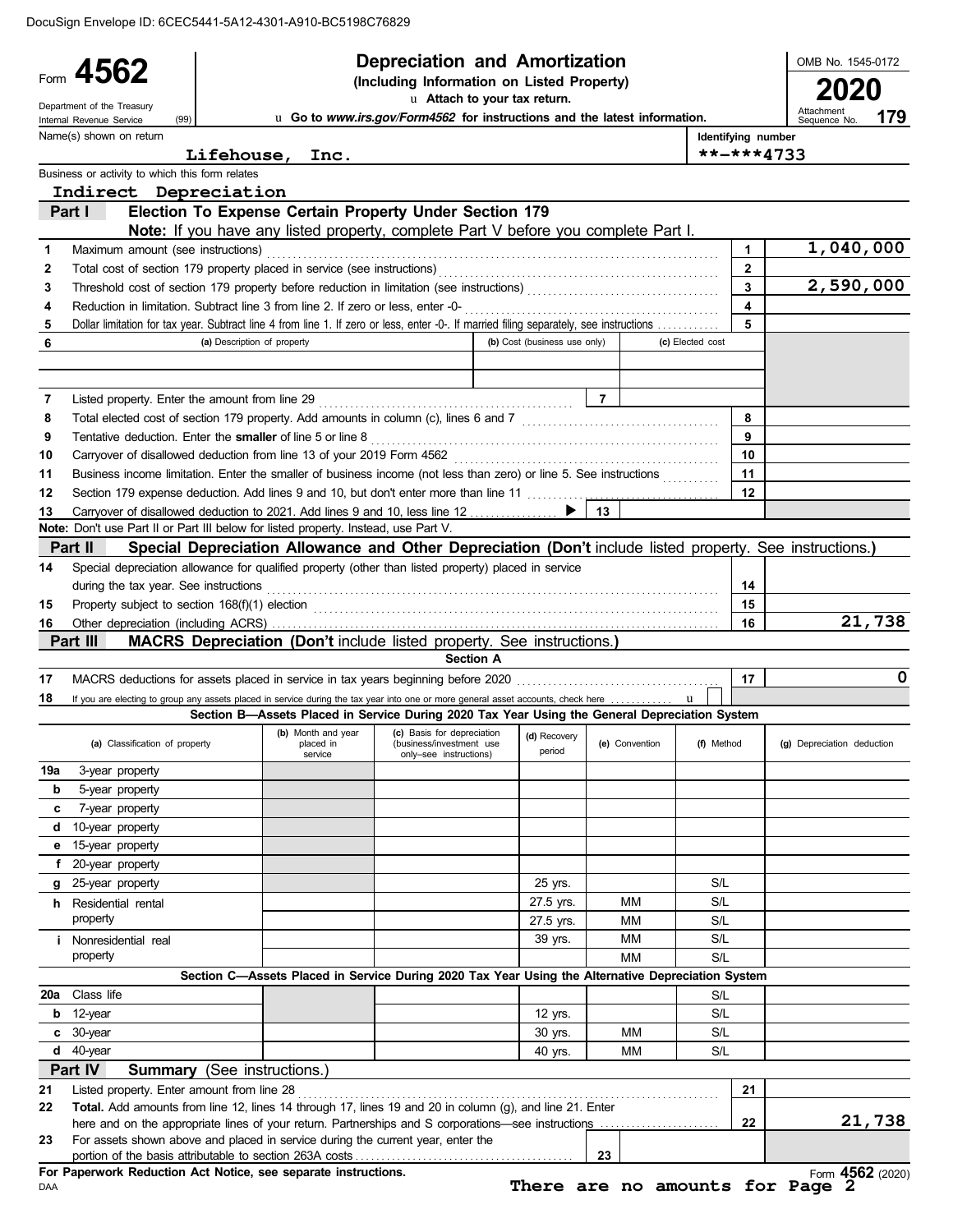# \*\*-\*\*\*4733 **Federal Asset Report** FYE: 12/31/2020 **Form 990, Page 1**

| Asset    | Description                                   | Date<br>In Service | Cost       | Sec<br>Bus<br>$\%$<br>179 Bonus | Basis<br>for Depr | Per Conv Meth                     | Prior    | Current    |
|----------|-----------------------------------------------|--------------------|------------|---------------------------------|-------------------|-----------------------------------|----------|------------|
|          | <b>Other Depreciation:</b><br><b>Building</b> | 1/01/09            | 247,000    |                                 | 247,000           | MO S/L<br>39                      | 98,999   | 6,333      |
|          | Building Addition                             | 7/01/14            | 444,196    |                                 | 444,196           | 39<br>MO S/L                      | 62,644   | 11,390     |
|          | Basement Renovation                           | 12/01/17           | 51,464     |                                 | 51,464            | 39 MO S/L                         | 2,749    | 1,320      |
|          | Furniture                                     | 7/01/14            | 5,564      |                                 | 5,564             | 5 MO S/L                          | 5,564    | $\theta$   |
|          | Washer/Drver                                  | 4/02/15            | 1,588      |                                 | 1,588             | MO200DB                           | 1,537    | 51         |
| 6        | Washer                                        | 5/17/16            | 2,091      |                                 | 2,091             | 5.<br>MO S/L                      | 1,463    | 419        |
|          | Land                                          | 1/01/09            | 36,525     |                                 | 36,525            | Land<br>$--$                      | $\theta$ | $\Omega$   |
| 8        | Water Heater                                  | 2/21/17            | 10,783     |                                 | 10,783            | MO S/L<br>10                      | 3,056    | 1,078      |
| 9        | Computer Equipment                            | 3/20/20            | 2,268      |                                 | 2,268             | 3<br>MO S/L                       |          | 567        |
| 10       | Furniture                                     | 11/11/20           | 899        |                                 | 899               | MO S/L<br>$\mathcal{L}$           |          | 30         |
| 11<br>12 | Laptop for ED<br>Sotware - Firewall           | 3/24/19<br>7/09/19 | 655<br>995 |                                 | 655<br>995        | MO S/L<br>MO S/L<br>$\mathcal{L}$ |          | 218<br>332 |
|          |                                               |                    |            |                                 |                   |                                   |          |            |
|          | <b>Total Other Depreciation</b>               |                    | 804,028    |                                 | 804,028           |                                   | 176,012  | 21,738     |
|          |                                               |                    |            |                                 |                   |                                   |          |            |
|          | <b>Total ACRS and Other Depreciation</b>      |                    | 804,028    |                                 | 804,028           |                                   | 176,012  | 21,738     |
|          |                                               |                    |            |                                 |                   |                                   |          |            |
|          | <b>Grand Totals</b>                           |                    | 804,028    |                                 | 804,028           |                                   | 176,012  | 21,738     |
|          | <b>Less: Dispositions and Transfers</b>       |                    |            |                                 |                   |                                   |          | $\theta$   |
|          | Less: Start-up/Org Expense                    |                    |            |                                 |                   |                                   |          |            |
|          | <b>Net Grand Totals</b>                       |                    | 804,028    |                                 | 804,028           |                                   | 176,012  | 21,738     |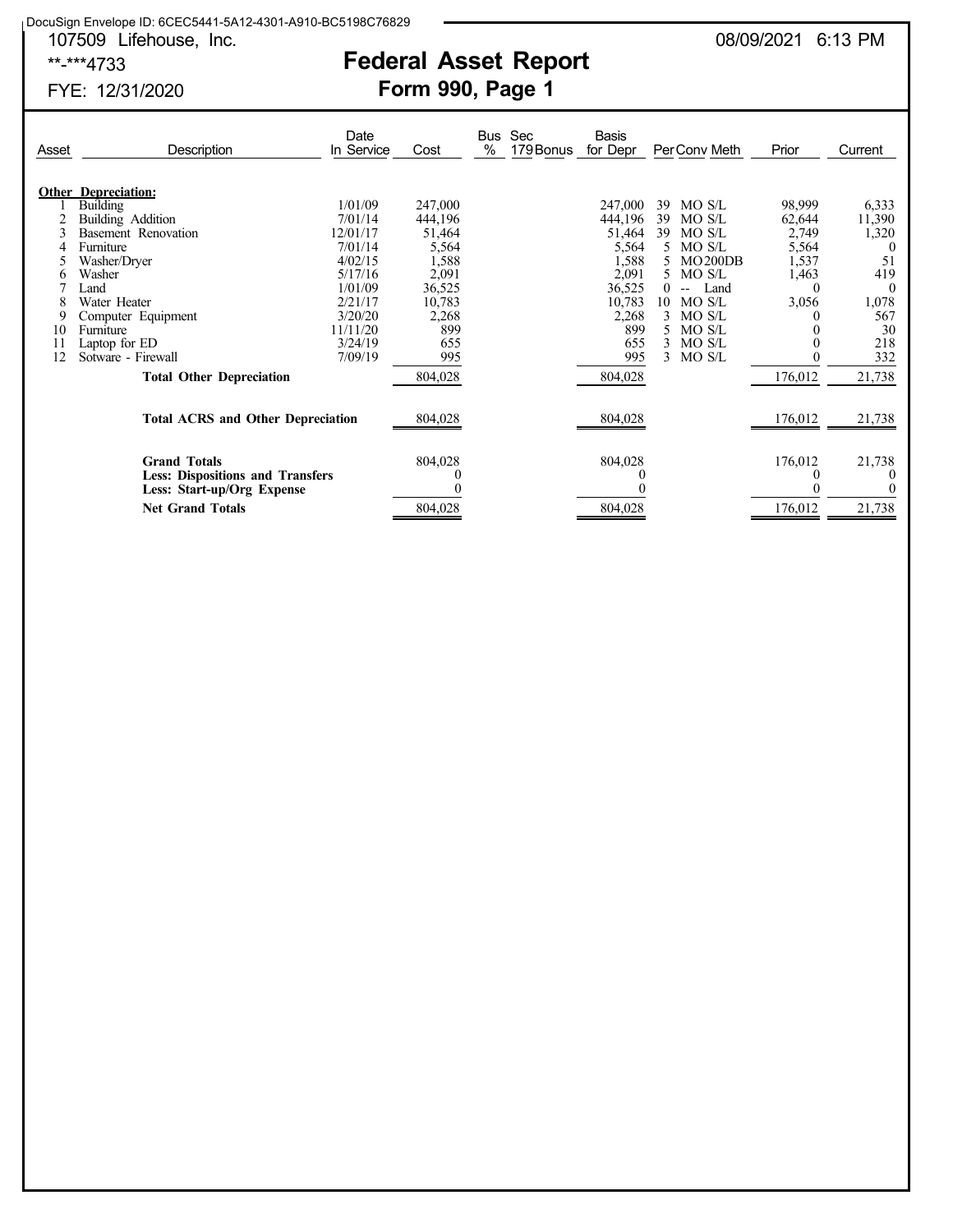# 107509 Lifehouse, Inc. **KY Asset Report** 08/09/2021 6:13 PM **KY Asset Report**

| Asset | Description                              | Date<br>In Service | Cost    | Basis<br>for Depr | KY<br>Prior | KY<br>Current | Federal<br>Current | <b>Difference</b><br>Fed - KY |
|-------|------------------------------------------|--------------------|---------|-------------------|-------------|---------------|--------------------|-------------------------------|
|       | <b>Other Depreciation:</b>               |                    |         |                   |             |               |                    |                               |
|       | <b>Building</b>                          | 1/01/09            | 247,000 | 247,000           | 98,999      | 6,333         | 6,333              | 0                             |
|       | Building Addition                        | 7/01/14            | 444,196 | 444,196           | 62,644      | 11,390        | 11,390             |                               |
|       | Basement Renovation                      | 12/01/17           | 51,464  | 51,464            | 2,749       | 1,320         | 1,320              |                               |
|       | Furniture                                | 7/01/14            | 5,564   | 5,564             | 5,564       |               |                    | $\boldsymbol{0}$              |
|       | Washer/Dryer                             | 4/02/15            | 1,588   | 1,588             | 1,588       | $\theta$      | 51                 | 51                            |
| O     | Washer                                   | 5/17/16            | 2,091   | 2,091             | 1,463       | 419           | 419                | $\mathbf{0}$                  |
|       | Land                                     | 1/01/09            | 36,525  | 36,525            |             | $\theta$      |                    | 0                             |
| 8     | Water Heater                             | 2/21/17            | 10,783  | 10,783            | 3,056       | 1,078         | 1,078              | $\boldsymbol{0}$              |
| 9     | Computer Equipment                       | 3/20/20            | 2,268   | 2,268             |             | 567           | 567                | 0                             |
| 10    | Furniture                                | 11/11/20           | 899     | 899               |             | 30            | 30                 | 0                             |
| 11    | Laptop for ED                            | 3/24/19            | 655     | 655               |             | 218           | 218                | $\boldsymbol{0}$              |
| 12    | Sotware - Firewall                       | 7/09/19            | 995     | 995               |             | 332           | 332                |                               |
|       | <b>Total Other Depreciation</b>          |                    | 804,028 | 804,028           | 176,063     | 21,687        | 21,738             | 51                            |
|       | <b>Total ACRS and Other Depreciation</b> |                    | 804,028 | 804,028           | 176,063     | 21,687        | 21,738             | 51                            |
|       |                                          |                    |         |                   |             |               |                    |                               |
|       | <b>Grand Totals</b>                      |                    | 804,028 | 804,028           | 176,063     | 21,687        | 21,738             | 51                            |
|       | <b>Less: Dispositions</b>                |                    |         |                   |             |               |                    | 0                             |
|       | <b>Less: Start-up/Org Expense</b>        |                    |         |                   |             |               |                    |                               |
|       | <b>Net Grand Totals</b>                  |                    | 804,028 | 804,028           | 176,063     | 21,687        | 21,738             | 51                            |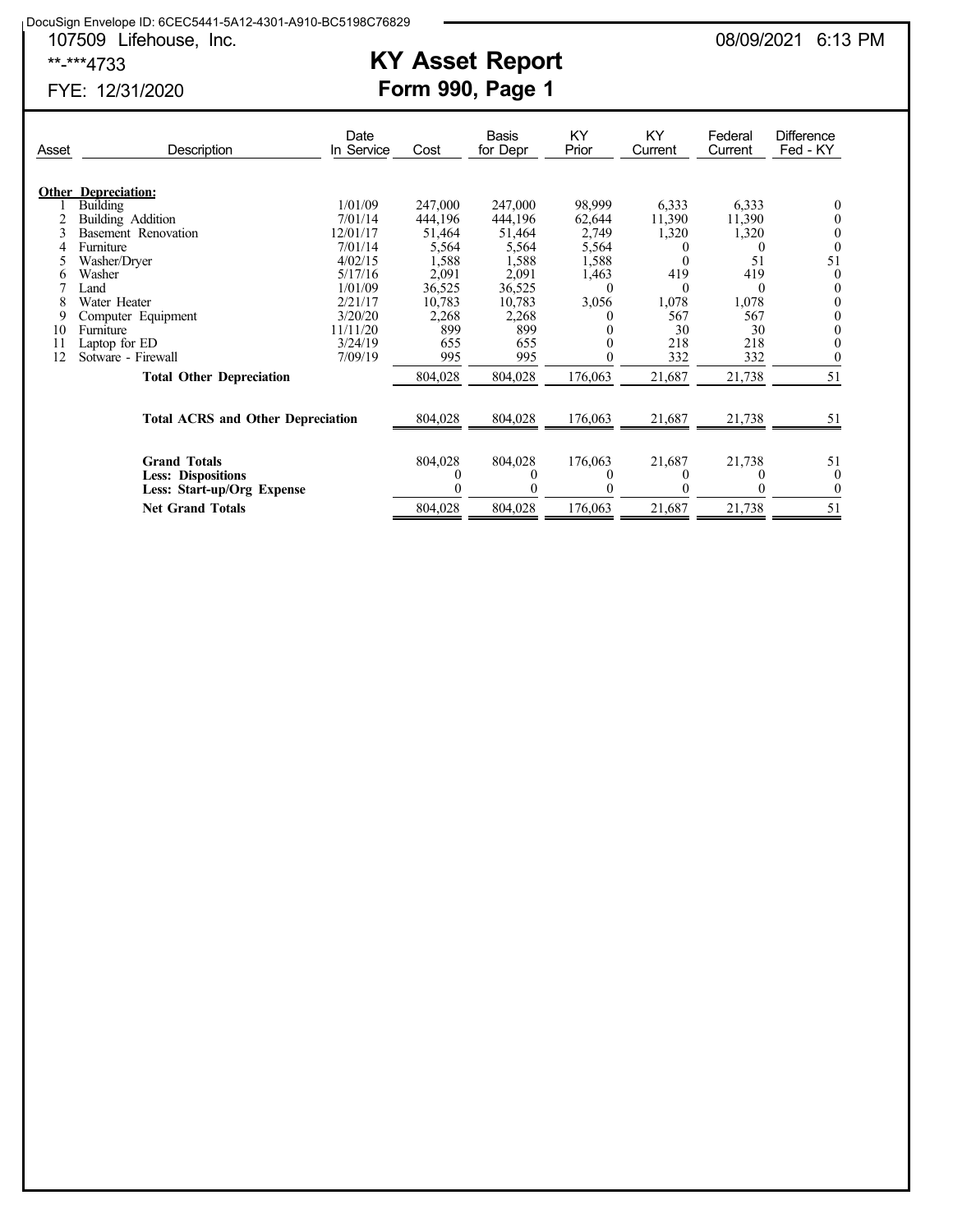# **AMT Asset Report**

107509 Lifehouse, Inc. **AMT Asset Report** 08/09/2021 6:13 PM<br>\*\*-\*\*\*4733

| Asset   | Description                                                                                                                                                                                                  | Date<br>In Service                                                                                                      | Cost | Bus Sec<br>179 Bonus<br>% | Basis<br>for Depr                                                                                      | PerConv Meth                                                   | Prior    | Current |
|---------|--------------------------------------------------------------------------------------------------------------------------------------------------------------------------------------------------------------|-------------------------------------------------------------------------------------------------------------------------|------|---------------------------|--------------------------------------------------------------------------------------------------------|----------------------------------------------------------------|----------|---------|
| 8<br>10 | <b>Other Depreciation:</b><br><b>Building</b><br>Building Addition<br>Basement Renovation<br>Furniture<br>Washer/Dryer<br>Washer<br>Land<br>Water Heater<br>Computer Equipment<br>Furniture<br>Laptop for ED | 1/01/09<br>7/01/14<br>12/01/17<br>7/01/14<br>4/02/15<br>5/17/16<br>1/01/09<br>2/21/17<br>3/20/20<br>11/11/20<br>3/24/19 |      |                           | $\Omega$<br>$\theta$<br>$\theta$<br>$\theta$<br>$\theta$<br>0<br>$\theta$<br>$\theta$<br>0<br>$\theta$ | HY<br>HY<br>HY<br>HY<br>HY<br>HY<br>HY<br>HY<br>HY<br>HY<br>HY |          |         |
| 12      | Sotware - Firewall<br><b>Total Other Depreciation</b>                                                                                                                                                        | 7/09/19                                                                                                                 |      |                           |                                                                                                        | HY<br>$\theta$                                                 | $\theta$ |         |
|         | <b>Total ACRS and Other Depreciation</b>                                                                                                                                                                     |                                                                                                                         |      |                           |                                                                                                        |                                                                |          |         |
|         | <b>Grand Totals</b><br><b>Less: Dispositions and Transfers</b><br><b>Net Grand Totals</b>                                                                                                                    |                                                                                                                         |      |                           |                                                                                                        |                                                                | 0        |         |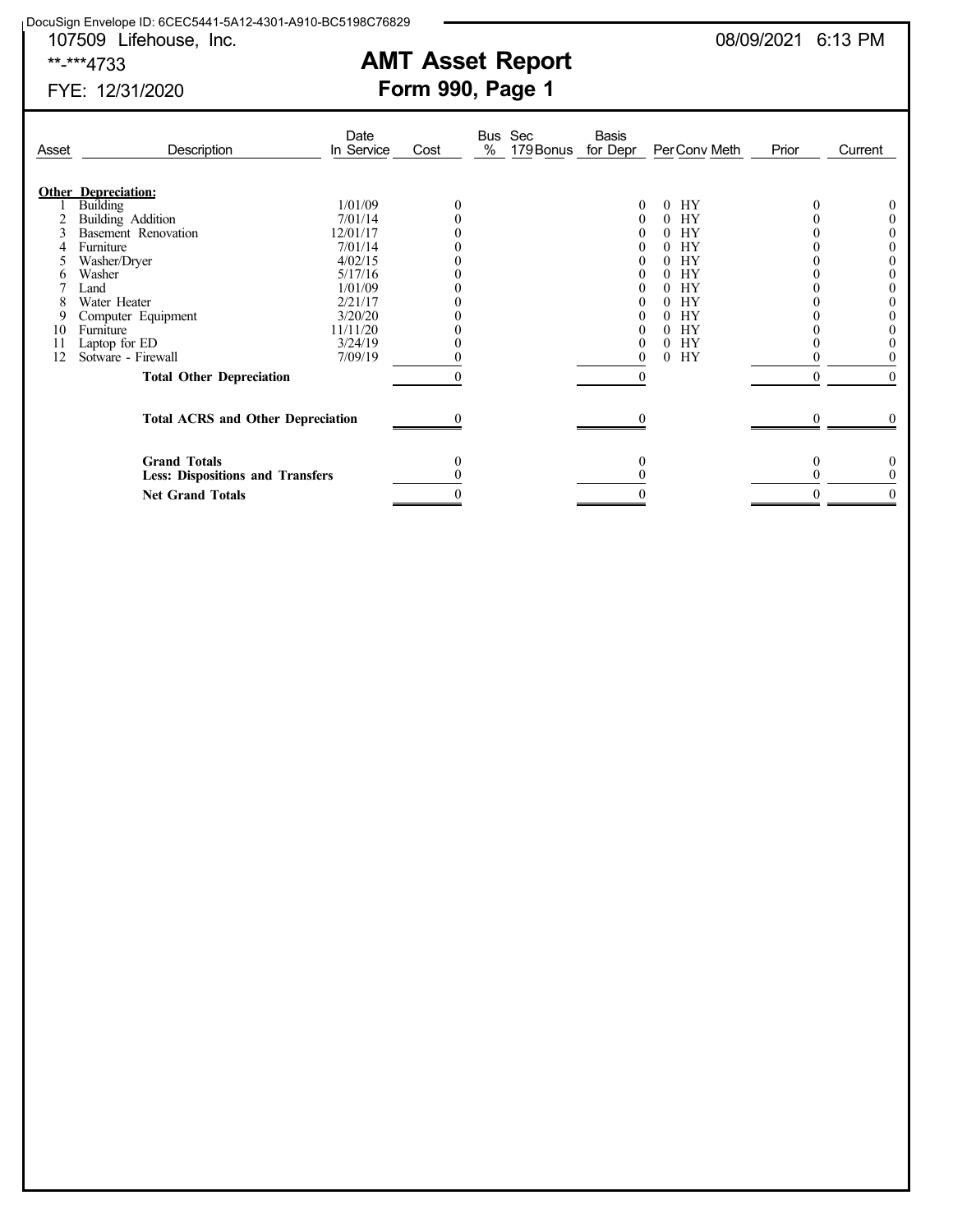| 107509 Lifehouse, Inc.<br>**-***4733<br>FYE: 12/31/2020 | DocuSign Envelope ID: 6CEC5441-5A12-4301-A910-BC5198C76829<br><b>Depreciation Adjustment Report</b><br><b>All Business Activities</b> | 08/09/2021 6:13 PM                        |
|---------------------------------------------------------|---------------------------------------------------------------------------------------------------------------------------------------|-------------------------------------------|
| Unit Asset<br><b>Form</b>                               | Description<br>AMT<br>Tax<br>There are no assets that meet the criteria of this report                                                | AMT<br>Adjustments/<br><u>Preferences</u> |
|                                                         |                                                                                                                                       |                                           |
|                                                         |                                                                                                                                       |                                           |
|                                                         |                                                                                                                                       |                                           |
|                                                         |                                                                                                                                       |                                           |
|                                                         |                                                                                                                                       |                                           |
|                                                         |                                                                                                                                       |                                           |
|                                                         |                                                                                                                                       |                                           |
|                                                         |                                                                                                                                       |                                           |
|                                                         |                                                                                                                                       |                                           |
|                                                         |                                                                                                                                       |                                           |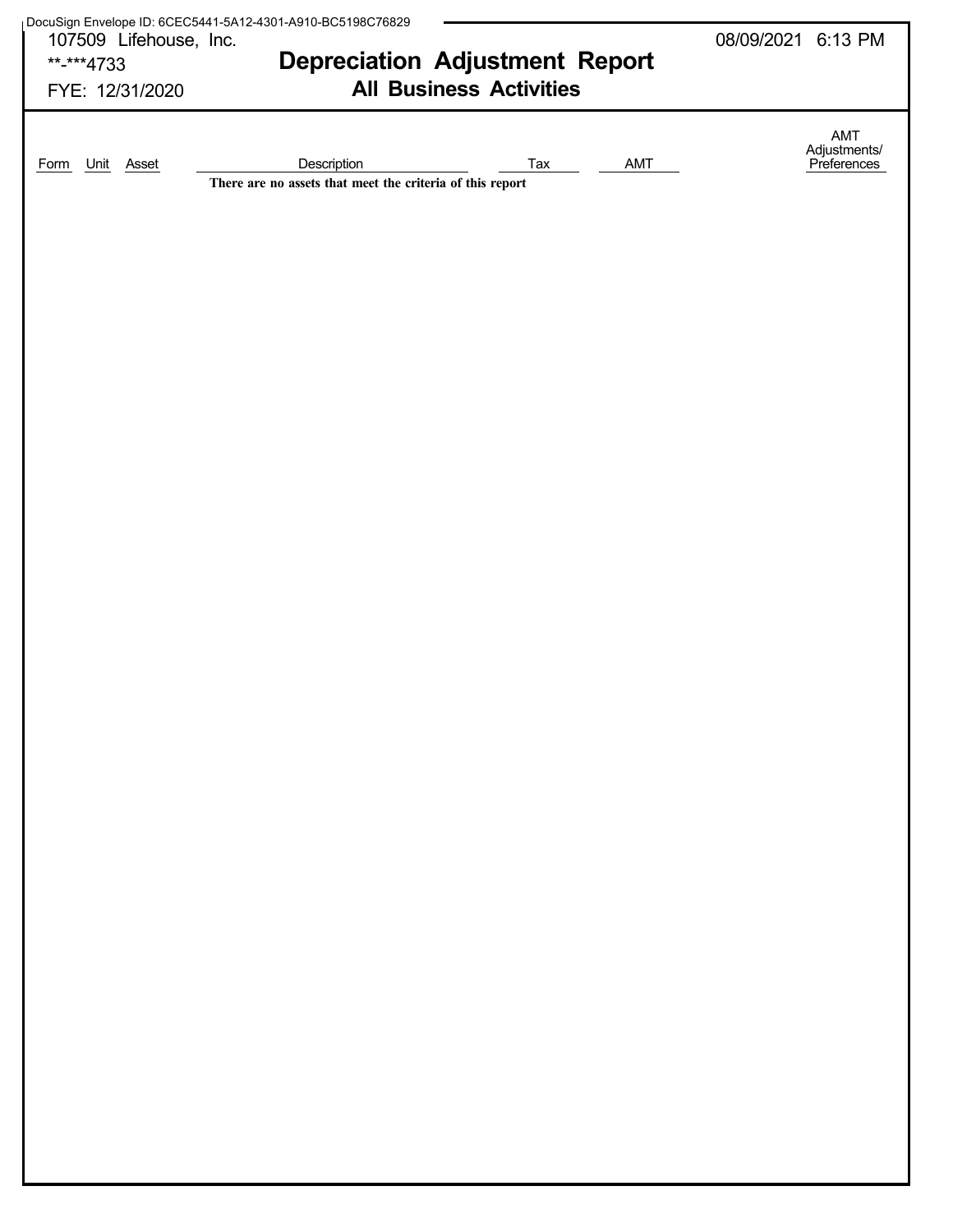\*\*-\*\*\*4733 **Future Depreciation Report FYE: 12/31/21**

107509 Lifehouse, Inc. 08/09/2021 6:13 PM

| Asset          | Description                              | Date In<br>Service | Cost    | Tax    | AMT              |
|----------------|------------------------------------------|--------------------|---------|--------|------------------|
|                | <b>Other Depreciation:</b>               |                    |         |        |                  |
| 1              | <b>Building</b>                          | 1/01/09            | 247,000 | 6,333  | $\boldsymbol{0}$ |
| $\overline{2}$ | Building Addition                        | 7/01/14            | 444,196 | 11,390 | $\boldsymbol{0}$ |
| 3              | Basement Renovation                      | 12/01/17           | 51,464  | 1,319  | $\boldsymbol{0}$ |
| $\overline{4}$ | Furniture                                | 7/01/14            | 5,564   |        | $\boldsymbol{0}$ |
| 5              | Washer/Dryer                             | 4/02/15            | 1,588   | 0      | $\boldsymbol{0}$ |
| 6              | Washer                                   | 5/17/16            | 2,091   | 209    | $\boldsymbol{0}$ |
|                | Land                                     | 1/01/09            | 36,525  | 0      | $\boldsymbol{0}$ |
| 8              | Water Heater                             | 2/21/17            | 10,783  | 1,078  | $\boldsymbol{0}$ |
| 9              | Computer Equipment                       | 3/20/20            | 2,268   | 756    | $\boldsymbol{0}$ |
| 10             | Furniture                                | 11/11/20           | 899     | 180    | $\boldsymbol{0}$ |
| 11             | Laptop for ED                            | 3/24/19            | 655     | 219    | $\boldsymbol{0}$ |
| 12             | Sotware - Firewall                       | 7/09/19            | 995     | 331    | $\boldsymbol{0}$ |
|                | <b>Total Other Depreciation</b>          |                    | 804,028 | 21,815 | $\mathbf{0}$     |
|                | <b>Total ACRS and Other Depreciation</b> |                    | 804,028 | 21,815 | $\boldsymbol{0}$ |
|                | <b>Grand Totals</b>                      |                    | 804,028 | 21,815 | $\theta$         |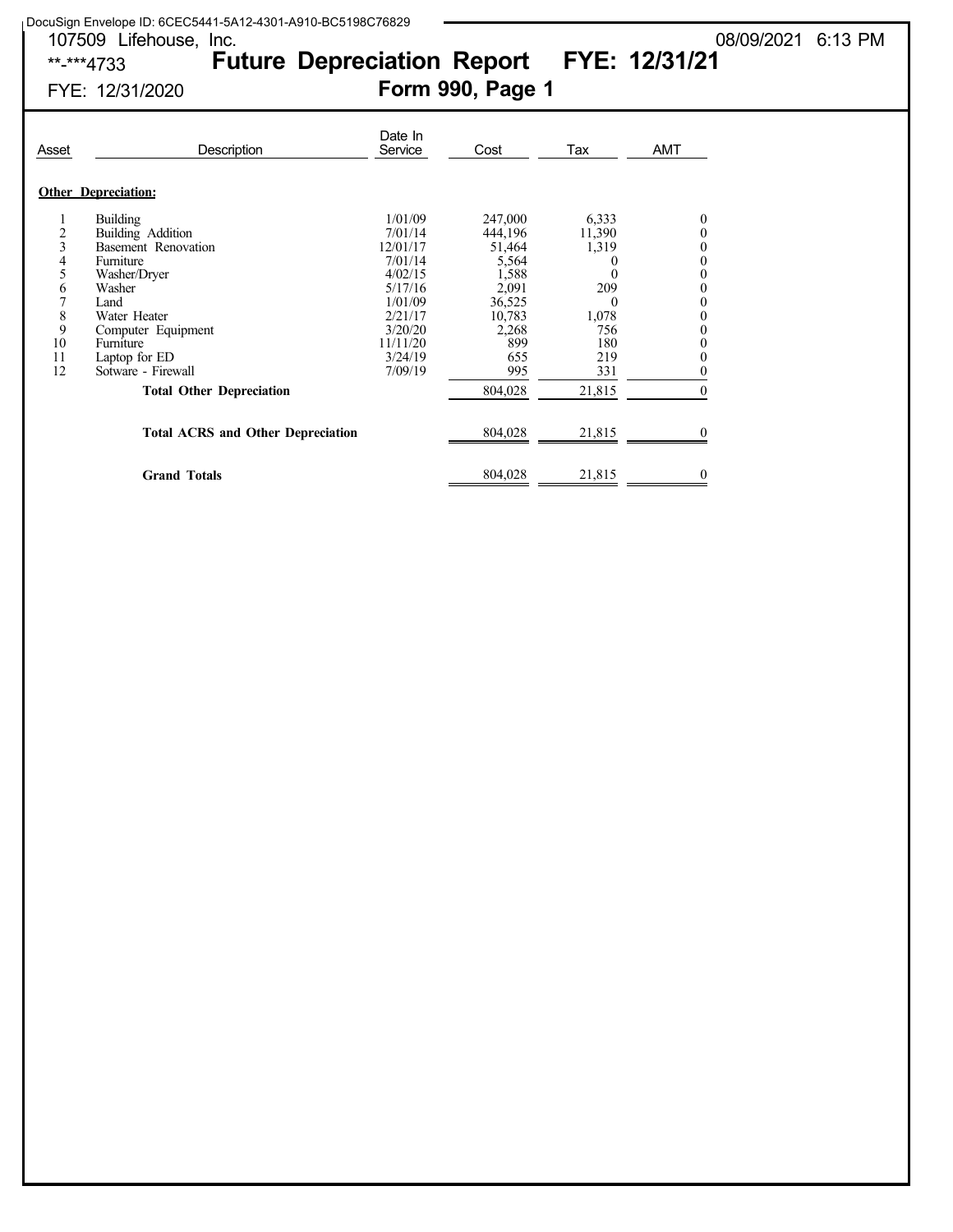\*\*-\*\*\*4733 **KY Future Depreciation Report FYE: 12/31/21**

107509 Lifehouse, Inc. 08/09/2021 6:13 PM

| Asset                                                                                               | Description                                                                                                                                                                                                                             | Date In<br>Service                                                                                                                 | Cost                                                                                                                 | KY.                                                                                                                      |
|-----------------------------------------------------------------------------------------------------|-----------------------------------------------------------------------------------------------------------------------------------------------------------------------------------------------------------------------------------------|------------------------------------------------------------------------------------------------------------------------------------|----------------------------------------------------------------------------------------------------------------------|--------------------------------------------------------------------------------------------------------------------------|
|                                                                                                     | <b>Other Depreciation:</b>                                                                                                                                                                                                              |                                                                                                                                    |                                                                                                                      |                                                                                                                          |
| 1<br>$\overline{c}$<br>3<br>$\frac{4}{5}$<br>6<br>$\overline{7}$<br>$\frac{8}{9}$<br>10<br>11<br>12 | <b>Building</b><br>Building Addition<br>Basement Renovation<br>Furniture<br>Washer/Dryer<br>Washer<br>Land<br>Water Heater<br>Computer Equipment<br>Furniture<br>Laptop for ED<br>Sotware - Firewall<br><b>Total Other Depreciation</b> | 1/01/09<br>7/01/14<br>12/01/17<br>7/01/14<br>4/02/15<br>5/17/16<br>1/01/09<br>2/21/17<br>3/20/20<br>11/11/20<br>3/24/19<br>7/09/19 | 247,000<br>444,196<br>51,464<br>5,564<br>1,588<br>2,091<br>36,525<br>10,783<br>2,268<br>899<br>655<br>995<br>804,028 | 6,333<br>11,390<br>1,319<br>$\bf{0}$<br>$\theta$<br>209<br>$\overline{0}$<br>1,078<br>756<br>180<br>219<br>331<br>21,815 |
|                                                                                                     | <b>Total ACRS and Other Depreciation</b>                                                                                                                                                                                                |                                                                                                                                    | 804,028                                                                                                              | 21,815                                                                                                                   |
|                                                                                                     | <b>Grand Totals</b>                                                                                                                                                                                                                     |                                                                                                                                    | 804,028                                                                                                              | 21,815                                                                                                                   |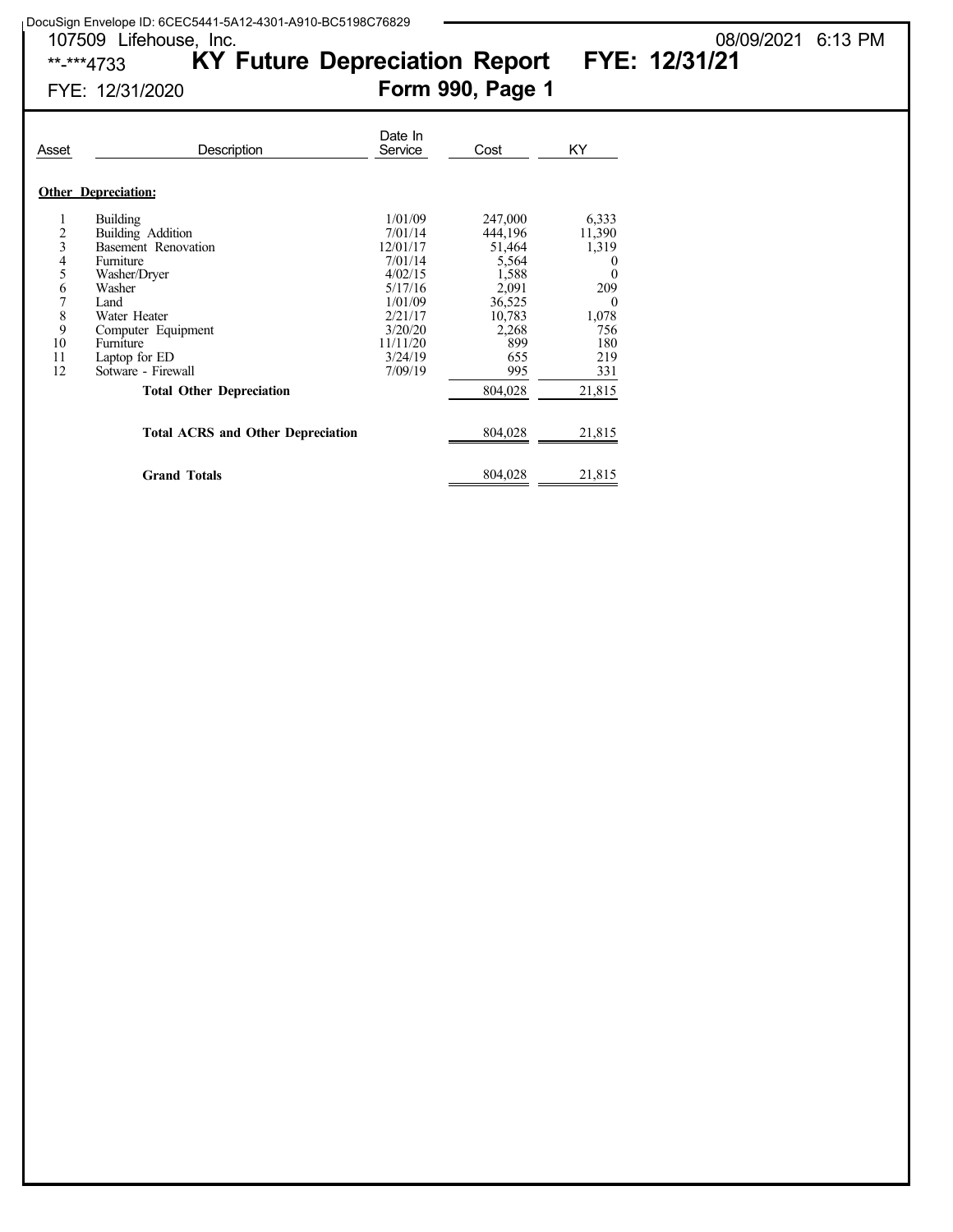|                | Form 990                            |                                                                                                                                                                                                                                      |                | <b>Two Year Comparison Report</b> |                      | 2019 & 2020                    |
|----------------|-------------------------------------|--------------------------------------------------------------------------------------------------------------------------------------------------------------------------------------------------------------------------------------|----------------|-----------------------------------|----------------------|--------------------------------|
|                |                                     | For calendar year 2020, or tax year beginning                                                                                                                                                                                        |                |                                   | ending               |                                |
| Name           |                                     |                                                                                                                                                                                                                                      |                |                                   |                      | Taxpayer Identification Number |
|                | Lifehouse, Inc.                     |                                                                                                                                                                                                                                      |                |                                   |                      | **-***4733                     |
|                |                                     |                                                                                                                                                                                                                                      |                | 2019                              | 2020                 | <b>Differences</b>             |
|                |                                     |                                                                                                                                                                                                                                      | $\mathbf{1}$ . | 467,781                           | 611, 219             | 143,438                        |
|                |                                     |                                                                                                                                                                                                                                      | 2.             |                                   |                      |                                |
|                |                                     | 3. Government contributions and grants                                                                                                                                                                                               | 3.             |                                   |                      |                                |
| $\Rightarrow$  |                                     | 4. Program service revenue <i>communical</i> contains a service of the service of the service of the service of the service of the service of the service of the service of the service of the service of the service of the servic  | 4.             |                                   |                      |                                |
| $\blacksquare$ |                                     |                                                                                                                                                                                                                                      | 5.             | 2,499                             | 696                  | $-1,803$                       |
| Ф<br>>         |                                     |                                                                                                                                                                                                                                      | 6.             |                                   |                      |                                |
|                |                                     | 7. Net gain or (loss) from sale of assets other than inventory                                                                                                                                                                       | 7.             | 306                               |                      | $-306$                         |
|                |                                     |                                                                                                                                                                                                                                      | 8.             | 9,138                             | 1,917                | $-7,221$                       |
|                |                                     |                                                                                                                                                                                                                                      | 9.             |                                   |                      |                                |
|                |                                     | 10. Net gain or (loss) on sales of inventory [11] [11] Net gain contains a head of interface with a head of the summan summan summan summan summan summan summan summan summan summan summan summan summan summan summan summa       | 10.            |                                   |                      |                                |
|                |                                     | 11. Other revenue <i>communication</i> and the communication of the communication of the communication of the communication of the communication of the communication of the communication of the communication of the communicatio  | 11.            |                                   |                      |                                |
|                |                                     | 12. Total revenue. Add lines 1 through 11                                                                                                                                                                                            | 12.            | 479,724                           | 613,832              | 134,108                        |
|                | 13. Grants and similar amounts paid |                                                                                                                                                                                                                                      | 13.            |                                   |                      |                                |
|                |                                     |                                                                                                                                                                                                                                      | 14.            |                                   |                      |                                |
|                |                                     | 15. Compensation of officers, directors, trustees, etc.                                                                                                                                                                              | 15.            | 69,750                            | 70,927               | 1,177                          |
| S              |                                     | 16. Salaries, other compensation, and employee benefits                                                                                                                                                                              | 16.            | 239,995                           | 282,830              | 42,835                         |
| Ф              |                                     |                                                                                                                                                                                                                                      | 17.            |                                   |                      |                                |
| Ω              |                                     |                                                                                                                                                                                                                                      | 18.            | 17,207                            | 12,777               | $-4,430$                       |
| ш              |                                     | 19. Occupancy, rent, utilities, and maintenance                                                                                                                                                                                      | 19.            | 10,884                            | 10,913               | 29                             |
|                |                                     |                                                                                                                                                                                                                                      | 20.            | 21,730                            | 21,686               | $-44$                          |
|                |                                     |                                                                                                                                                                                                                                      | 21.            | 78,535                            | 82,128               | 3,593                          |
|                |                                     | 22. Total expenses. Add lines 13 through 21                                                                                                                                                                                          | 22.            | 438,101                           | 481,261              | 43,160                         |
|                |                                     | 23. Excess or (Deficit). Subtract line 22 from line 12                                                                                                                                                                               | 23.            | 41,623                            | $\overline{1}32,571$ | 90,948                         |
|                |                                     | 24. Total exempt revenue <i>content content content and all algorithmic content and algorithmic content and algorithmic content and algorithmic content and algorithmic content and algorithmic content and algorithmic content </i> | 24.            | 479,724                           | 613,832              | 134,108                        |
|                |                                     |                                                                                                                                                                                                                                      | 25.            |                                   |                      |                                |
|                |                                     |                                                                                                                                                                                                                                      | 26.            | 11,943                            | 2,613                | $-9,330$                       |
|                |                                     |                                                                                                                                                                                                                                      | 27.            | 1, 103, 778                       | 1,251,990            | 148,212                        |
| Information    |                                     |                                                                                                                                                                                                                                      | 28.            | 17,148                            | 32,789               | 15,641                         |
|                |                                     |                                                                                                                                                                                                                                      | 29.            | 1,086,630                         | 1,219,201            | 132,571                        |
| Other          |                                     | 30. Number of voting members of governing body                                                                                                                                                                                       | 30.            | 11                                | 11                   |                                |
|                |                                     | 31. Number of independent voting members of governing body                                                                                                                                                                           | 31.            | 11                                | 11                   |                                |
|                | 32. Number of employees             |                                                                                                                                                                                                                                      | 32.            | 24                                | 20                   |                                |
|                | 33. Number of volunteers            |                                                                                                                                                                                                                                      | 33.            | 105                               | 80                   |                                |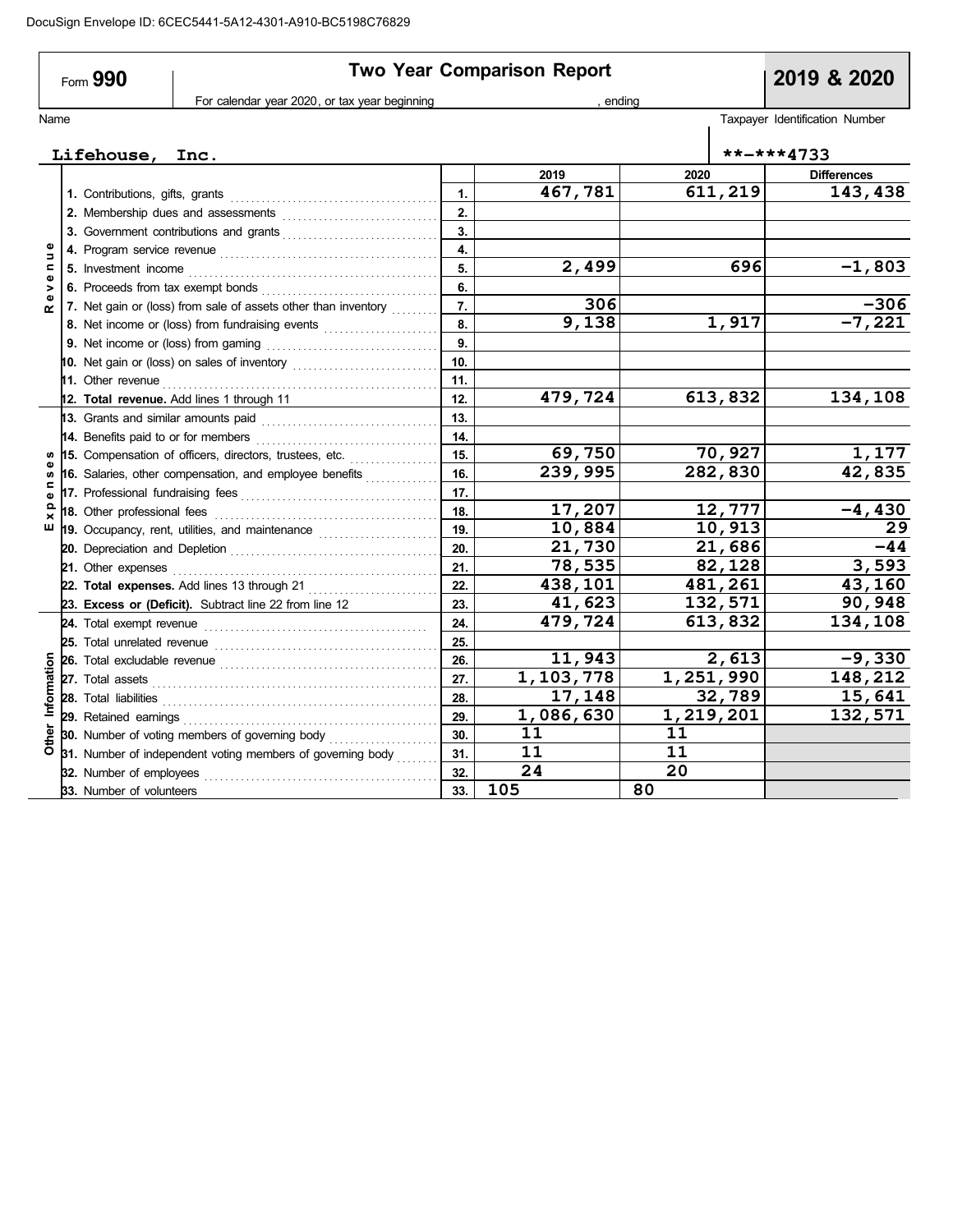| Form 990                                                                                                                                                                                                                      |      |      | <b>Tax Return History</b> |             |           | 2020                                         |
|-------------------------------------------------------------------------------------------------------------------------------------------------------------------------------------------------------------------------------|------|------|---------------------------|-------------|-----------|----------------------------------------------|
| Name<br>Lifehouse, Inc.                                                                                                                                                                                                       |      |      |                           |             |           | Employer Identification Number<br>**-***4733 |
|                                                                                                                                                                                                                               | 2016 | 2017 | 2018                      | 2019        | 2020      | 2021                                         |
| Contributions, gifts, grants                                                                                                                                                                                                  |      |      | 423,968                   | 467,781     | 611,219   |                                              |
|                                                                                                                                                                                                                               |      |      |                           |             |           |                                              |
| Program service revenue                                                                                                                                                                                                       |      |      |                           |             |           |                                              |
|                                                                                                                                                                                                                               |      |      |                           | 306         |           |                                              |
|                                                                                                                                                                                                                               |      |      | 1,778                     | 2,499       | 696       |                                              |
| Fundraising revenue (income/loss)                                                                                                                                                                                             |      |      | $-45,662$                 | 9,138       | 1,917     |                                              |
|                                                                                                                                                                                                                               |      |      |                           |             |           |                                              |
|                                                                                                                                                                                                                               |      |      |                           |             |           |                                              |
|                                                                                                                                                                                                                               |      |      | 380,084                   | 479,724     | 613,832   |                                              |
| Grants and similar amounts paid                                                                                                                                                                                               |      |      |                           |             |           |                                              |
|                                                                                                                                                                                                                               |      |      |                           |             |           |                                              |
|                                                                                                                                                                                                                               |      |      | 75,577                    | 69,750      | 70,927    |                                              |
|                                                                                                                                                                                                                               |      |      | 303,697                   | 239,995     | 282,830   |                                              |
|                                                                                                                                                                                                                               |      |      | 6,490                     | 17,207      | 12,777    |                                              |
|                                                                                                                                                                                                                               |      |      | 10,618                    | 10,884      | 10,913    |                                              |
|                                                                                                                                                                                                                               |      |      | 21,957                    | 21,730      | 21,686    |                                              |
|                                                                                                                                                                                                                               |      |      | 57,160                    | 78,535      | 82,128    |                                              |
| Total expenses example and the state of the state of the state of the state of the state of the state of the state of the state of the state of the state of the state of the state of the state of the state of the state of |      |      | 475,499                   | 438,101     | 481,261   |                                              |
|                                                                                                                                                                                                                               |      |      | $-95,415$                 | 41,623      | 132,571   |                                              |
|                                                                                                                                                                                                                               |      |      |                           |             |           |                                              |
| Total exempt revenue contained and all the set of the set of the set of the set of the set of the set of the s                                                                                                                |      |      | 380,084                   | 479,724     | 613,832   |                                              |
|                                                                                                                                                                                                                               |      |      |                           |             |           |                                              |
|                                                                                                                                                                                                                               |      |      | $-43,884$                 | 11,943      | 2,613     |                                              |
|                                                                                                                                                                                                                               |      |      | 1,052,642                 | 1, 103, 778 | 1,251,990 |                                              |
|                                                                                                                                                                                                                               |      |      | 7,635                     | 17,148      | 32,789    |                                              |
| Net Fund Balances                                                                                                                                                                                                             |      |      | 1,045,007                 | 1,086,630   | 1,219,201 |                                              |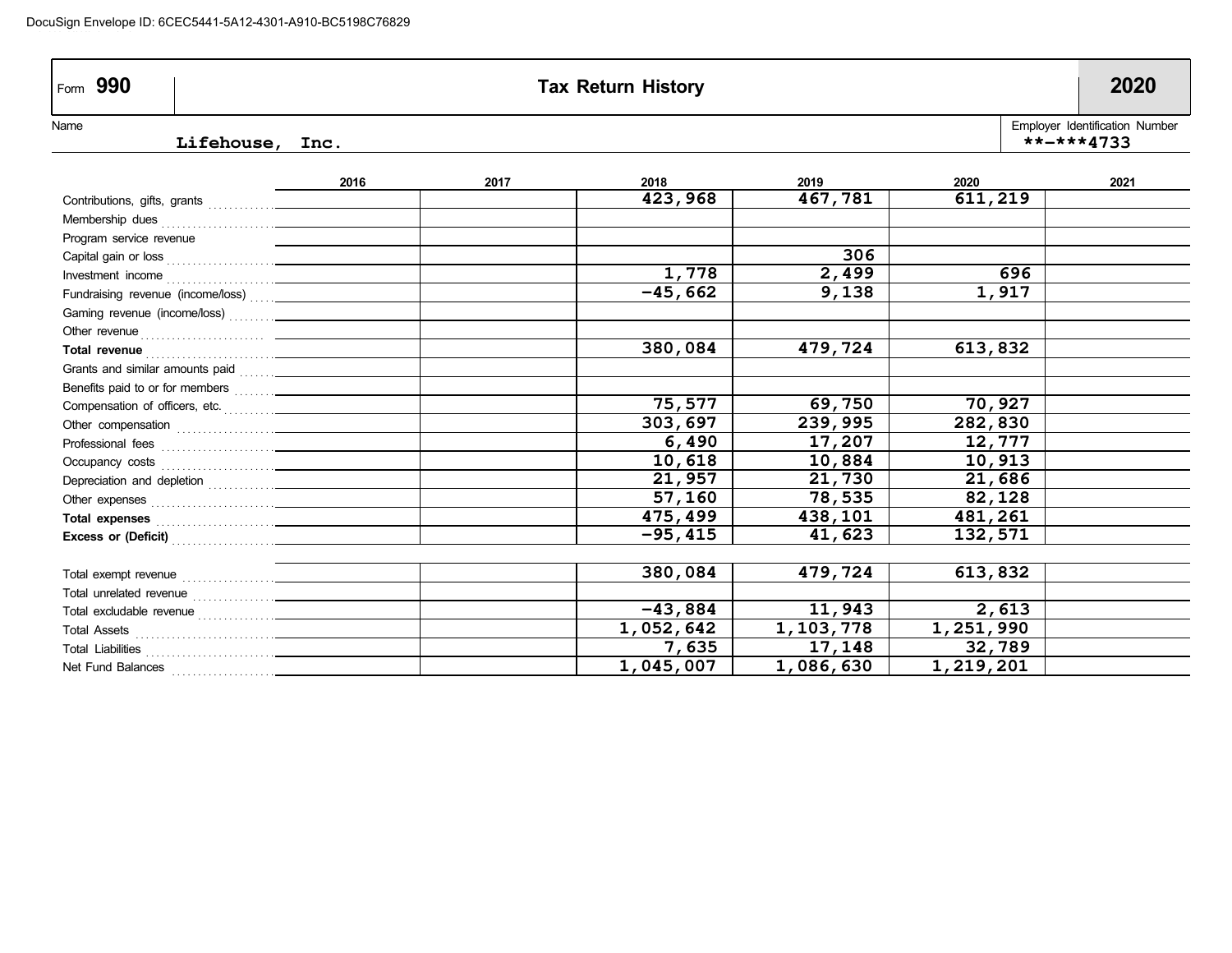| DocuSign Envelope ID: 6CEC5441-5A12-4301-A910-BC5198C76829<br>107509 Lifehouse, Inc.<br>**-***4733<br>FYE: 12/31/2020 |                                          | <b>Federal Statements</b> |      |      |                                                      | 8/9/2021 6:13 PM             |
|-----------------------------------------------------------------------------------------------------------------------|------------------------------------------|---------------------------|------|------|------------------------------------------------------|------------------------------|
|                                                                                                                       | <b>Taxable Dividends from Securities</b> |                           |      |      |                                                      |                              |
| Description                                                                                                           |                                          |                           |      |      |                                                      |                              |
|                                                                                                                       | Amount                                   | <b>Business</b>           | Code | Code | Unrelated Exclusion Postal Acquired after<br>6/30/75 | <b>US</b><br>Obs $($ or  %)$ |
| \$<br>Total                                                                                                           | 696<br>696                               |                           | 14   |      |                                                      |                              |
|                                                                                                                       |                                          |                           |      |      |                                                      |                              |
|                                                                                                                       |                                          |                           |      |      |                                                      |                              |
|                                                                                                                       |                                          |                           |      |      |                                                      |                              |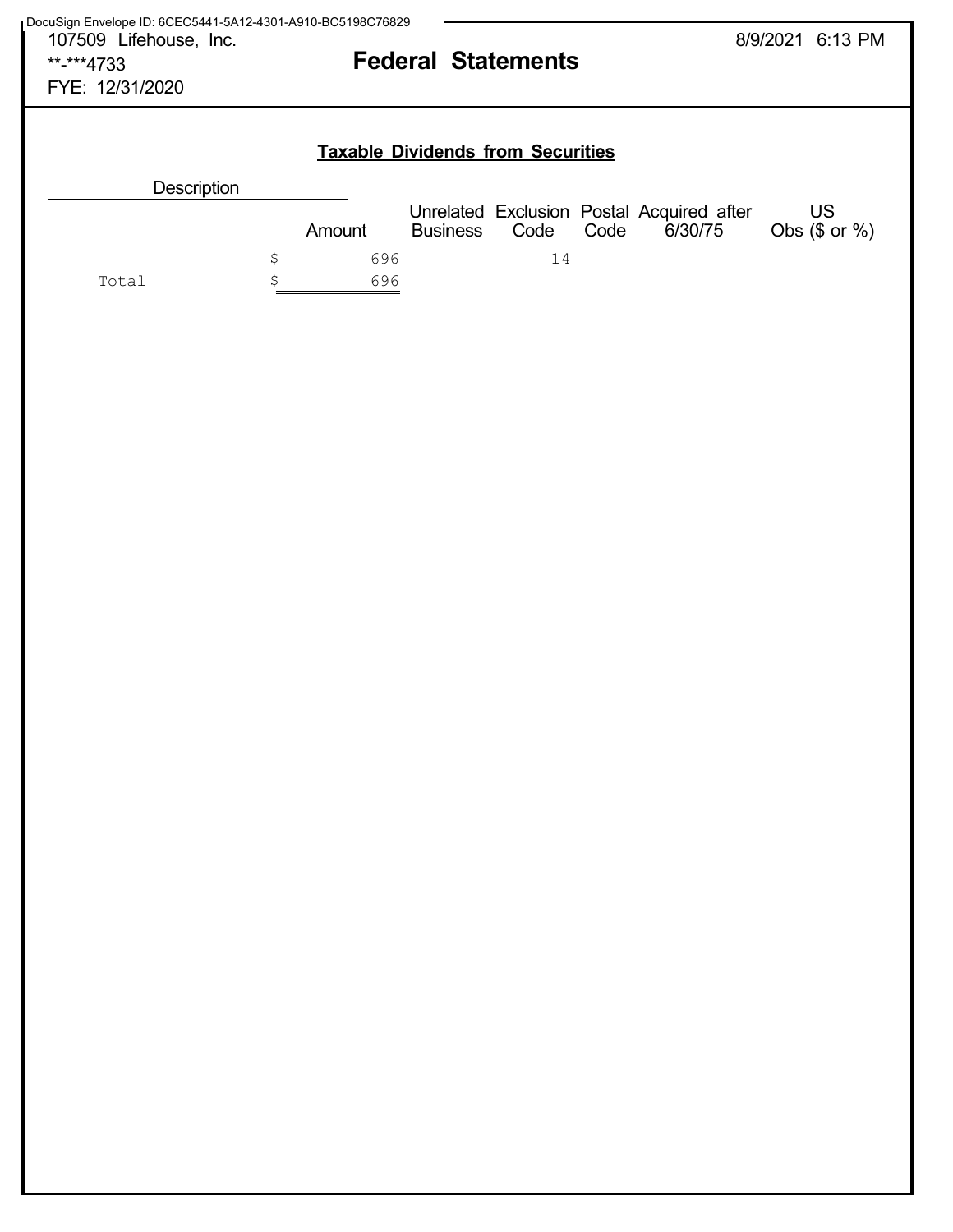#### 107509 Lifehouse, Inc. 8/9/2021 6:13 PM DocuSign Envelope ID: 6CEC5441-5A12-4301-A910-BC5198C76829

# \*\*-\*\*\*4733 **Federal Statements**

FYE: 12/31/2020

### **Form 990, Part IX, Line 24e - All Other Expenses**

| <b>Description</b>                                    | Total<br><b>Expenses</b> |  | Program<br>Service    |  | Management &<br>General  |  | Fund<br>Raising |  |
|-------------------------------------------------------|--------------------------|--|-----------------------|--|--------------------------|--|-----------------|--|
| Repairs & Maintenance<br>Taxes & Licenses<br>Supplies | 1,886<br>1,056<br>394    |  | 1,856<br>1,009<br>394 |  | 30                       |  |                 |  |
| Total                                                 | 3,336                    |  | 3,259                 |  | $\overline{\phantom{0}}$ |  |                 |  |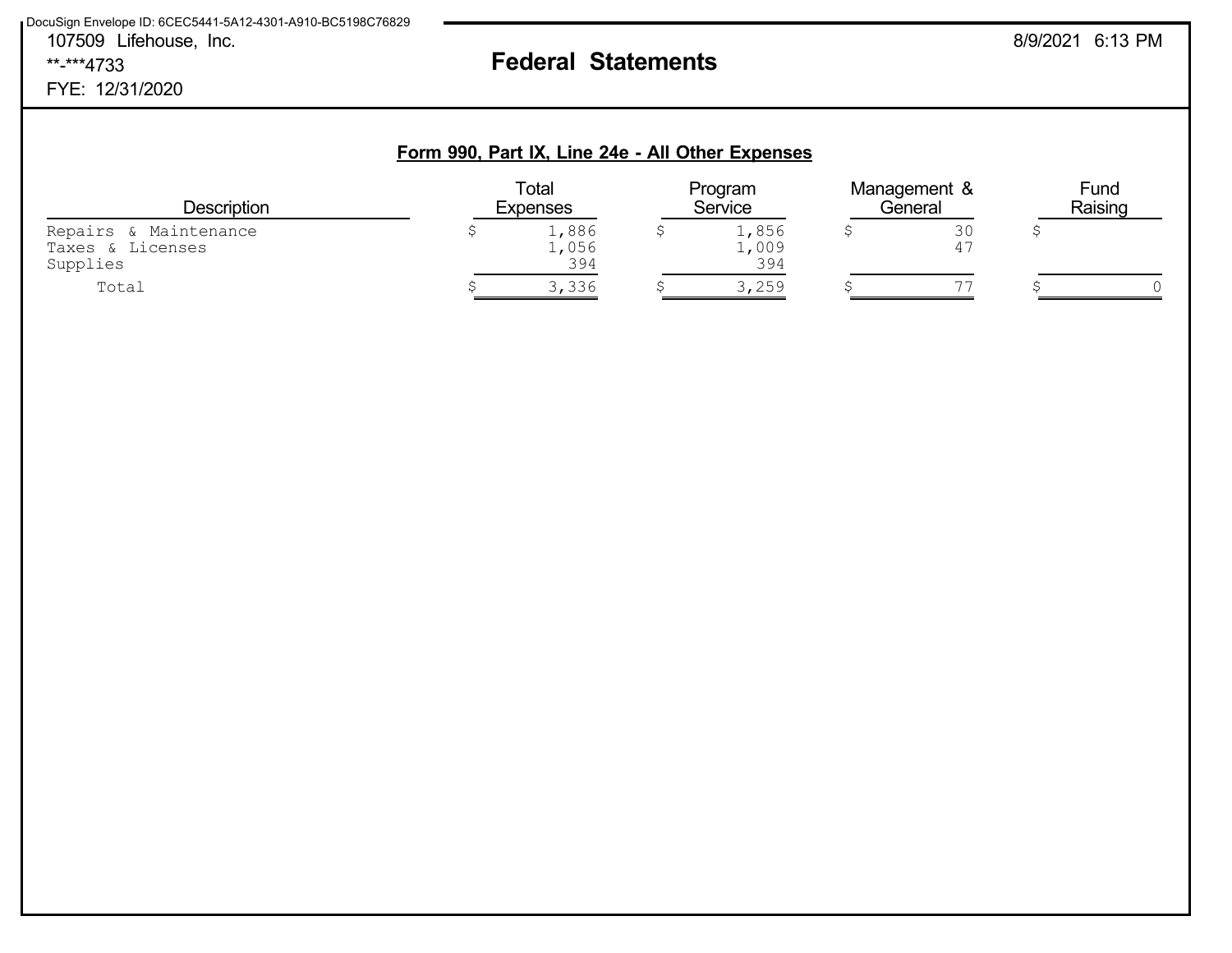| DocuSign Envelope ID: 6CEC5441-5A12-4301-A910-BC5198C76829 |          |         |
|------------------------------------------------------------|----------|---------|
| Lifehouse,<br>107509<br>Inc.                               | 8/9/2021 | 6:13 PM |

# \*\*-\*\*\*4733 **Federal Statements**

FYE: 12/31/2020

## **Schedule A, Part II, Line 1(e)**

| <b>Description</b>     | Amount  |
|------------------------|---------|
| Other<br>Golf Scramble | 587,363 |
| Cash Contribution      | 23,856  |
| Total                  | 611,219 |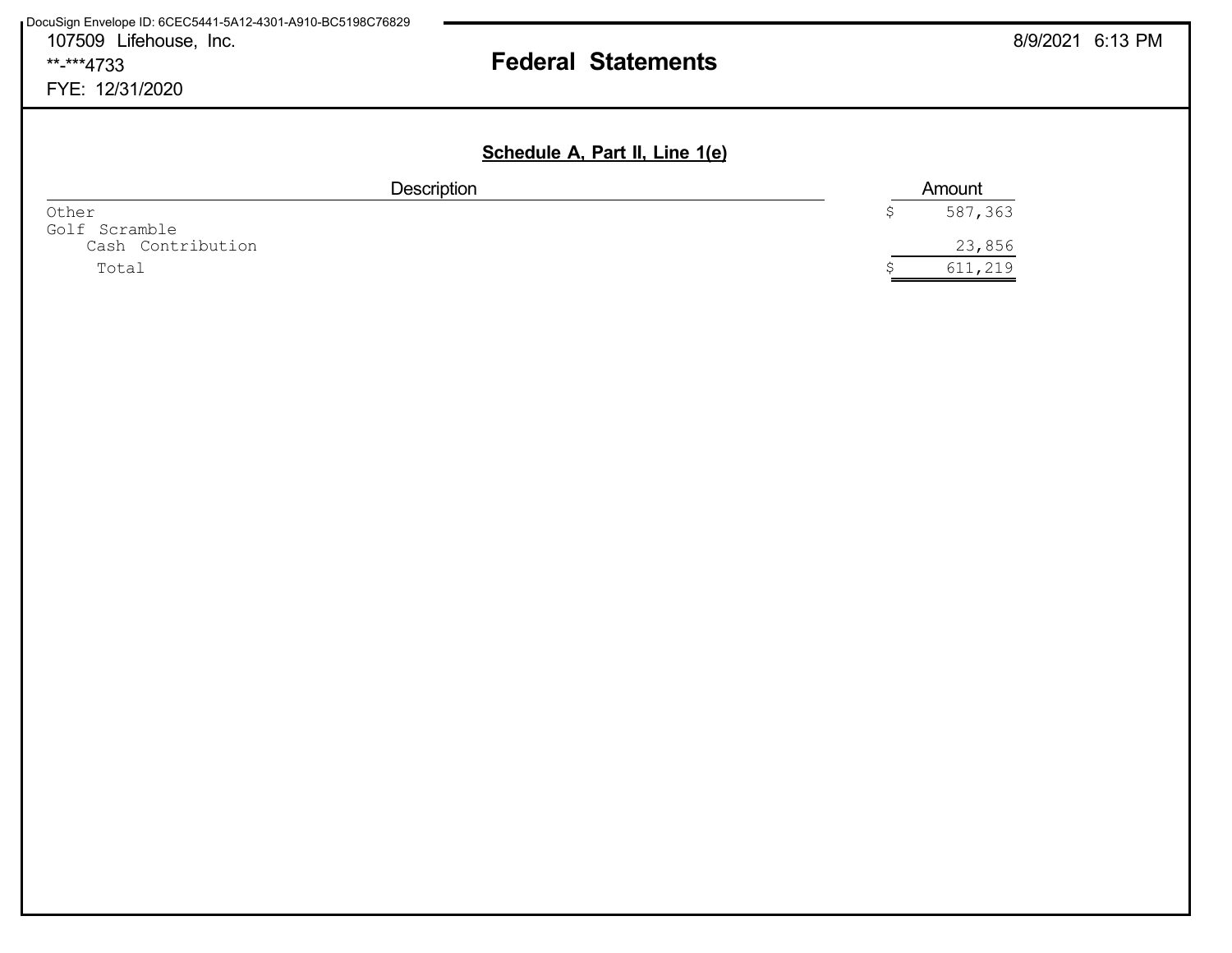# \*\*-\*\*\*4733 **Federal Statements**

FYE: 12/31/2020

### **Schedule A, Part II, Line 5 - Excess Gifts**

| Donor Name                           | Total |         | <b>Excess</b> |         |  |
|--------------------------------------|-------|---------|---------------|---------|--|
| Carson-Myre Charitable Foundation    | \$    | 78,202  | \$            | 29,230  |  |
| Ray and Kay Eckstein Charitable Trus |       | 30,000  |               |         |  |
| Robert L. Oare, Jr.                  |       | 18,202  |               |         |  |
| John Wasz                            |       | 15,000  |               |         |  |
| Cralle Foundation, Inc.              |       | 20,000  |               |         |  |
| Gheens Foundation, Inc.              |       | 21,521  |               |         |  |
| Zeefam Trust                         |       | 11,681  |               |         |  |
| Earl Reed III                        |       | 5,000   |               |         |  |
| Allen William                        |       | 5,000   |               |         |  |
| Zoeller Company                      |       | 5,000   |               |         |  |
| Renaissance Charitable Foundation    |       | 6,000   |               |         |  |
| Community Foundation of Louisville   |       | 40,637  |               |         |  |
| Norton Healthcare                    |       | 25,000  |               |         |  |
| Christ Church United Methodist       |       | 22,500  |               |         |  |
| Presbyterian Women                   |       | 18,900  |               |         |  |
| Women 4 Women                        |       | 25,000  |               |         |  |
| Southeat Christian Church            |       | 28,000  |               |         |  |
| Sharon Graham                        |       | 6,000   |               |         |  |
| Charles Kaelin                       |       | 10,003  |               |         |  |
| Steve & Annette Zigan                |       | 22,500  |               |         |  |
| J Rogers Badgett Sr. Foundation      |       | 20,000  |               |         |  |
| Delta Dental of Kentucky             |       | 5,000   |               |         |  |
| Republic Bank                        |       | 5,000   |               |         |  |
| Walmart                              |       | 5,000   |               |         |  |
| Gipe Automotive                      |       | 5,000   |               |         |  |
| J.P. Morgan Charitable Giving Fund   |       | 5,000   |               |         |  |
|                                      |       | 169,609 |               | 120,637 |  |
| Total                                | \$    | 628,755 | \$            | 149,867 |  |